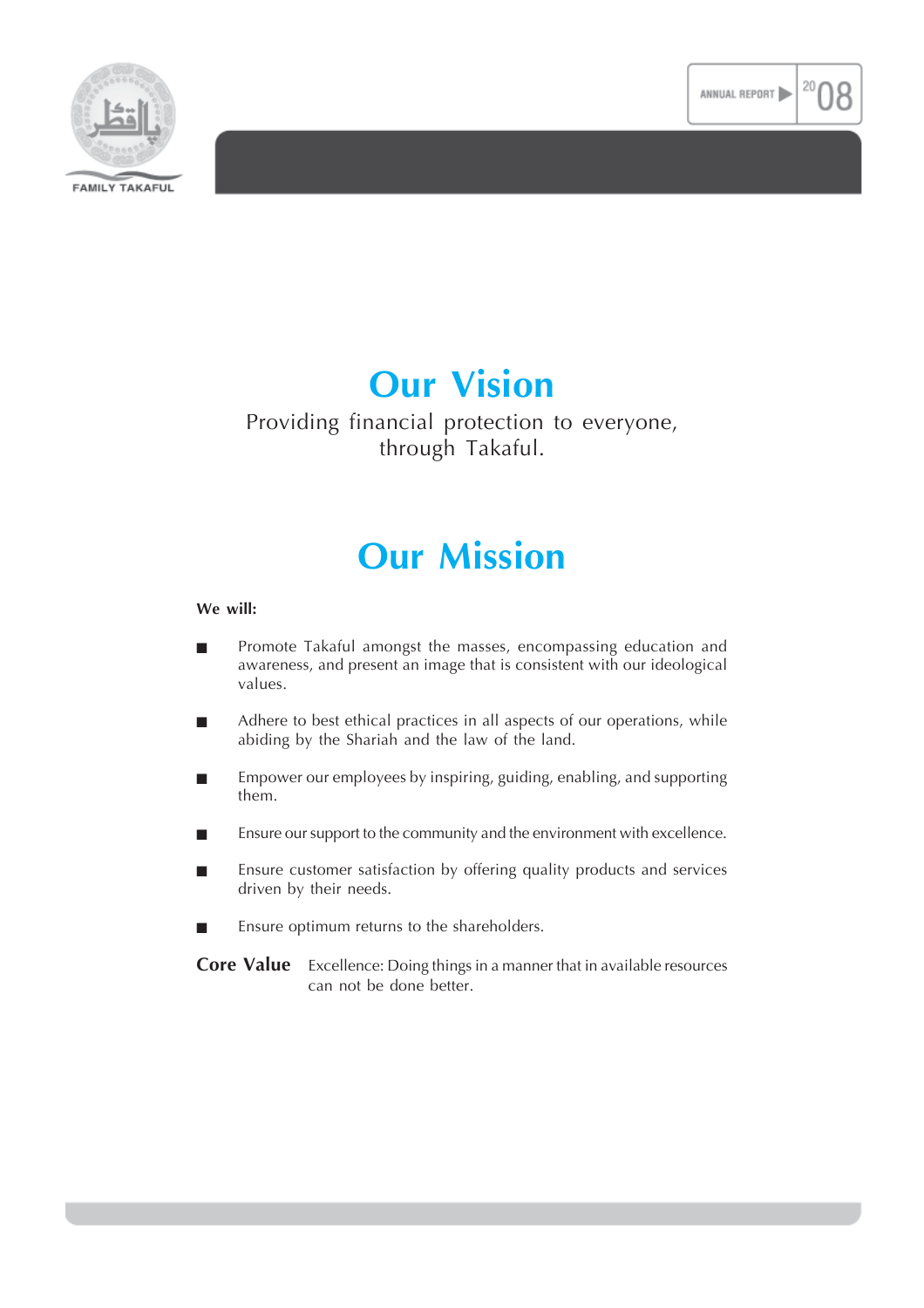$20\,$ 

08



## **Table of Contents**

| Company Information                                          | 03 |
|--------------------------------------------------------------|----|
| Notice of the Meeting                                        | 05 |
| Chairman Message                                             | 06 |
| Directors' Report                                            | 07 |
| Statement of Compliance with Code of Corporate Governance    | 13 |
| Key Financial Data                                           | 15 |
| Shariah Audit Report to the Board of Directors               | 16 |
| Independent Assurance Report                                 | 17 |
| Review Report on Code of Corporate Governance                | 18 |
| Auditors' Report                                             | 19 |
| <b>Balance Sheet</b>                                         | 20 |
| Profit and Loss Account                                      | 22 |
| Statement of changes in shareholders' equity                 | 23 |
| Statement of Cash Flows                                      | 24 |
| Revenue Account                                              | 26 |
| Statement of Contribution                                    | 28 |
| Statement of Claims                                          | 29 |
| Statement of Expenses                                        | 30 |
| Statement of Investment Income                               | 31 |
| Notes to the Financial Statements                            | 32 |
| Statements under Section 52 (2) of Insurance Ordinance, 2000 | 52 |
| Pattern of Shareholdings                                     | 53 |
|                                                              |    |

Proxy Form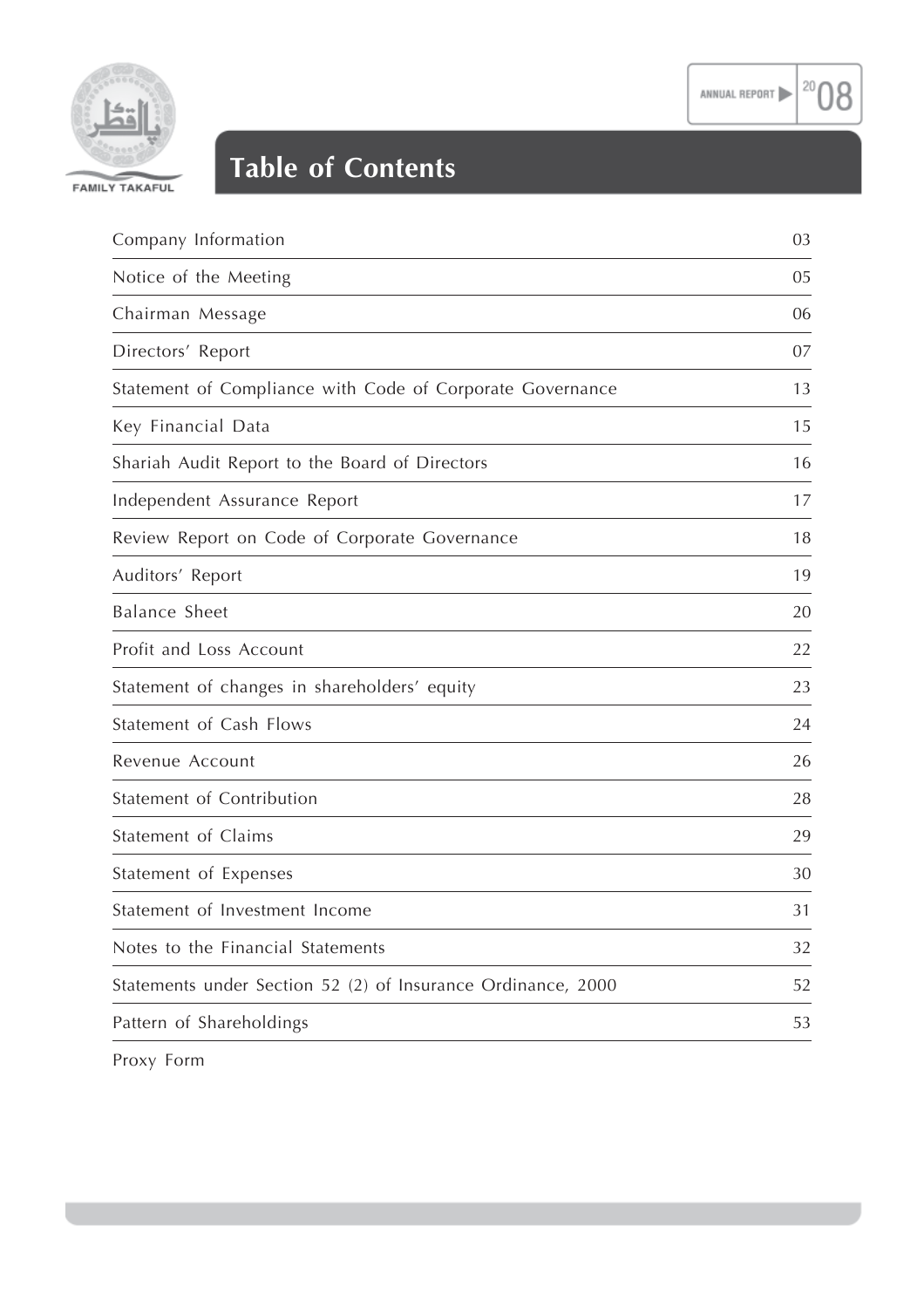**3**



### **Company Information**

| <b>Board of Directors</b>                              |                         |
|--------------------------------------------------------|-------------------------|
| H. E. Sheikh Ali Bin Abdullah Al-Thani                 | Chairman                |
| Izzat Muhammad Al-Rashid                               | Vice Chairman           |
| Pervaiz Ahmed                                          | Chief Executive Officer |
| Abdul Basit Al-Shaibei                                 | Director                |
| Ali Abdullah Darwesh                                   | Director                |
| Dr. Manfred Dirrheimer                                 | Director                |
| Mark Diab                                              | Director                |
| Said Gul                                               | Director                |
| Chowdhry Muhammad Wasi                                 | Director                |
| Zahid Hussain Awan                                     | Director                |
| <b>Executive Committee</b>                             |                         |
| Izzat Muhammad Al-Rashid                               | Chairman                |
| Abdul Basit Al-Shaibei                                 | Member                  |
| Chowdhry Muhammad Wasi                                 | Member                  |
| Said Gul                                               | Member                  |
| Mark Diab                                              | Member                  |
| <b>Audit Committee</b>                                 |                         |
| Chowdhry Muhammad Wasi                                 | Chairman                |
| Said Gul                                               | Member                  |
| Zahid Hussain Awan                                     | Member                  |
| <b>Investment Committee</b>                            |                         |
| Izzat Muhammad Al-Rashid                               | Chairman                |
| Abdul Basit Al-Shaibei                                 | Member                  |
| Ali Abdullah Darwesh                                   | Member                  |
| Mark Diab                                              | Member                  |
|                                                        |                         |
| <b>Shariah Board</b>                                   |                         |
| Mufti Muhammad Taqi Usmani<br>Mufti Hassan Kaleem      | Chairman<br>Member      |
|                                                        |                         |
| Mufti Ismatullah                                       | Member                  |
| <b>Chief Financial Officer &amp; Company Secretary</b> |                         |

Muhammad Kamran Saleem, LL.B., ACA, FCMA, ACIS

### **Registered Office**

Room No. 102-105, 1st Floor, Business Arcade, P.E.C.H.S., Block-6, Sharea Faisal, Karachi, Pakistan Phone: + 92 21 4311747-56 Fax: +92 21 4386451 Email: info@pakqatar.com.pk Web: www.pakqatar.com.pk

### **Branch Offices**

**Karachi:** 2nd Floor, B-8, Survey Street No. 35-P/I, Central Commercial Area, BLock 7 & 8, Shaheed-e-Millat, K.C.H.S., Tel: (021) 4302984-87 Hyderabad: Plot # B-105/03, Block 15, Railway Housing Society, auto Bhan Road, Latifabad. Tel: (022) 3820385 Fax: (022) 3820389 **Quetta:** 1st Floor, Taj Centre, Atlas Bank Building, Near Manan Chowk, M.A. Jinnah Road. Tel: (081) 2865560-63 Fax: (081) 2804160 **Islamabad:** E-104, 4th Floor, Chanab Centre, Blue Area, Jinnah Avenue. UAN: 111-TAKAFUL(825238) Tel: (051) 2804133-40 Fax: (051) 2804160 Peshawar: Office No. 406-410, 4th Floor, City Tower, Block-C, Plot NO. 18-E, University Road. uan: 111-takaful(825238) **Kotli (AJK):** 2nd Floor, New Al Barkat Plaza, Hafiz Aslam Road, Shaheed Chowk, Azad Kashmir. Tel: (058660) 48120-22 Sialkot: Suite # B-13, First Floor, Jawad Centre, Defence Road. Cell: 0300-9615389 **Lahore-1:** Umar Street, 21-Faiz Road, Old Muslim Town. UAN: 111-TAKAFUL(825238) Tel: (042) 5912801-07 Fax: (042) 5912817 **Lahore-2:** 1-D, Nawab Town, Main Centre, 3rd Floor, Main Raiwand Road, Thokar Niaz Baig. Tel: (042) 5315621-25 Fax: (042) 5315627 **Faisalabad:** Faisal Centre, 3rd Floor, Sharah-e-Faisal, Peoples Colony-1. Tel: (041) 8556768-73 Fax: (041) 8556774 **Gujrat:** Tariq Plaza, Adjacent Bundhan Marriage Hall, Rehman Shaheed Road. Tel: (053) 3532451-52 **Multan:** 1st Floor, Al-Razzak Plaza, Opp. Civil Hospital, Abdali Road. Tel: (061) 4584537-40 Fax: (061) 4584500 **Gujranwala:** 1st Floor, Trust Plaza, Block-J, Near Jinnah Library, G.T. Road. Tel: (041) 8043107 **Rahim Yar Khan:** 1st Floor, Zaka Clinic, Opp. MCB Branch, Hospital, Hospital Road. Tel: (068) 5007783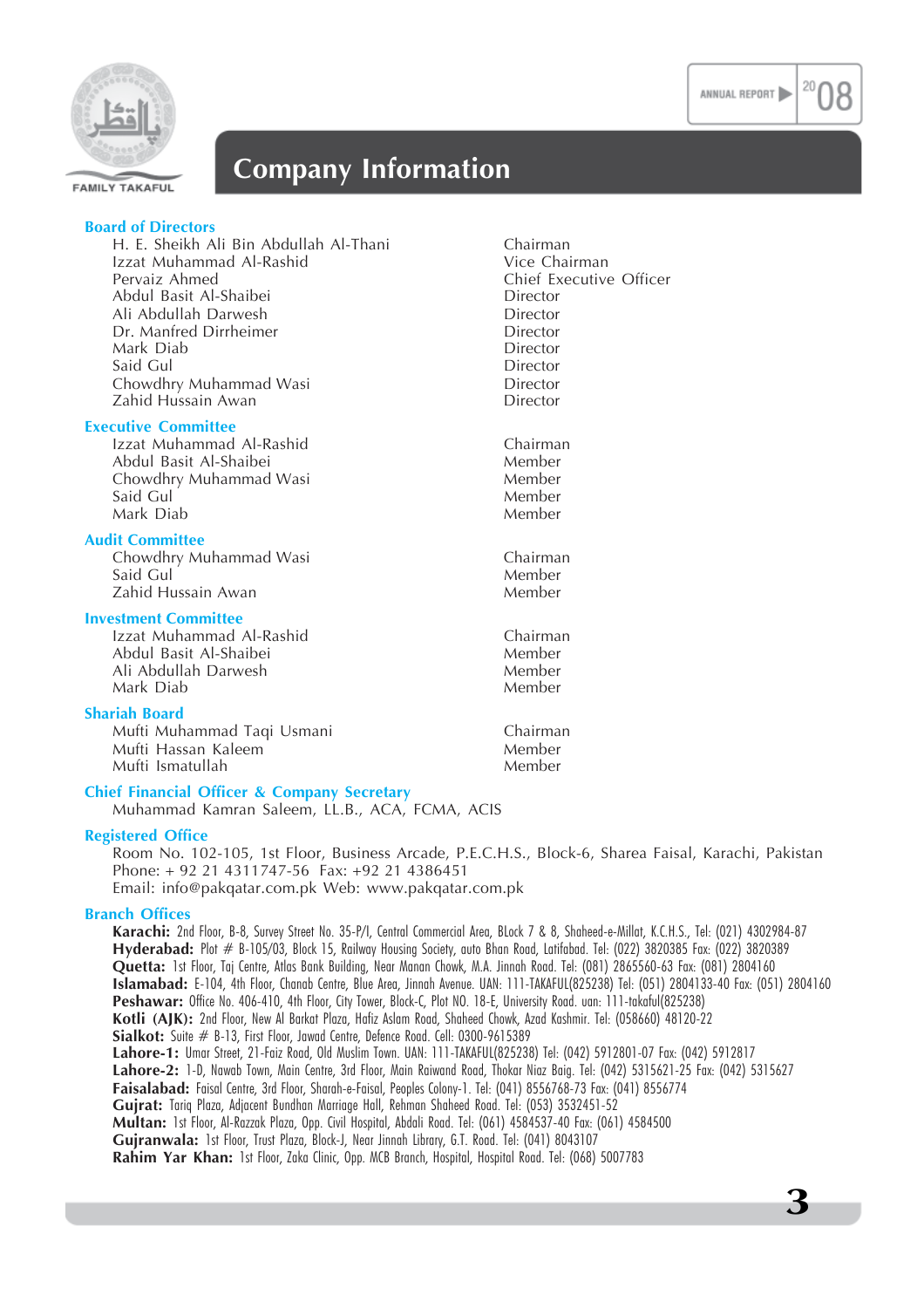

### **Company Information**

### **Management Committee**

M. Nasir Ali Syed Head of Operations Syed Adnan Hasan **Hasan** Head of Marketing

#### **Underwriting Committee**

Pervaiz Ahmed Chairman M. Kamran Saleem Member M. Nasir Ali Syed Member Fakhri Alam Member Waqas Ahmed

### **Claims Committee**

Pervaiz Ahmed Chairman M. Kamran Saleem Member<br>M. Nasir Ali Sved Secretary M. Nasir Ali Syed Fakhri Alam Member Waqas Ahmed Member

### **Re-takaful Committee**

Pervaiz Ahmed Chairman M. Kamran Saleem **Member**<br>Afshan Naqvi Member Afshan Naqvi M. Nasir Ali Syed Member Fakhri Alam Member<br>Waqas Ahmed Member Member Waqas Ahmed

### **Human Resources Committee**

Pervaiz Ahmed Chairman M. Kamran Saleem Member Afshan Naqvi **Member** Member M. Nasir Ali Syed Member Osama Javed Usmani **Secretary** Secretary

### **Risk Management Committee**

Pervaiz Ahmed Chairman M. Kamran Saleem Member Afshan Naqvi **Member** Member M. Nasir Ali Syed Member Muneeb Afzal Lone Secretary Saifuddin Shaikh Member

Pervaiz Ahmed **Pervaiz Ahmed** Chief Executive Officer M. Kamran Saleem Chief Executive Officer 8 M. Kamran Saleem Chief Finnacial Offcer & Company Secretary Head of Consumer Sales Afshan Naqvi **Head of IT & Systems** Saqib Zeeshan **Head of Corporate Sales** Head of Corporate Sales Muhammad Ahmad **Head of Shariah Compliance & Training**<br>Fakhri Alam **Head of Participant Benefit & Services** Head of Participant Benefit & Services Waqas Ahmad Head of Underwriting Head of Administration Muneeb Afzal Lone **Head of Internal Audit** Osama J. Usmani **Head of Human Resources Head of Human Resources**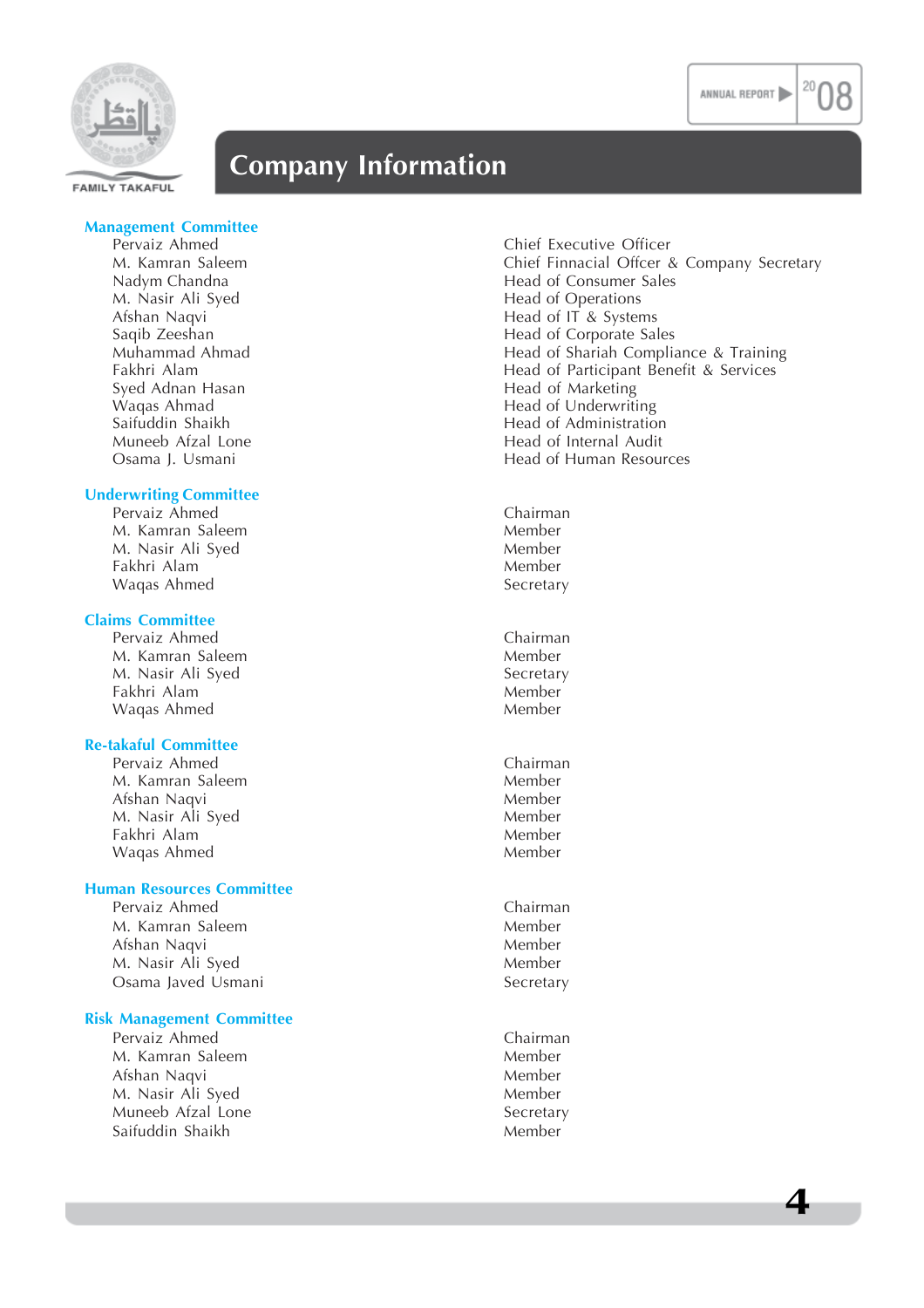

#### **FAMILY TAKAFUL**

## **Notice of Third Annual General Meeting**

**NOTICE IS HEREBY GIVEN** that the third Annual General Meeting of Pak-Qatar Family Takaful Limited (the Company) will be held on Monday, 13 April 2009 at 06:00 P.M. at DANA Club, Doha, Qatar, to transact the following businesses:

### **Ordinary Business:**

- 1. To confirm minutes of the Statutory Meeting held on 30th October 2008.
- 2. To receive, consider and adopt the annual audited financial statements for the year ended 31st December 2008, together with the Directors' and Auditors' Report thereon.
- 3. To appoint Auditors of the Company for the year ending 31st December 2009 and to fix their remuneration.
- 4. To consider any other business with the permission of the Chair.

Date: 12 April 2009 By Order of the Board

Millson 2

Place: Doha **Muhammad Kamran Saleem** Company Secretary

### **NOTES**:

- 1. A member of the Company entitled to attend and vote at this meeting may appoint another member as his/her proxy to attend and vote instead of him/her. Proxies, in order to be effective, must be received by the Company not less than 48 hours before the meeting. In case of corporate entity, the Board of Directors' resolution/power of attorney with the specimen signature of the nominee shall be produced (unless it has been provided earlier) at the time of meeting.
- 2. Members are requested to immediately notify the change in their addresses, if any.
- 3. The Share Transfer Books of the Company will remain closed from 11th April 2009 to 15th April 2009 (both days inclusive).

ANNUAL REPORT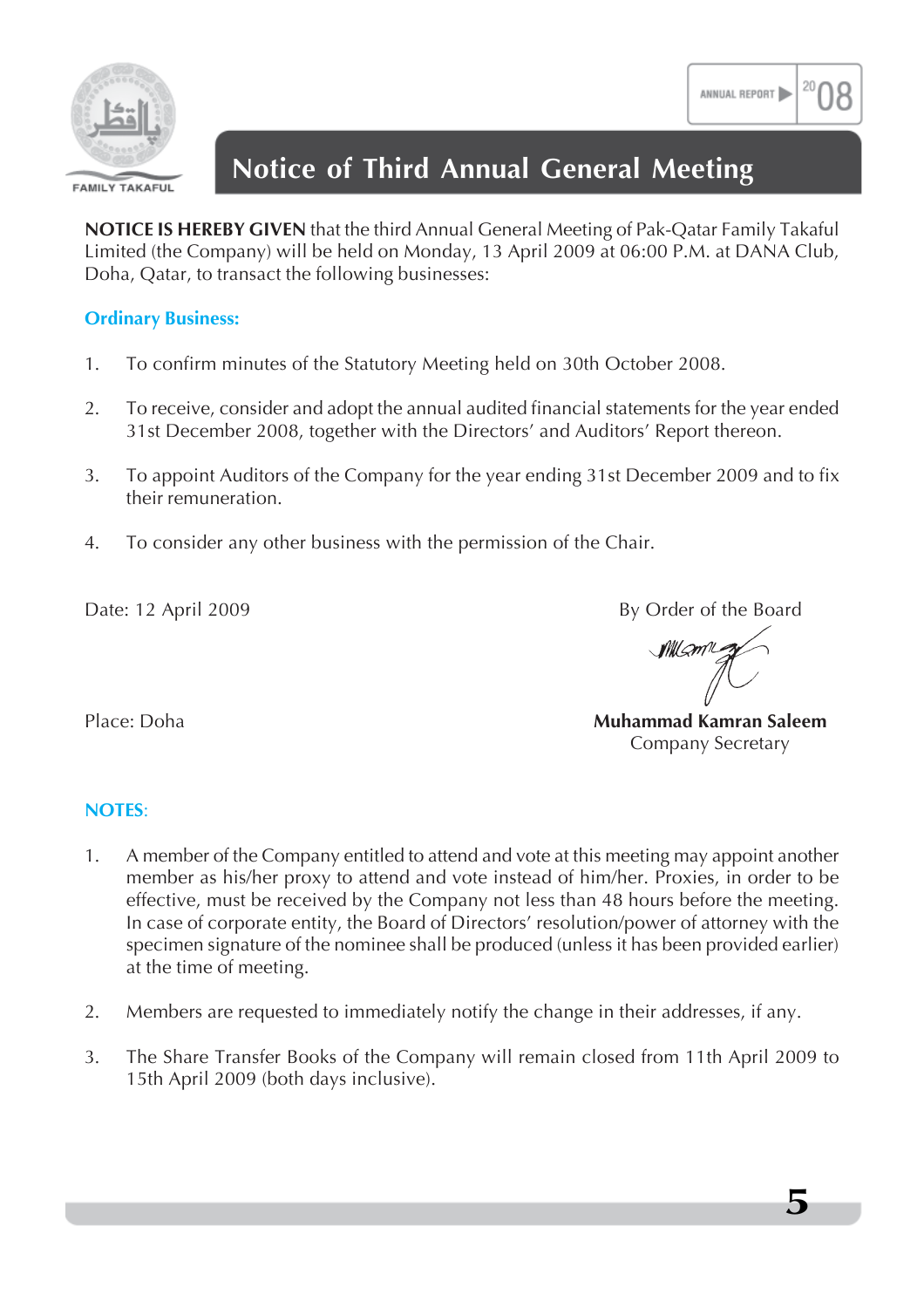

**FAMILY TAKAFUL** 

*Dear Company's Shareholders,*

### السلام عليكم ورحمة الله ويركاته

On behalf of the Board of Directors, I whole-heartedly welcome you all to our 3rd Annual General Meeting to review our company's performance and evaluate the financial results for the year ended 31st of December 2008.

Despite tough political and economical conditions in the country, the year 2008 witnessed substantial growth in all areas of operations. The company developed offices in 10 major cities of the country and was able to achieve gross revenue of Rs. 170 million. In Individual Family Takaful Segment, the Company has developed a strong agency structure with manpower of approximately 800 trained Takaful Consultants. This growth is unprecedented in the country i.e., no other Takaful/Insurance company could attain this within its first year of operations.

The company has launched various products designed to meet the needs of various segments of the market. Alhamdulillah, the company now has the capability to launch new products and services driven by the consumer needs with speed and quality.

After laying the strong foundation through a committed and professional management team together with implementation of state-of-the-art business system, the company is focused on strengthening the individual family takaful business, which is very important for the long term survival and growth of the Company. The significant progress was also made to acquire corporate business. A number of respectable institutions entrusted us for their employee benefit plans and the client list is Alhamdulillah growing.

During the year 2009, we would continue to tap the huge untapped potential of the Takaful market in Pakistan. During this process we will be aggressively pursuing our goal of spreading takaful protection among the masses with the enhanced zeal and impetus. All the growth in 2008 was achieved without any spending on advertisement. The management did a good job to make our presence felt in the market as well as among competitors. But now is the time to support management with advertisement and sales promotions. We will Insha-Allah be making a corporate launch of the company in 2nd quarter of this year.

In the end, I would like to express my gratitude for the trust you placed in us during this period. We all understand that your investment in Pak-Qatar is not meant for a short-lived goal but rather a long-term initiative that will reap benefits over the passing of time. I can and do assure you that these benefits are worth waiting for.

I hope and pray that Allah (azza wa jall) will give your company and its management the strength, wisdom and commitment to achieve the vision we had set for Pak-Qatar. Ameen.

ANNUAL REPORT

**Sheikh Ali Bin Abdullah Al-Thani** Chairman of the Board of Directors Pak-Qatar Family Takaful Limited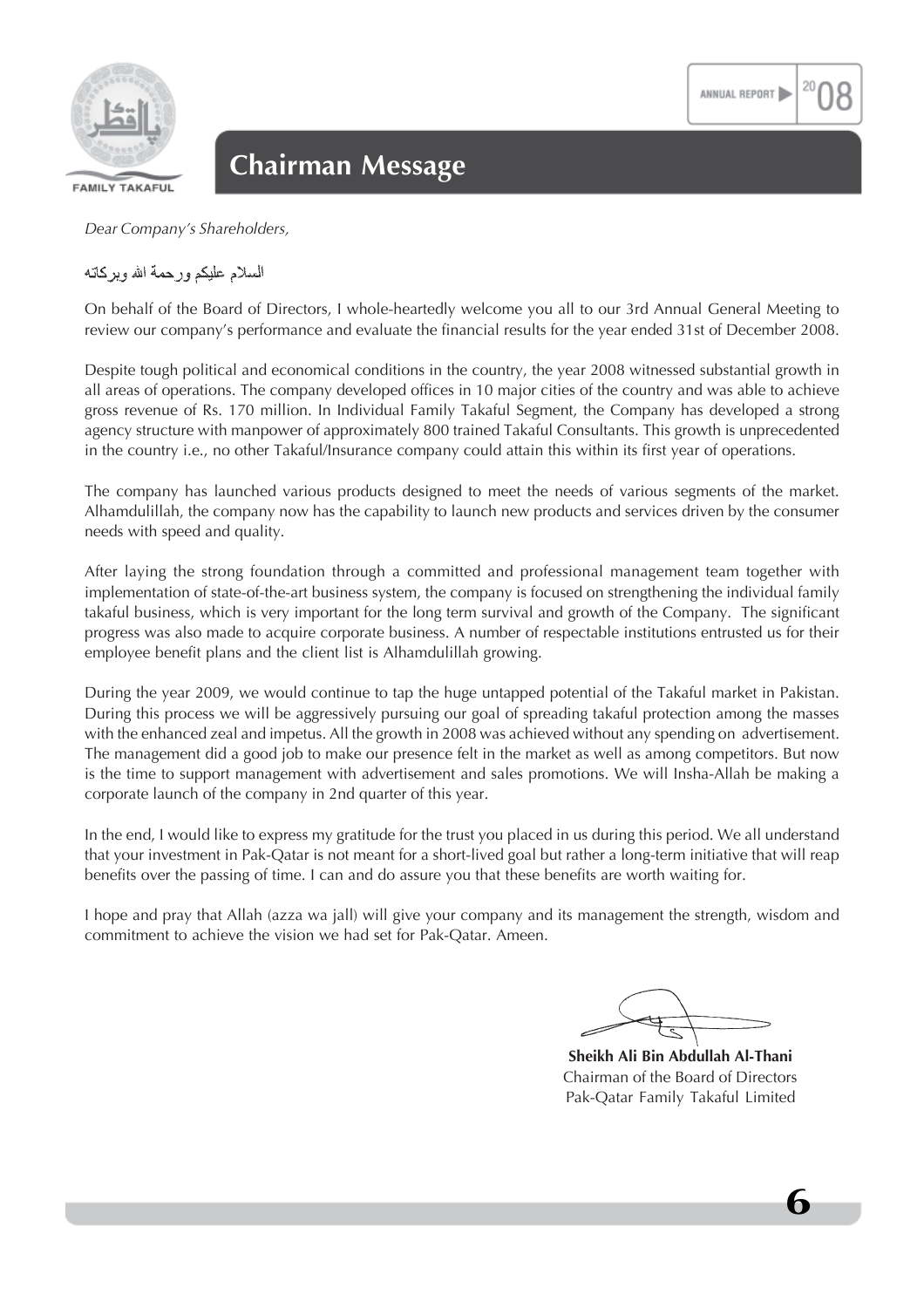**7**



## **Directors' Report**

*Dear Shareholders,*

The Board of Directors of Pak-Qatar Family Takaful Limited is pleased to present the Third Annual Report and Audited Financial Statements of the Company together with External Auditors' and Shariah Auditors' Reports thereon, for the year ended 31st December 2008.

### **1. Financial Highlights:**

During the year ended 31 December 2008, the financial results have been as under:

| Aggregate                              |                               |  |
|----------------------------------------|-------------------------------|--|
| 2008                                   | 2007                          |  |
| <b>Rupees</b>                          |                               |  |
|                                        |                               |  |
| 12,866,512<br>1,180,118<br>(1,484,638) | 2,191,993                     |  |
| 2,586,869<br>14,845,268<br>2,304,289   | 7,676,058<br>7,927,485        |  |
| 32,361,690                             | 17,795,536                    |  |
| (23,549,268)                           |                               |  |
| (334, 190)                             | 10,540                        |  |
| 8,478,232                              | 17,806,076                    |  |
| (10,593,752)<br>(113, 162, 658)        | (4,512,631)<br>(34, 713, 303) |  |
| (123, 756, 410)                        | (39, 225, 934)                |  |
| (115, 278, 178)                        | (21, 419, 858)                |  |
| (239,779)<br>43,153,020                | (6, 337)                      |  |
| (72, 364, 937)                         | (21, 426, 195)                |  |
|                                        | 63,272                        |  |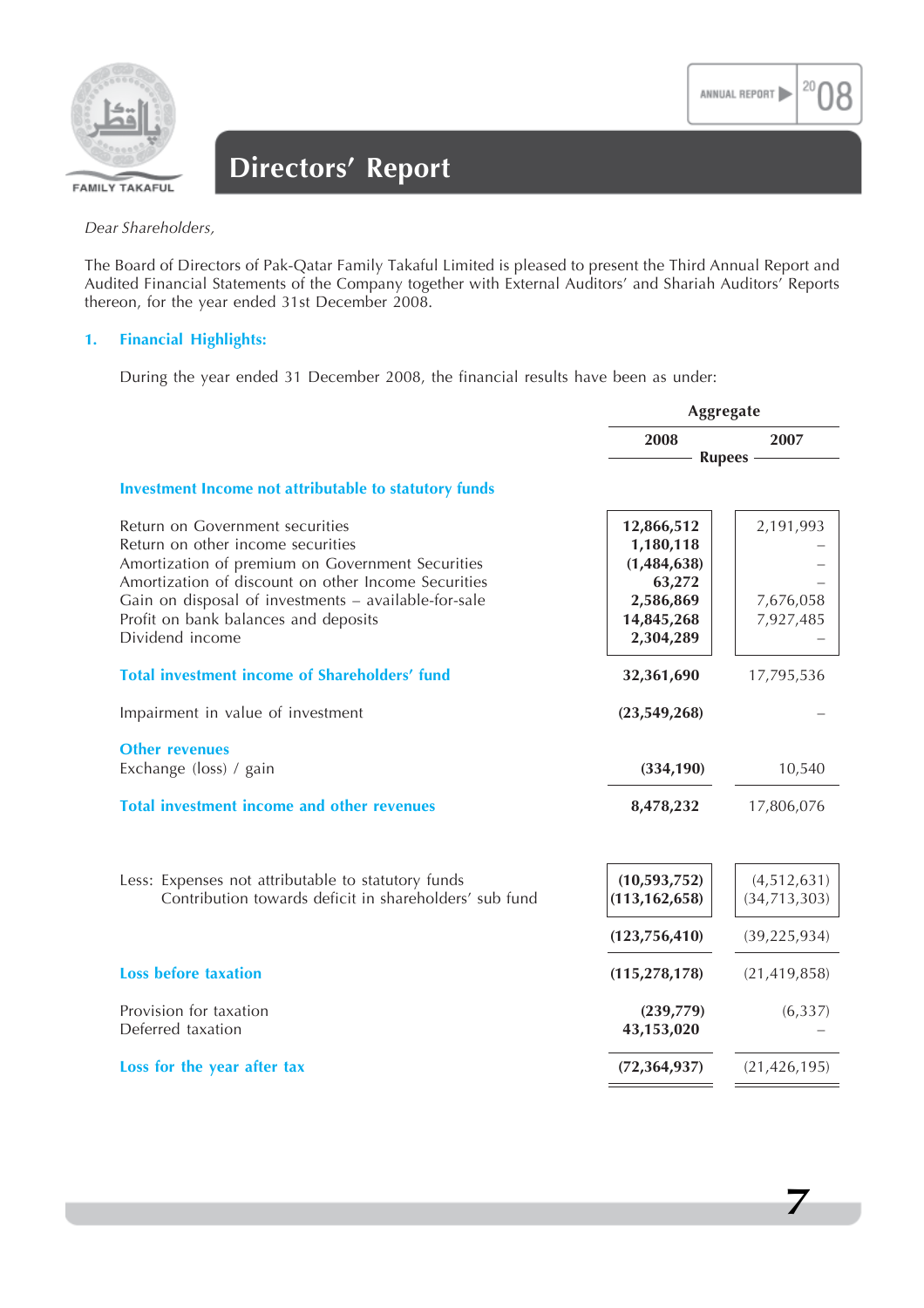

**8**

### **Directors' Report**

### **2. Economic Overview**

The economy after showing its strengths and potential for the past few years faced a difficult period in 2008 and the high economic growth path was disrupted. Domestic resource mobilization lagged behind investment requirements and delays in structural reforms in core infrastructure sectors resulted in acute power shortages, impacting overall economic performance.

The economy was trapped by the political scenario and deteriorating law and order situation in the country, particularly, during the last quarter of the year 2008. The damage was two-fold: further erosion in the confidence of investors, particularly foreign investors, and the government's inability to resolve political conflicts and disorder in economic activities. However, signs of improvement are now being visible as the Chief Justice has been restored and the two major political parties of the country have resolved their issues amicably. The economy is now getting back on track. The stock market is also being bouncing back and after making bottom side of 4500, the market is now up-surging and currently the KSE-100 index has crossed the psychological barrier of 7500 points. If this trend continues in the short to medium term, it is expected that the index will cross 10,000 level.

### **3. Industry Overview**

Currently there are two Family Takaful and five life insurance companies operating in the country. With a penetration of 03% of the Gross Domestic Product (GDP), Pakistani market is still largely untapped. There is a strong need for halal savings plus protection products in the country. However, being a novel sector, Takaful is experiencing fierce competition from conventional players as they are considering Takaful a threat to their long-term survival.

Overall the Life insurance industry is growing rapidly in Pakistan. In last few years the growth of the industry is more than 30%. Bancassurance is also playing a major role in the growth and the increase in penetration of the market.

Within in its first year of operations, Pak-Qatar has emerged as one of the major players in the market and made its presence felt.

### **4. Performance in 2008**

Despite highly uncertain geo-political and global economical conditions, Pak-Qatar Family Takaful made significant progress in all areas of its operations. Since the company was in its first year of operations after getting its license, the management team focused on laying down a solid foundation as well as developing an infrastructure which could be used to reach out to the huge untapped potential of the market. Brief area-wise progress is mentioned below:

### **4.1 Business performance**

During the year 2008, the aggregate annualized contribution amounted to Rs. 170 million. The business combination remained as:

| Individual Family | Rs. | 95,626,167  |
|-------------------|-----|-------------|
| Group Family      | Rs. | 52,563,525  |
| Group Health      | Rs. | 21,988,886  |
| Total             | Rs. | 170,178,578 |

The growth of the Pak-Qatar is unprecedented i.e. no other Takaful/Insurance company was able to achieve these figures in first years of its operations.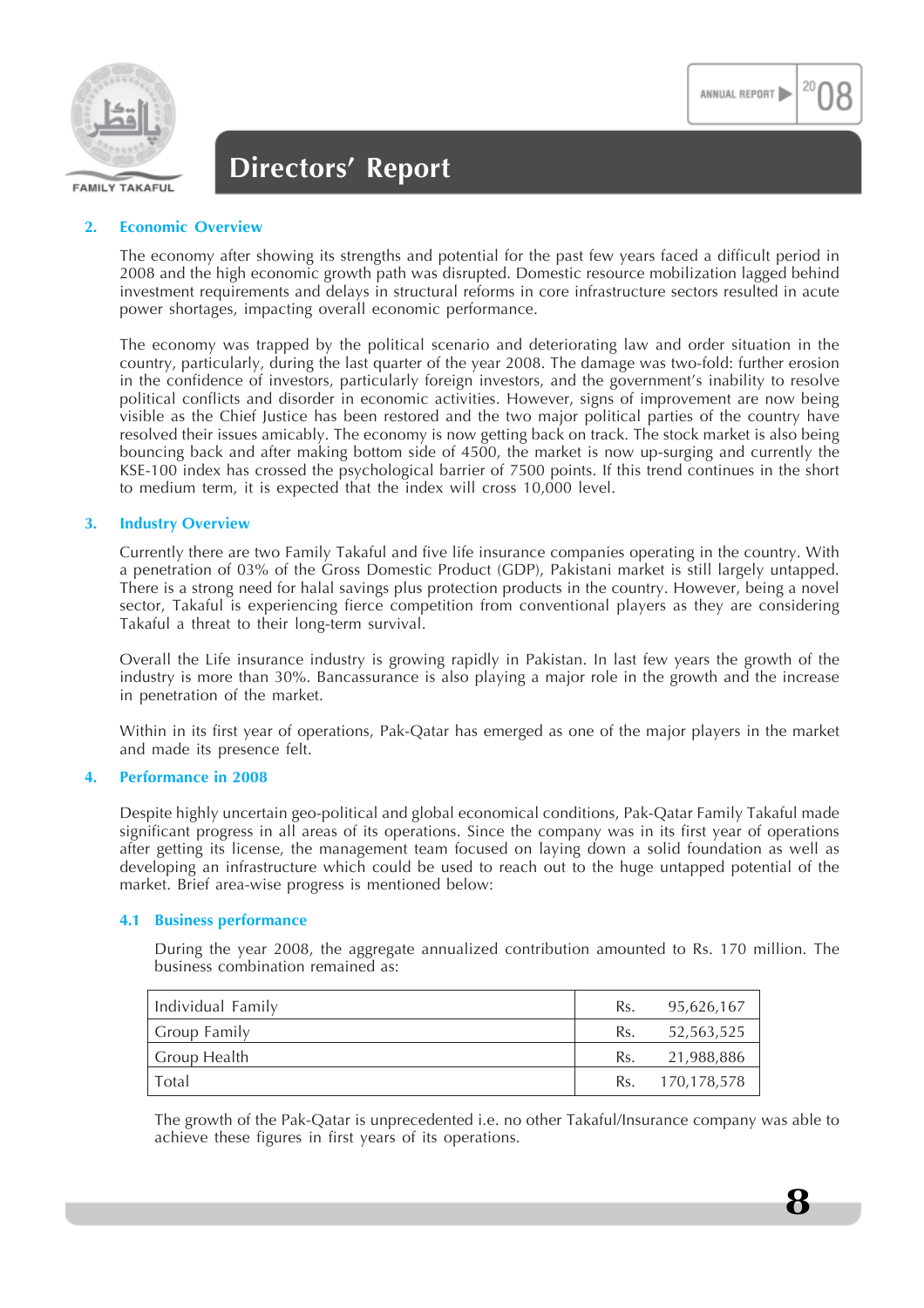

### **Directors' Report**

### **4.2 Products**

In April 2008, we launched our Individual Family Takaful Product, and thus made our product range comprehensive for both corporate and individual customers. Following products are in place:

| <b>Product</b>                   | <b>Nature</b>                    | <b>Target market</b>                                                                                                                          |
|----------------------------------|----------------------------------|-----------------------------------------------------------------------------------------------------------------------------------------------|
| Share n' Care Savings<br>Takaful | Investment<br>Linked             | Individual Customers looking forward to get<br>the benefit of Takaful protection and to long<br>term investment growth.                       |
| <b>ABC</b> Education<br>Takaful  | Investment<br>Linked             | Individual customers looking forward to save<br>small amount to have the funds available for<br>their children higher education and marriage. |
| Group Term Takaful               | Yearly renewable<br>term Takaful | For the employees of the corporate<br>clientele.                                                                                              |
| Group Health Takaful             | Yearly renewable<br>term Takaful | Takaful For the employees and their<br>dependents.                                                                                            |

All products of Pak-Qatar Family Takaful were designed according to the needs of the customers and they are one of the best available in the local and regional market in terms of product features, value for money and servicing standards.

### **4.3 Distribution Network**

Pakistan is a huge country with a population of more than 165 million. In order to tap the market potential an efficient and wide spread distribution network is a must. We have expanded our distribution network to 10 major cities with more than 800 Takaful Consultants in a short span of 8 months. Our network is as follows:

| City                 | Number of<br><b>Consultants</b> |
|----------------------|---------------------------------|
| Karachi (Sind)       | 156                             |
| Islamabad            | 73                              |
| Lahore (Punjab)      | 91                              |
| Faisalabad (Punjab)  | 116                             |
| Peshawar(NWFP)       | 111                             |
| Gujrat (Punjab)      | 37                              |
| Kotli (Azad Kashmir) | 34                              |
| Hyderabad (Sind)     | 104                             |
| Quetta (Baluchistan) | 22                              |
| Multan (Punjab)      | 66                              |
| <b>Total</b>         | 810                             |

The management team spent considerable time and efforts to make such a rapid expansion possible. We have high quality human resource and administrative infrastructure available in all major cities. We will continue to build on this foundation.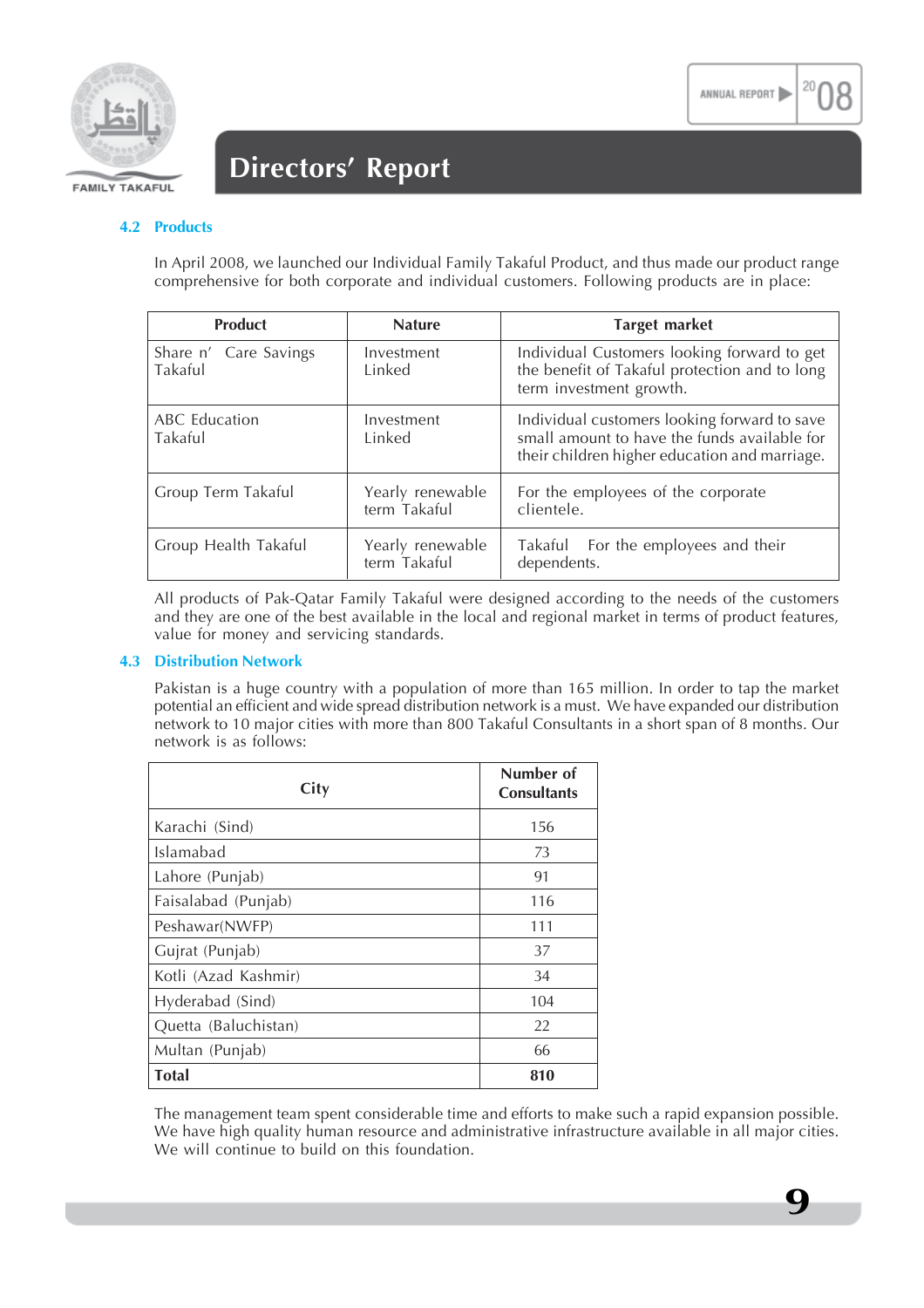**10**



### **Directors' Report**

### **4.4 Human Resource and Training**

The major strength of Pak-Qatar lies in its human resource. We attracted and retained quality human resources. Special emphasis is given on the hiring and training of qualified and professional staff. The management team is

- Young and energetic
- Committed to promote Islamic Finance
- Experienced & professionally qualified

### **4.5 Information Technology and Business System**

Substantial investments have been made in technology. The back-end business system PentaTakaful has been successfully implemented in record time. In addition we have also implemented the Lotus notes e-mailing solution and a Short Messaging Services (SMS) system.

We are now initiating implementation of Enterprise Resource Planning (ERP) to ensure end-to-end solutions for customers and other stakeholders. For this purpose we have finalized SAP Financials with Sidat Hyder Morshed Associates (Private) Limited, being the implementation partner. Moreover, we are the first company in the Takaful/Insurance industry, that has signed for SAP ERP Solution.

The system analysis and blue print of the project is in the process and we hope to go-live with complete integration of business and accounting systems somewhere in the fourth quarter of this year, Insha-Allah.

### **5. The Way Forward- 2009**

Despite gloomy economic and political outlook of the region and especially of the country, Pak-Qatar would continue to expand and strengthen its operations. Shariah compliance and product innovation coupled with quality customer services will be our competitive advantage. In order to achieve this in 2009 we will focus on the following activities.

- Expansion of branch network and strengthening of existing ones to generate desirable business volumes.
- Refining and improving operational processes to be able to handle budgeted business volumes efficiently and deliver quality customer services. This would also include pursuing of "Day Two" issues with Pentasoft.
- Introduce at-least three more products for our Individual customers.
- Formally launch Pak-Qatar, as we have not done so yet due to various reasons. We believe that now it is the right time to do so.
- Effective implementation of two module of SAP i.e. Financials and Human Capital Management.
- Exploiting of alternate distribution channels such as BancaTakaful, Community marketing, direct marketing to non-resident Pakistanis outside Pakistan and developing strategic alliances with other distribution companies.

We understand that the targets we have set for ourselves are challenging but we are confident with sheer dedication and with the help of Almighty Allah (SWT), we will achieve it Insha-Allah.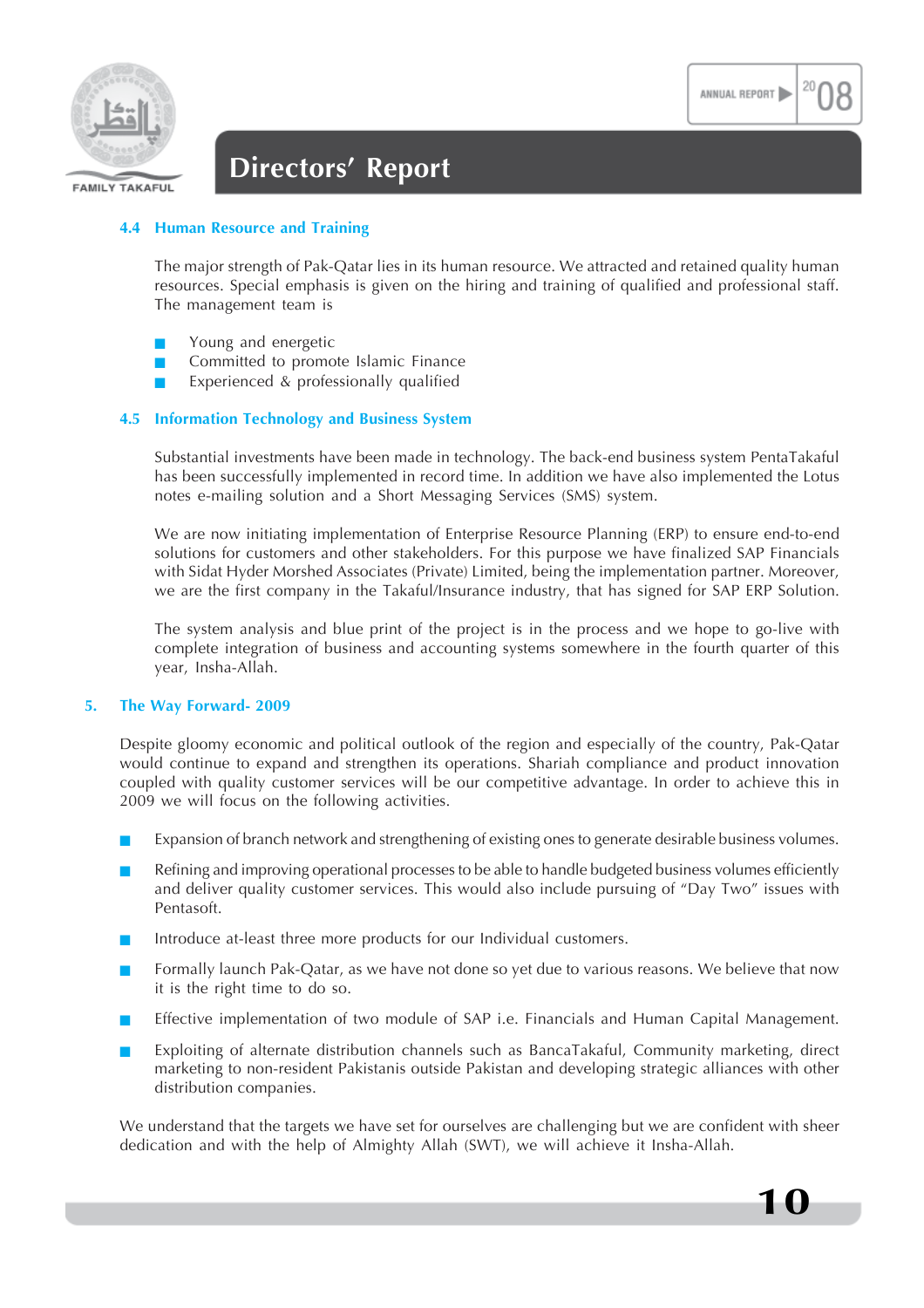

### **Directors' Report**

### **6. Compliance with Code of Corporate Governance:**

The Company has complied with the requirements of the Code of Corporate Governance set out by the Securities and Exchange Commission of Pakistan. A statement to the effect is annexed with the report.

### **7. Board of Directors:**

The number of meeting attended by each director is given below:

| #   | <b>Director</b>                  | Number of meetings attended |
|-----|----------------------------------|-----------------------------|
| 1.  | Sheikh Ali Bin Abdullah Al-Thani | $\overline{4}$              |
| 2.  | Izzat M. Al-Rashid               | 3                           |
| 3.  | Abdul Basit Al-Shaibei           | 3                           |
| 4.  | Mark Diab                        | 2                           |
| 5.  | Ali Abdullah Darwesh             | 3                           |
| 6.  | Said Gul                         | 6                           |
| 7.  | Chowdhry M. Wasi                 | 6                           |
| 8.  | Zahid Hussain Awan               | 6                           |
| 9.  | Dr. Manfred Dirrheimer           | $\overline{2}$              |
| 10. | Pervaiz Ahmed                    | 6                           |

Leave of absence was granted to directors who could not attend the Board Meetings.

### **8. Corporate and Financial Reporting Frame Work:**

- a) The financial statements prepared by the management of the company present fairly its state of affairs, the result of its operations, cash flow and changes in equity.
- b) Proper books of accounts have been maintained by the Company.
- c) Appropriate accounting policies have been consistently applied in preparation of financia**l** statements and accounting estimates are based on reasonable and prudent judgment.
- d) The International Accounting Standards, as applicable in Pakistan, have been followed in preparation of financial statements and any departure there from has been adequately disclosed.
- e) The system of internal control is sound in design and has been effectively implemented and monitored.
- f) There are no significant doubts upon the Company's ability to continue as a going concern.
- g) There has been no material departure from the best practices of Corporate Governance, as detailed in the listing regulations.
- h) This was the second year of Company's operations. Hence, the key operating and financial data for the last two years is attached.
- i) The balance in the provident fund account as at the year-end was Rs. 5,053,376/-.
- j) No trading in shares has been made by the Chief Executive, Directors, Chief Financial Officer, Company Secretary, their spouses and minor children.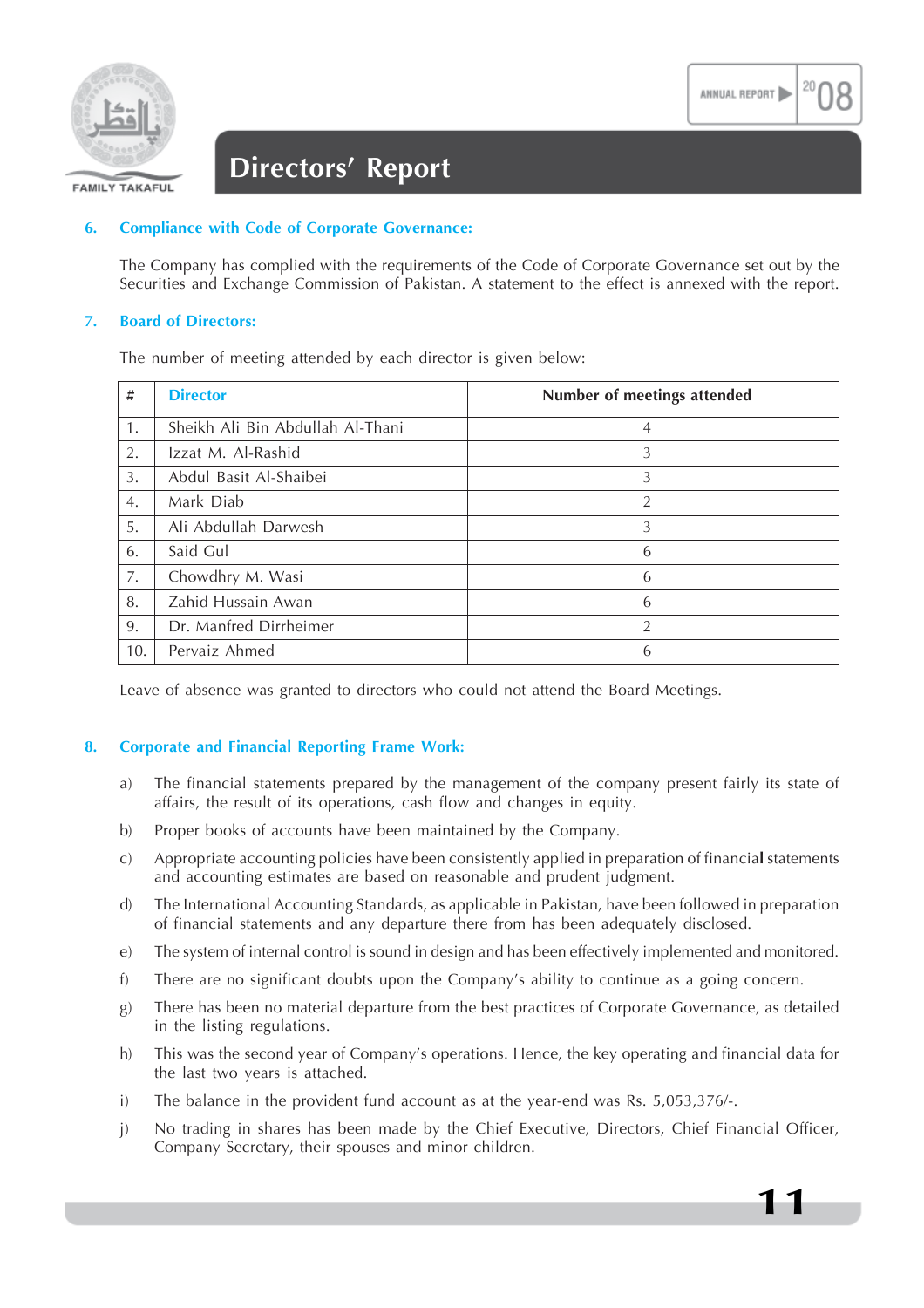

### **Directors' Report**

### **9. Statement of Ethics and Business Practices:**

The Board has adopted the statement of Ethics and Business Practices. All employees are informed of this statement and are required to observe these rules of conduct in relation to business and regulations.

### **10. Auditors**

The present auditors, M/s. Ford Rhodes Sidat Hyder & Co., Chartered Accountants, Karachi, retire and being eligible for reappointment, the Board of Directors of your company has proposed their name, for reappointment as auditors of the company for the year ending 31st December 2009.

### **11. Pattern of Shareholding**

The Pattern of shareholdings of the Company is attached.

### **12. Vote of Thanks**

On the behalf of the Board, I would like to thank, the valued participants, the Securities and Exchange Commission of Pakistan, shareholders, and the sponsors for their confidence, patronage, co-operation and understanding extended to us.

#### **13. Conclusion**

In Conclusion, we bow, beg and pray to Almighty Allah, Ar-Rahman-Ar-Rahim for the continued showering of His blessings, guidance, strength, health, and prosperity upon us, our Company, Country and all other stakeholders.; Ameen, Summa Ameen.

> For and on behalf of the Board of Directors

**P. Ahmed** Chief Executive Officer

Doha: 12 April 2009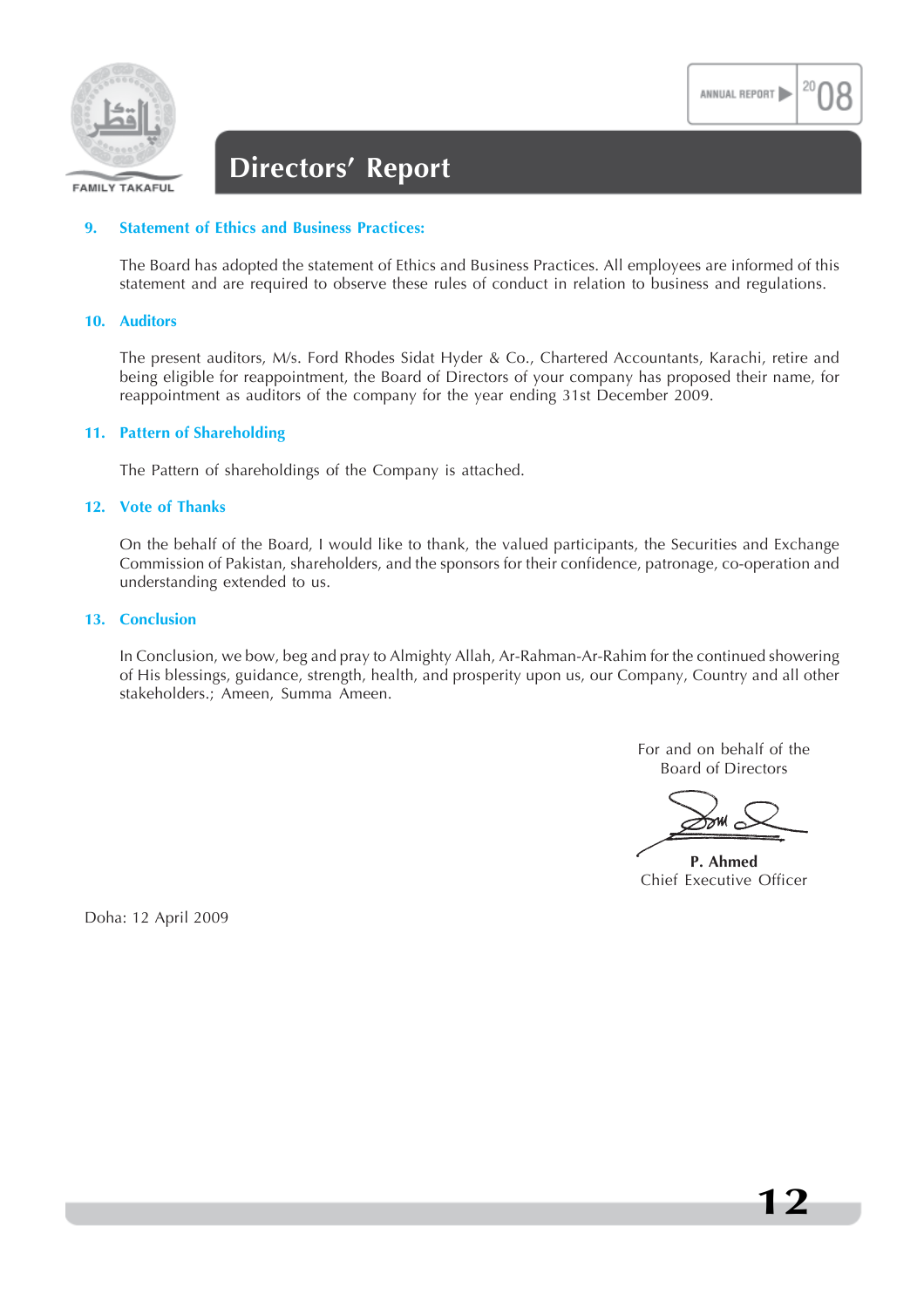

### **Statement of Compliance with the Code of Corporate Governance For the year ended 31st December 2008**

This statement is being presented to comply with the Code of corporate governance for Insurance Companies for the purpose of establishing a framework of good governance, whereby an Takaful company is managed in compliance with the best practices of corporate governance.

The Company has applied the principles contained in the Code in the following manner:

- 1. The directors have confirmed that none of them is serving as a director in ten or more listed companies, incorporated in Pakistan.
- 2. All the resident directors of the Company are registered as taxpayers and none of them has defaulted in payment of any loan to a banking company, a DFI or an NBFI or, being a member of stock exchange, has been declared as a defaulter by a stock exchange.
- 3. There has been no casual vacancy in the Board.
- 4. The Company has prepared a Statement of Ethics and Business Practices, which has been signed by all the directors and employees of the Company.
- 5. The Board has developed a vision/mission statement, overall corporate strategy and significant policies of the Company. A complete record of particulars of significant policies along with the dates on which they were approved or amended has been maintained.
- 6. All the powers of the Board have been duly exercised and decisions on material transactions, including appointment and determination of remuneration and terms and conditions of employment of the CEO, have been taken by the Board.
- 7. The meetings of the Board were presided over the Chairman and, in his absence, by a director elected by the Board for this purpose and the Board met at least once in every quarter. Written notices of the Board meetings, along with agenda and working papers, were circulated at least seven days before the meetings. The minutes of the meetings were appropriately recorded and circulated.
- 8. The Board has established a system of sound internal control, which is effectively implemented at all levels within the company. The company includes all the necessary aspects of internal control given in the code.
- 9. No orientation course for the directors during the year was arranged, however, directors being seasoned bankers, Takaful & investments professionals and experienced businessmen; they are aware of their responsibilities as directors.
- 10. The Board has approved appointment of CFO and Company Secretary including their remuneration and terms and conditions of employment, as determined by the CEO.
- 11. The directors' report for this year has been prepared in compliance with the requirements of the Code and fully describes the salient matters required to be disclosed.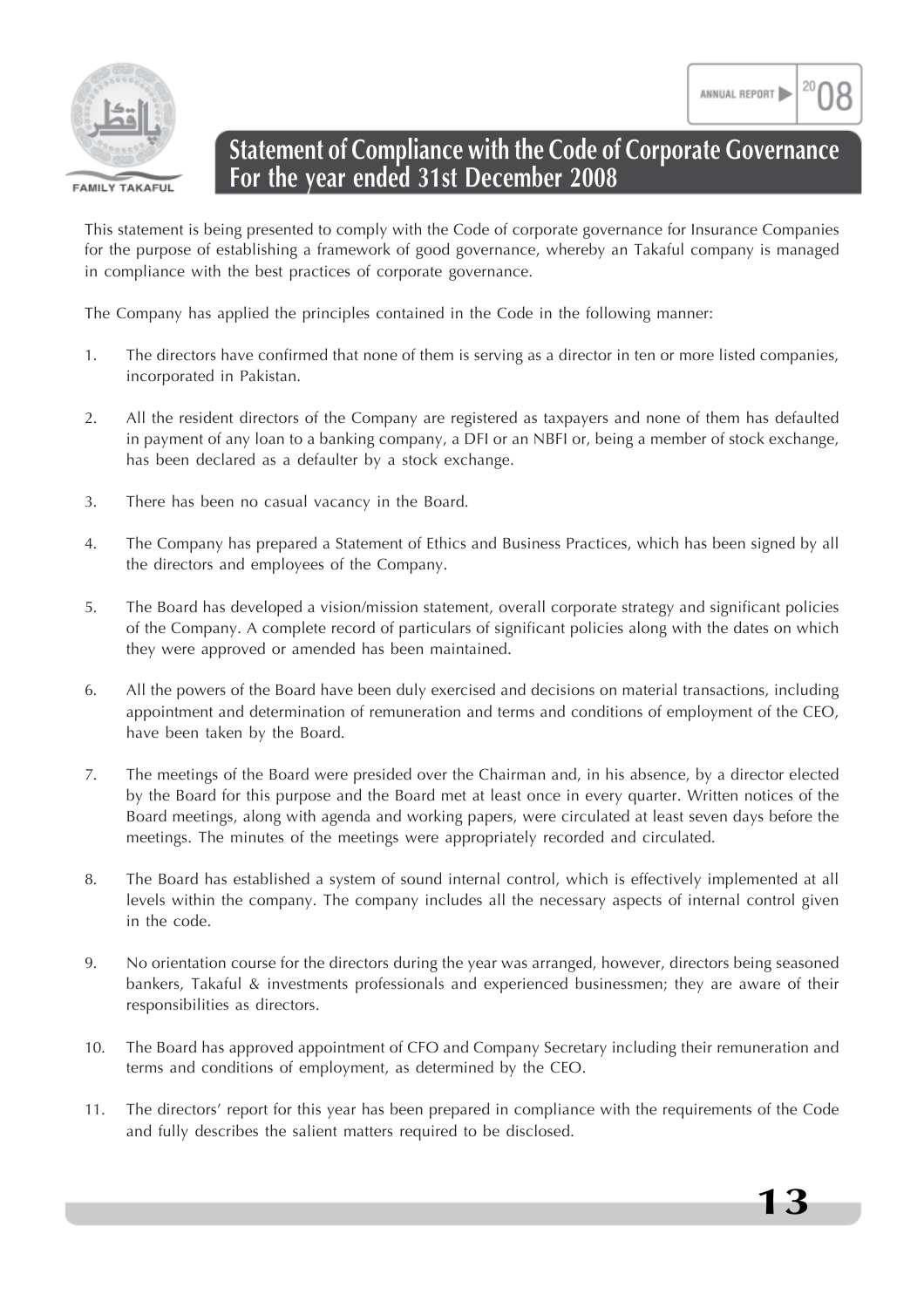

### **Statement of Compliance with the Code of Corporate Governance For the year ended 31st December 2008**

- 12. The financial statements of the Company were duly endorsed by CEO and CFO before approval of the Board.
- 13. The directors, CEO and executives do not hold any interest in the shares of the Company other than that disclosed in the pattern of shareholding.
- 14. The Company has complied with all the corporate and financial reporting requirements of the Code.
- 15. The Board has formed underwriting/ claim settlement/ retakaful committee.
- 16. The Board has formed an audit committee. It comprises 3 members, of whom all are non-executive directors including the chairman of the committee.
- 17. The meetings of the committees were held as required in the Code. The terms of reference of the audit committees have been finalized.
- 18. Internal audit function has been set-up and operational effectively.
- 19. The statutory auditors of the Company have confirmed that they have been given a satisfactory rating under the Quality Control Review programme of the Institute of Chartered Accountants of Pakistan, that they or any of the partners of the firm, their spouses and minor children do not hold shares of the company and that the firm and all its partners are in compliance with International Federation of Accountants (IFAC) guidelines on code of ethics as adopted by Institute of Chartered Accountants of Pakistan.
- 20. The statutory auditors or the persons associated with them have not been appointed to provide other services and the auditors have confirmed that they have observed IFAC guidelines in this regard.
- 21. The actuary appointed by the company has confirmed that he or his spouse and minor children do not hold shares of the company.
- 22. The Board ensures that the appointed actuary complied with the requirements set out for him in this code.
- 23. We confirm that all other material principles contained in the Code have been complied.

On behalf of the Board of Directors

**P. Ahmed** Chief Executive Officer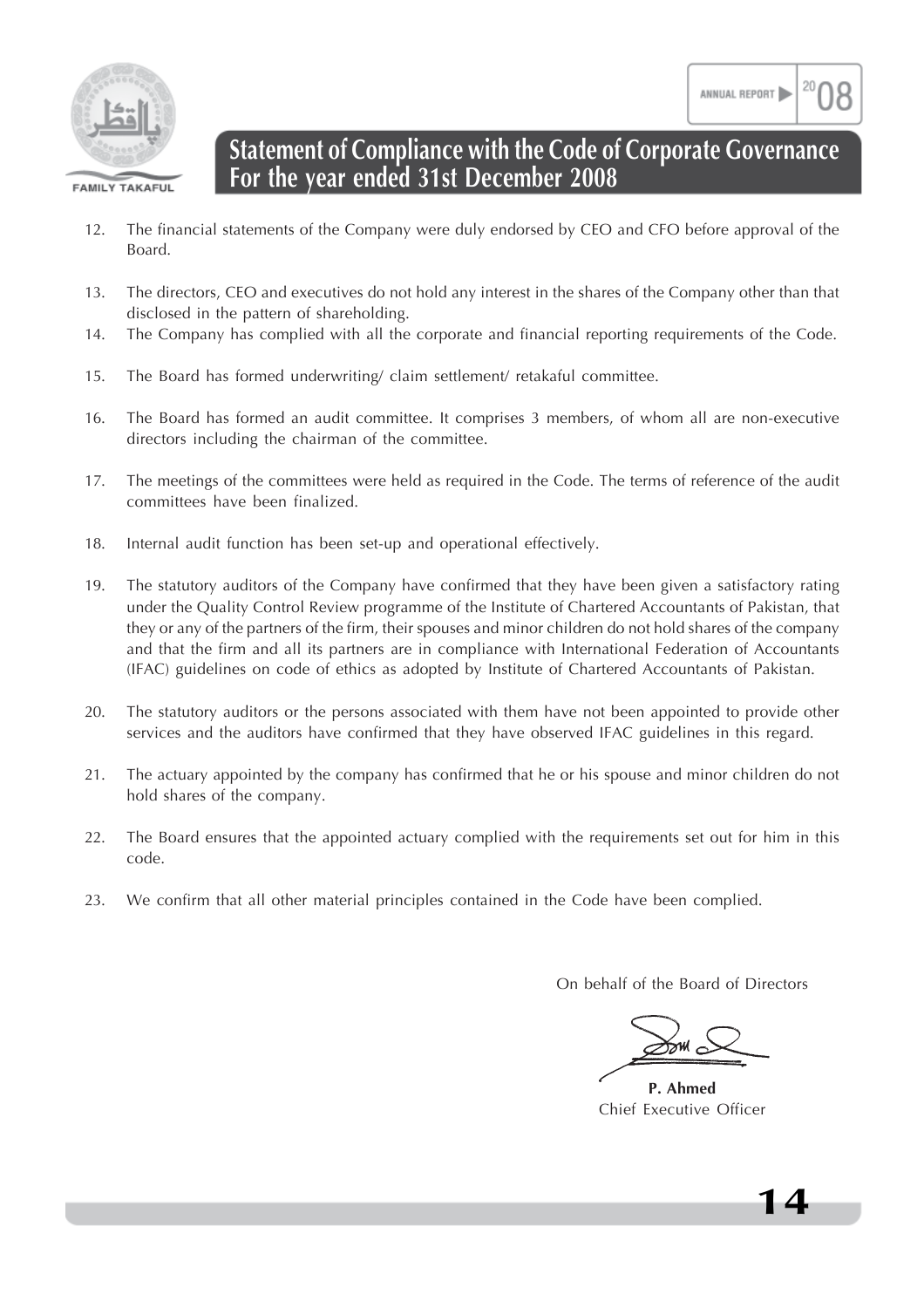$\rm ^{20}O8$ 



# **Key Financial Data**

|                                               | <b>FY 2008</b>  | FY 2007        |
|-----------------------------------------------|-----------------|----------------|
| <b>Gross Contribution</b>                     | 129,682,372     | 1,267,407      |
| <b>REVENUE ACCOUNT</b>                        |                 |                |
| Contribution-Net of Re-Takaful                | 116,434,618     | 1,095,427      |
| Earned Wakala Fee                             | 61,006,507      |                |
| Claims less Re-Takaful                        | 16,109,974      |                |
| Commission & Expenses                         | 40,586,658      | 17,016         |
| Other Acquisition Cost                        | 43,741,885      | 2,280,033      |
| General Management Expenses                   | 95,278,583      | 32,416,254     |
| Investment Income less Impairment             | 9,739,814       | 17,795,536     |
| Cede money contributed to Waqf Fund           |                 | 500,000        |
| Other Income                                  | (334, 190)      | 10,540         |
| Loss before tax                               | (115, 278, 178) | (21, 419, 858) |
| Provision for tax                             | 42,913,241      | (6, 337)       |
| Loss After Tax                                | (72, 364, 937)  | (21, 426, 195) |
| <b>BALANCE SHEET</b>                          |                 |                |
| Investments                                   | 240,437,100     | 179,278,184    |
| Cash & Bank balances                          | 84,327,310      | 208,641,477    |
| Deferred Tax Asset                            | 43,153,020      |                |
| Other Assets                                  | 71,261,473      | 8,864,591      |
| <b>Fixed Assets</b>                           | 114,145,816     | 40,503,962     |
| Issued, subscribed & paid up capital          | 532,971,670     | 451,672,080    |
| Advance against future issue of Share Capital | 1,660,742       | 1,660,742      |
| Accumulated surplus/(loss)                    | (101, 816, 799) | (27, 351, 864) |
| Balance of Statutory Funds                    | 49,109,938      | 1,595,427      |
| <b>Other Liabilities</b>                      | 71,399,168      | 9,711,829      |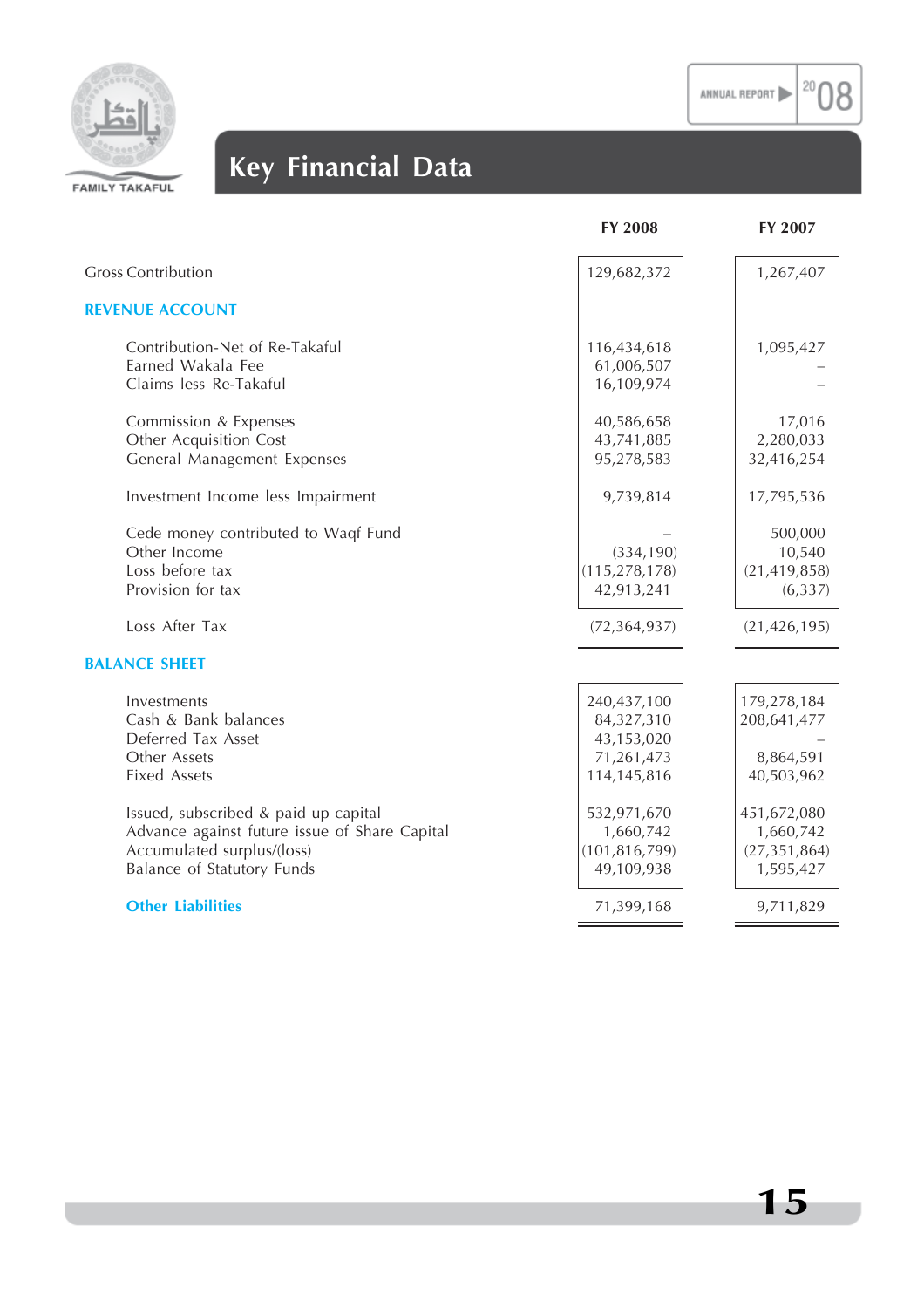

### **Shariah Audit Report to the Board of Directors**

We have examined the accompanying financial statements of **Pak-Qatar Family Takaful Limited** ("the Company") for the year ended 31st December 2008. These financial statements are the responsibility of the Company's management. Our responsibility is to express an opinion on these financial statements based on our audit. The scope of our audit primarily involves the review of Company's compliance with the Shariah Guidelines. An audit includes examining the appropriate evidence of the transactions undertaken by the Company during the year 2008. Furthermore, we have reviewed the External Shariah Audit report for the year ended 31st December 2008. The audit and report were conducted and prepared by Ford Rhodes Sidat Hyder & Co., Chartered Accountants.

In our opinion and to the best of our information and belief and according to the explanations given to us:

- (i) The transactions undertaken by the Company, during the year ended 31st December 2008, were in accordance with the guidelines prescribed by the Shariah and confirm with the requirements of Takaful Rules, 2005; and
- (ii) The Company was, in all transactional respects, in compliance with the Shariah Principles. Further, we also concur with the accounting policies adopted for incorporation of Participant Takaful Fund (Waqf Fund) into the accompanying financial statements.

On behalf of Shariah Board

**Dr. Ismatullah** Member of Shariah Advisory Board

**Mufti Muhammad Hassaan Kaleem** Member of Shariah Advisory Board

Karachi: 2nd April, 2009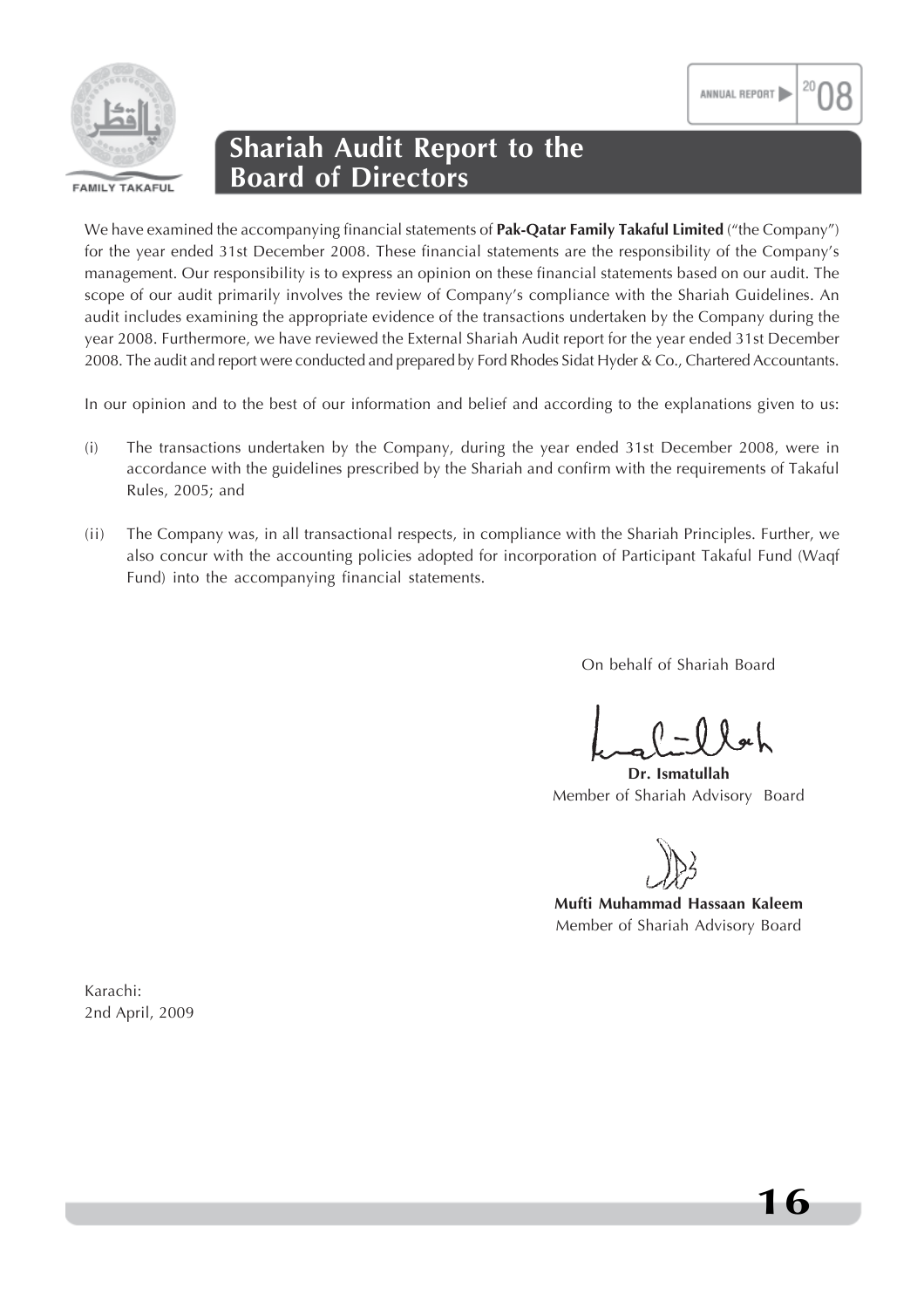



**FAMILY TAKAFUL** 

### **Independent Assurance Report to the management of Takaful Company in respect of Company's compliance with the Shariah Rules and Principles**

We have performed an independent assurance engagement of Pak Qatar Family Takaful Limited (the Company) to ensure that the Company has complied with the Shariah rules and principles as prescribed by the Shariah Board of the Company and the Takaful Rules 2005, during the year ended 31st December 2008.

### **2. Management's Responsibility for Shariah Compliance**

It is the responsibility of the Company to ensure that the financial arrangements, contracts, products and transactions entered into by the Company and Pak Qatar Family Takaful Limited Waqf Fund (the Waqf with participants, other financial institutions and stakeholders are, in substance and in their legal form, in compliance with the requirements of Shariah rules and principles as determined by the Shariah Board and the Takaful Rules, 2005.

### **3. Our Responsibility**

- **3.1** Our responsibility in connection with this engagement is to express an opinion, based on the procedures performed on a sample basis, whether these financial arrangements, contracts, products and transactions are in compliance with the requirements of the Shariah rules and principles as prescribed by the Company's Shariah Board and the Takaful Rules, 2005.
- **3.2** The procedures selected by us for the engagement depended on our judgement, including the assessment of the risks of material non-compliance with the said Shariah rules and principles. In making those risk assessments, we considered such internal control procedures as were relevant to the Company's compliance with Shariah rules and principles. Our engagement was, however, not intended for expressing opinion on the effectiveness of the Company's internal controls for purposes of compliance with the Shariah rules and principles.
- **3.3** We believe that the evidence we have obtained through performing our procedures on a sample basis were sufficient and appropriate to provide a basis for our opinion.
- **3.4** During the course of our assignment, we came across certain matters that have been brought to the attention of the Shariah Board and management of the Company entailing certain Shariah issues. Nevertheless, we were informed that it was the opinion of the Shariah Board that such matters have no materially adverse Shariah compliance effect.

### **4. Framework for the Engagement**

We have conducted our engagement in accordance with international Standard for Assurance Engagements 3000 (ISAE 3000) issued by the International Auditing and Assurance Standards Board of the International Federation of Accountants. This Standard requires that we comply with ethical requirements and plan and perform the engagement to obtain reasonable assurance regarding the subject-matter i.e. the Company's compliance with the Shariah rules and principles as determined by the Shariah Board and the Takaful Rules, 2005.

### **5. Our Opinion**

In our opinion, based on the sample selected, the financial arrangements, contracts, products and transactions entered into by the Company and the Waqf, as the case may be, for the year ended 31st December 2008, are in compliance with the requirements of the Shariah rules and principles as prescribed by the Shariah Board and the Takaful Rules, 2005.

From Rlunde Sedat Hyder Les

Chartered Accountants

Karachi: 12 April, 2009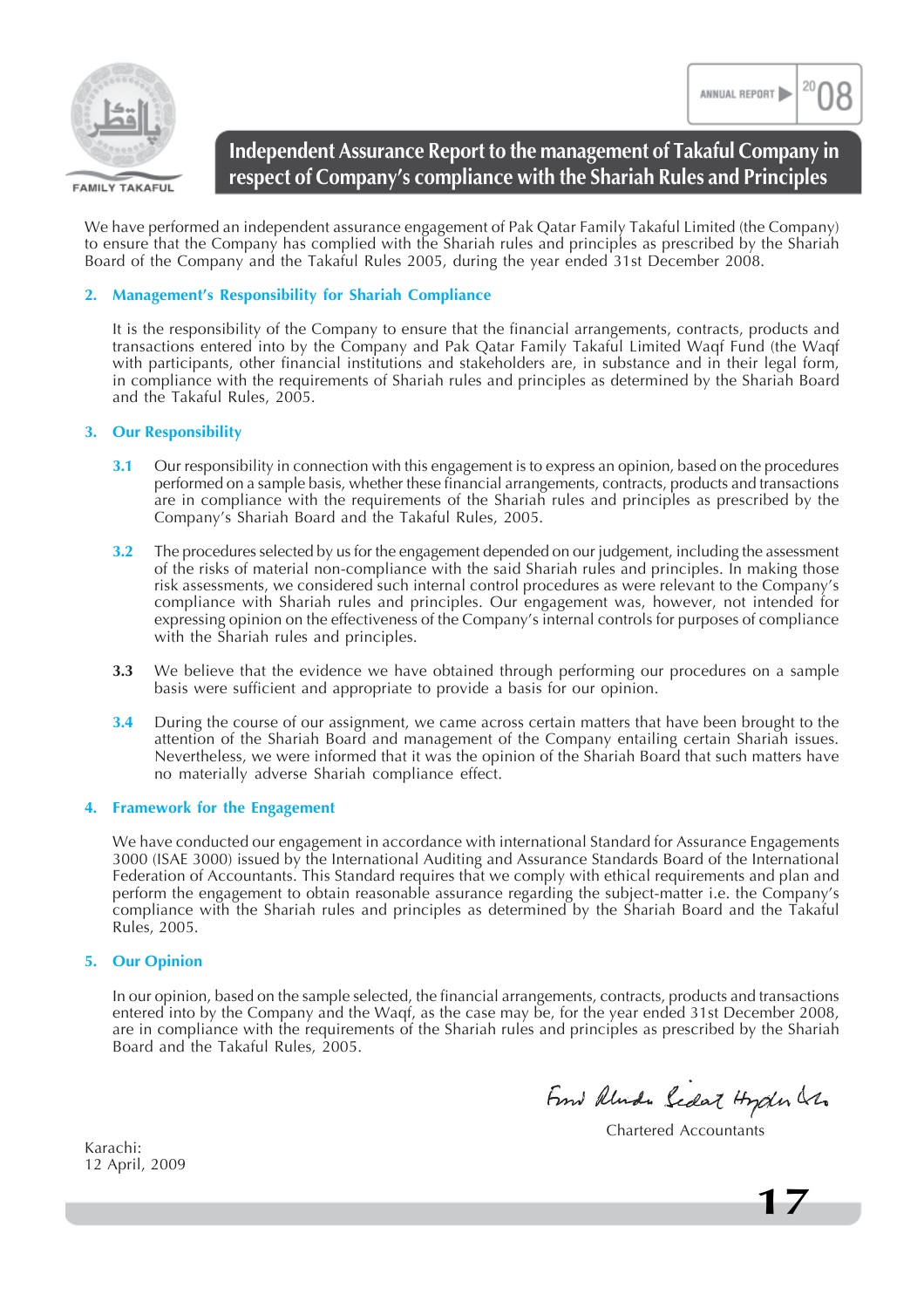



### **Review Report to the members on Statement of Compliance with best practices of the Code of Corporate Governance**

We have reviewed the Statement of Compliance (the Statement) with the best practices contained in the Code of Corporate Governance (the Code) for the year ended December 31st, 2008 prepared by the Board of Directors of Pak Qatar Family Takaful Limited (the Company) to comply with the Best Practices of the Code.

The responsibility for compliance with the Code is that of the Board of Directors of the Company. Our responsibility is to review, to the extent where such compliance can be objectively verified, whether the Statement reflects the status of the Company's compliance with the provisions of the Code and report if it does not. A review is limited primarily to inquiries of the Company's personnel and review of various documents prepared by the Company to comply with the Code.

As part of our audit of financial statements we are required to obtain an understanding of the accounting and internal control systems sufficient to plan the audit and develop an affective audit approach. We have not carried out any special review of the internal control system to enable us to express an opinion as to whether the Board's statement on internal control covers all controls and the effectiveness of such internal controls.

Based on our review, nothing has come to our attention which causes us to believe that the Statement does not appropriately reflect the Company's compliance, in all material respects, with the best practices contained in the Code as applicable to the Company, for the year ended December 31, 2008.

Ford Rhodes Sidat Hyder & Co.

Chartered Accountants

Karachi: 12 April, 2009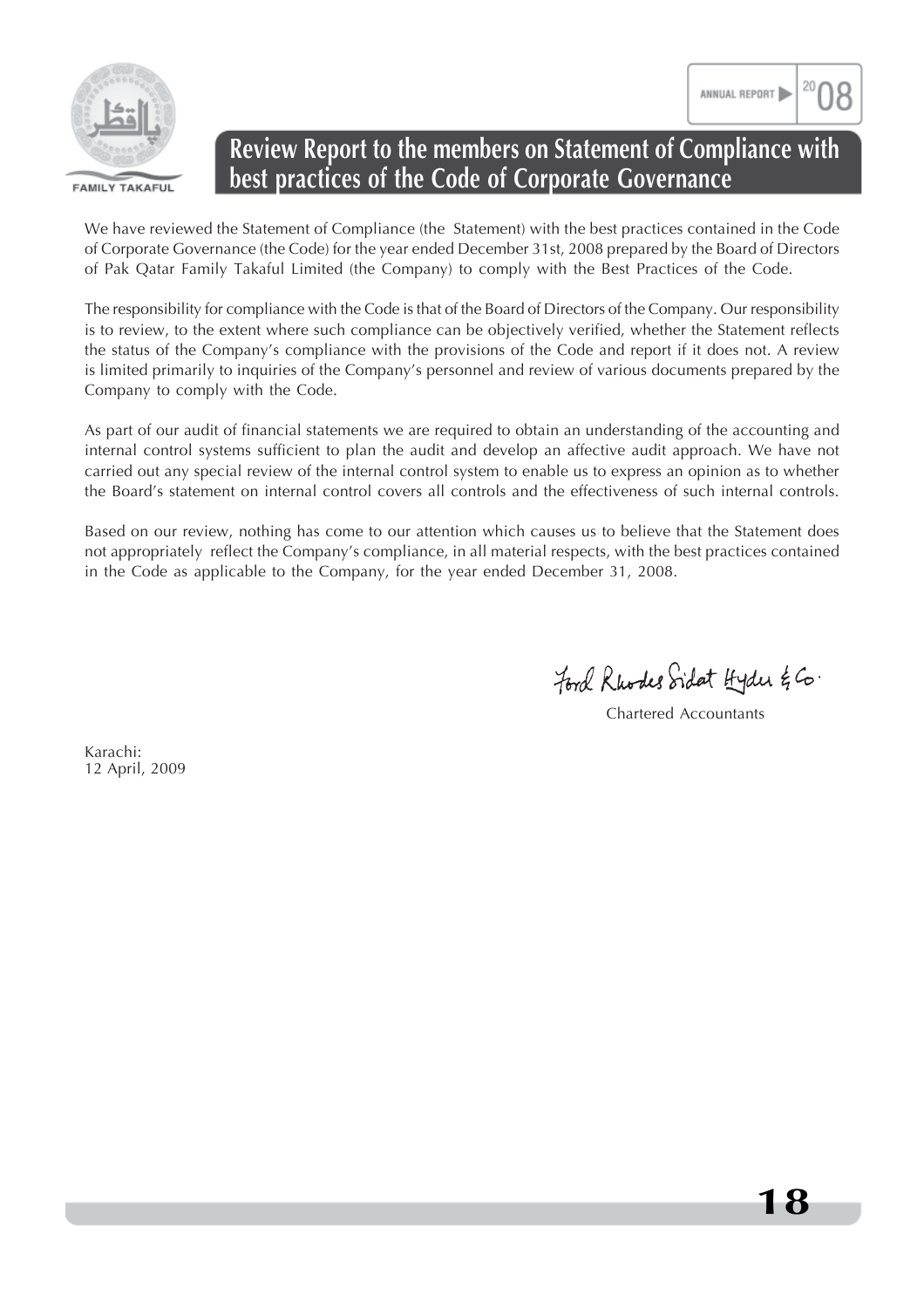

### **Auditors' Report to the Members**

We have audited the annexed financial statements comprising of:

- i) balance sheet;
- ii) profit and loss account;
- iii) statement of changes in equity;
- iv) cash flow statement;
- v) revenue account;
- vi) statement of contributions;
- vii) statement of claims;
- viii) statement of expenses; and
- ix) statement of investment income

of **Pak – Qatar Family Takaful Limited** as at **31st December 2008** together with the notes forming part thereof, for the year then ended.

It is the responsibility of the Company's management to establish and maintain a system of internal control and prepare and present the financial statements in conformity with the approved accounting standards as applicable in Pakistan and the requirements of the Insurance Ordinance, 2000 (XXXIX of 2000) and the Companies Ordinance, 1984 (XLVII of 1984). Our responsibility is to express an opinion on these statements based on our audit.

We conducted our audit in accordance with the auditing standards as applicable in Pakistan. Those standards require that we plan and perform the audit to obtain reasonable assurance about whether the financial statements are free of material misstatement. An audit includes examining, on a test basis, evidence supporting the amounts and disclosures in the financial statements. An audit also includes assessing the accounting policies used and significant estimates made by the management, as well as, evaluating the overall financial statement presentation. We believe that our audit provides a reasonable basis for our opinion.

In our opinion:

- (a) proper books of account have been kept by the Company as required by the Insurance Ordinance, 2000, and the Companies Ordinance, 1984;
- (b) the financial statements together with the notes thereon have been drawn up in conformity with the Insurance Ordinance, 2000 and the Companies Ordinance, 1984, and accurately reflect the books and records of the Company and are further in accordance with accounting policies consistently applied;
- (c) the financial statements together with the notes thereon present fairly in all material respects, the state of the Company's affairs as at **31 December 2008** and of its financial performance, changes in equity and cash flows for the year then ended in accordance with the approved accounting standards as applicable in Pakistan and give the information required to be disclosed by the Insurance Ordinance, 2000 and the Companies Ordinance, 1984;
- (d) the apportionment of assets, liabilities, revenue and expenses between two or more funds has been performed in accordance with the advice of the appointed actuary; and
- (e) no zakat was deductible at source under the Zakat and Ushr Ordinance, 1980 (XVIII of 1980).

Ford Rhodes Sidat Hyder & Co. **CHARTERED ACCOUNTANTS**

ANNUAL REPORT

KARACHI: 12 April, 2009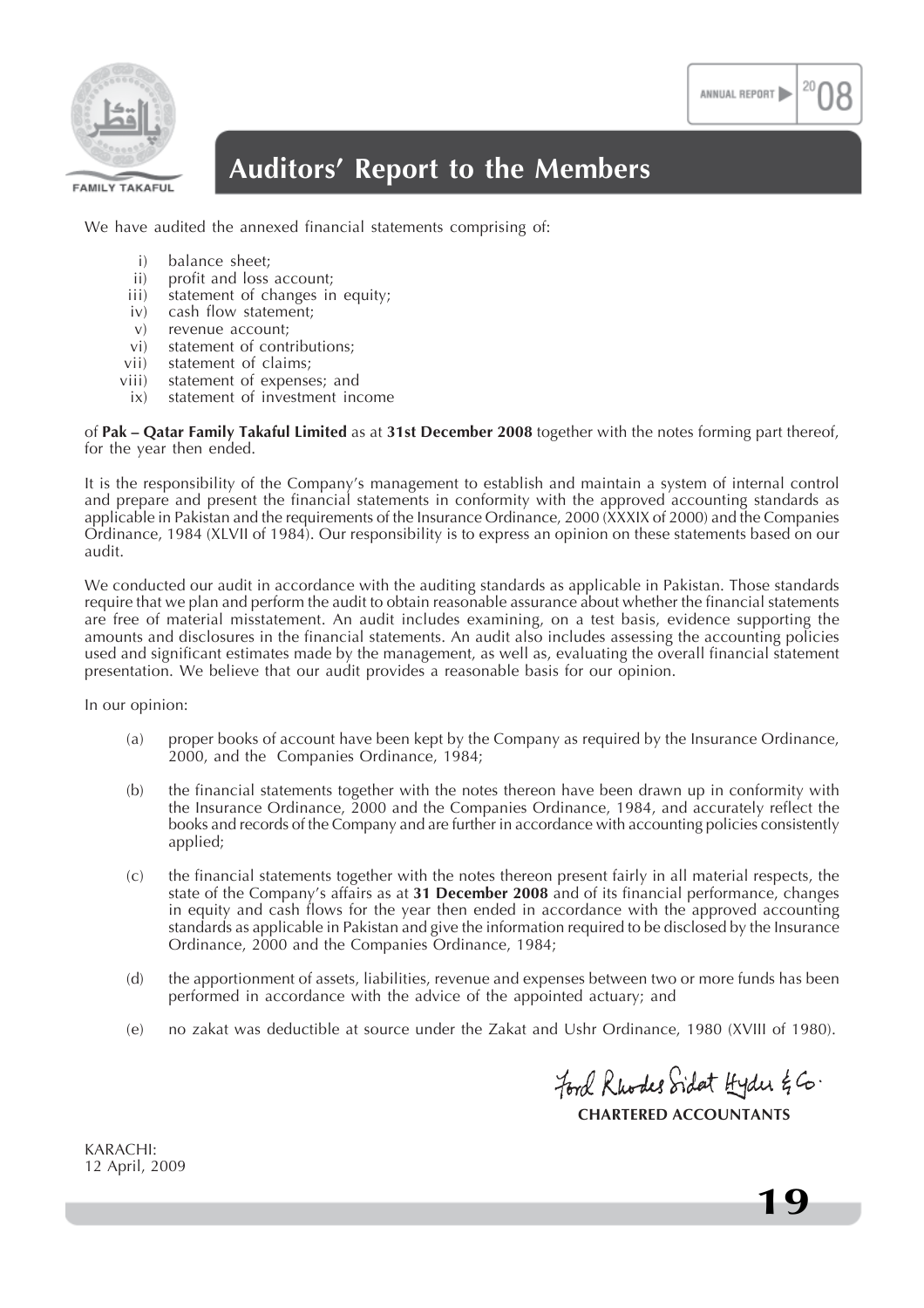

### **Balance Sheet as at December 31, 2008**

|                                                               |             | <b>Statutory Funds</b>       |                      |                 | Aggregate                |                         |                |
|---------------------------------------------------------------|-------------|------------------------------|----------------------|-----------------|--------------------------|-------------------------|----------------|
|                                                               | <b>Note</b> | Shareholders'<br><b>Fund</b> | Individual<br>Family | Group<br>Family | Group<br>Health          | 2008                    | 2007           |
|                                                               |             |                              |                      | (Rupees)        |                          |                         |                |
| <b>Share capital and reserves</b><br>Authorized share capital | 8           | 600,000,000                  |                      |                 |                          | 600,000,000             | 600,000,000    |
|                                                               |             |                              |                      |                 |                          |                         |                |
| Issued, subscribed and paid-up<br>share capital               |             | 532,971,670                  |                      |                 |                          | 532,971,670             | 451,672,080    |
| Accumulated deficit                                           |             | (101, 816, 799)              |                      |                 |                          | (101, 816, 799)         | (27, 351, 864) |
| Net Shareholders' equity                                      |             | 431, 154, 871                |                      |                 |                          | 431, 154, 871           | 424,320,216    |
| Advance against future issue of<br>share capital              |             | 1,660,742                    |                      |                 |                          | 1,660,742               | 1,660,742      |
| <b>Balance of Statutory funds</b>                             |             |                              |                      |                 |                          |                         |                |
| Cede money - Waqf<br>Participant Investment Fund              |             | -                            | 27,252,791           | 500,000         |                          | 500,000<br>27,252,791   | 500,000        |
| Participant Takaful Fund - Waqf<br>Shareholders sub fund      |             | 5,155,341                    | 810,440              | 12,008,371      | 3,382,995                | 16,201,806<br>5,155,341 | 1,095,427      |
|                                                               |             | 5,155,341                    | 28,063,231           | 12,508,371      | 3,382,995                | 49,109,938              | 1,595,427      |
| <b>Creditors and accruals</b>                                 |             |                              |                      |                 |                          |                         |                |
| Outstanding claims                                            |             |                              |                      | 2,064,400       | 1,649,394                | 3,713,794               |                |
| Contributions received in advance                             |             |                              | 5,726,377            | 1,545,648       | 284,580                  | 7,556,605               | 3,902          |
| Amount due to re-takaful operator(s)                          |             |                              | 986,807              | 12,419,734      | $\overline{\phantom{0}}$ | 13,406,541              | 171,980        |
| Amounts due to agents                                         |             | 11,499,356                   | ۳                    |                 |                          | 11,499,356              |                |
| Creditors, accruals and other<br>liabilities                  | 10          | 12,280,527                   |                      |                 |                          | 12,280,527              | 9,515,947      |
| Interfund - payable                                           |             | 4,374,897                    | 13,523,773           | 1,440,081       | 3,603,594                | 22,942,345              | 20,000         |
|                                                               |             | 28,154,780                   | 20,236,957           | 17,469,863      | 5,537,568                | 71,399,168              | 9,711,829      |
| <b>Total liabilities</b>                                      |             | 33,310,121                   | 48,300,188           | 29,978,234      | 8,920,563                | 120,509,106             | 11,307,256     |
|                                                               |             |                              |                      |                 |                          |                         |                |
| <b>Total equity and liabilities</b>                           |             | 466,125,734                  | 48,300,188           | 29,978,234      | 8,920,563                | 553,324,719             | 437,288,214    |
|                                                               |             |                              |                      |                 |                          |                         |                |

**Commitments 11**

 $\mathfrak{t}^-$ 

źш. Chairman Chief Executive Director Director Director

Udbay.

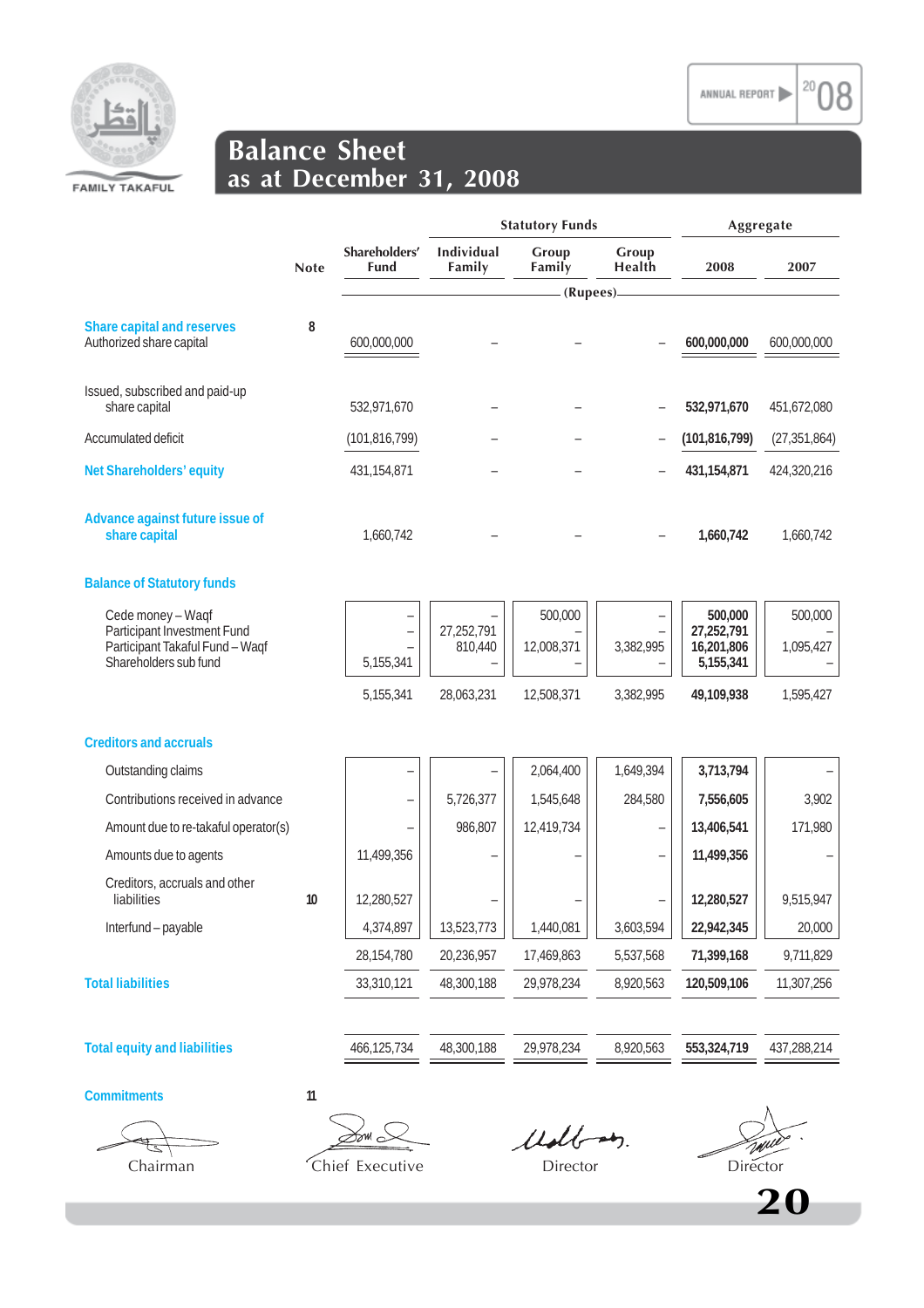

### **Balance Sheet as at December 31, 2008**

|                                                                                                                                                                                                                                       |             |                                                                                                           | <b>Statutory Funds</b>              |                                                 |                                                                                                                     | Aggregate                                                                                                 |                                                                                         |
|---------------------------------------------------------------------------------------------------------------------------------------------------------------------------------------------------------------------------------------|-------------|-----------------------------------------------------------------------------------------------------------|-------------------------------------|-------------------------------------------------|---------------------------------------------------------------------------------------------------------------------|-----------------------------------------------------------------------------------------------------------|-----------------------------------------------------------------------------------------|
|                                                                                                                                                                                                                                       | <b>Note</b> | Shareholders'<br><b>Fund</b>                                                                              | <b>Individual</b><br>Family         | Group<br>Family                                 | Group<br>Health                                                                                                     | 2008                                                                                                      | 2007                                                                                    |
|                                                                                                                                                                                                                                       |             |                                                                                                           |                                     | (Rupees) -                                      |                                                                                                                     |                                                                                                           |                                                                                         |
| <b>Cash and bank deposits</b><br>Cash and others<br>Current and other accounts<br>Deposits maturing within 12 months                                                                                                                  | 12          | 852,836<br>17,736,444<br>45,000,000                                                                       | 17,215,186                          | 2,802,861                                       | 719,983<br>$\overline{\phantom{a}}$                                                                                 | 852,836<br>38,474,474<br>45,000,000                                                                       | 221,232<br>33,420,245<br>175,000,000                                                    |
|                                                                                                                                                                                                                                       |             | 63,589,280                                                                                                | 17,215,186                          | 2,802,861                                       | 719,983                                                                                                             | 84,327,310                                                                                                | 208,641,477                                                                             |
| Unsecured advances to employees                                                                                                                                                                                                       |             | 692,193                                                                                                   |                                     |                                                 |                                                                                                                     | 692,193                                                                                                   |                                                                                         |
| Investments<br>Government securities<br>Other income securities<br>Open-end mutual fund - units<br>Listed equities                                                                                                                    | 13          | 118,287,096<br>50,183,272<br>28,514,944<br>4,213,476<br>201,198,788                                       | 27,500,000<br>853,350<br>28,353,350 | 5,000,000<br>884,962<br>5,884,962               | 5,000,000<br>$\overline{\phantom{0}}$<br>5,000,000                                                                  | 155,787,096<br>50,183,272<br>29,399,906<br>5,066,826<br>240,437,100                                       | 64,271,734<br>115,006,450<br>179,278,184                                                |
| Long-term security deposits                                                                                                                                                                                                           |             | 7,268,967                                                                                                 |                                     |                                                 |                                                                                                                     | 7,268,967                                                                                                 | 3,206,040                                                                               |
| <b>Deferred Tax Asset</b>                                                                                                                                                                                                             | 14          | 43,153,020                                                                                                |                                     |                                                 |                                                                                                                     | 43,153,020                                                                                                |                                                                                         |
| <b>Current assets - Other</b><br>Contribution due but unpaid -<br>considered Good                                                                                                                                                     | 15          |                                                                                                           |                                     | 9,714,901                                       | 2,770,721                                                                                                           | 12,485,622                                                                                                | 352,842                                                                                 |
| Investment income accrued<br>Amounts due from re-takaful<br>Taxation - payments less provisions<br>Prepayments<br>Other receivable<br>Interfund - receivable                                                                          |             | 6,168,227<br>3,766,824<br>6,723,910<br>851,261<br>18,567,448<br>36,077,670                                | 597,574<br>2,134,078<br>2,731,652   | 180,756<br>9,423,604<br>1,971,150<br>21,290,411 | 160,190<br>$\overline{\phantom{0}}$<br>$\overline{\phantom{0}}$<br>$\overline{\phantom{0}}$<br>269,669<br>3,200,580 | 7,106,747<br>9,423,604<br>3,766,824<br>6,723,910<br>851,261<br>22,942,345<br>63,300,313                   | 3,140,727<br>1,029,455<br>584,802<br>530,725<br>20,000<br>5,658,551                     |
| <b>Fixed assets - Tangible</b><br>and intangible<br>Furniture and fixtures<br><b>Building improvements</b><br>Office equipment<br>Motor vehicles<br>Computer equipments<br>Capital work-in-progress<br>Intangible - computer software | 16          | 5,681,213<br>40,534,781<br>9,382,775<br>21,870,687<br>5,121,224<br>4,267,448<br>27,287,688<br>114,145,816 |                                     | $\overline{\phantom{0}}$<br>-                   | ÷<br>$\overline{\phantom{0}}$<br>$\overline{\phantom{0}}$                                                           | 5,681,213<br>40,534,781<br>9,382,775<br>21,870,687<br>5,121,224<br>4,267,448<br>27,287,688<br>114,145,816 | 4,316,962<br>2,752,916<br>9,552,436<br>3,474,796<br>19,995,952<br>410,900<br>40,503,962 |
| <b>Total assets</b>                                                                                                                                                                                                                   |             | 466,125,734                                                                                               | 48,300,188                          | 29,978,234                                      | 8,920,563                                                                                                           | 553,324,719                                                                                               | 437,288,214                                                                             |

इ

 $\lesssim$ พ $\sim$ Chairman Chief Executive Director Director Director

Udbay.

20 )8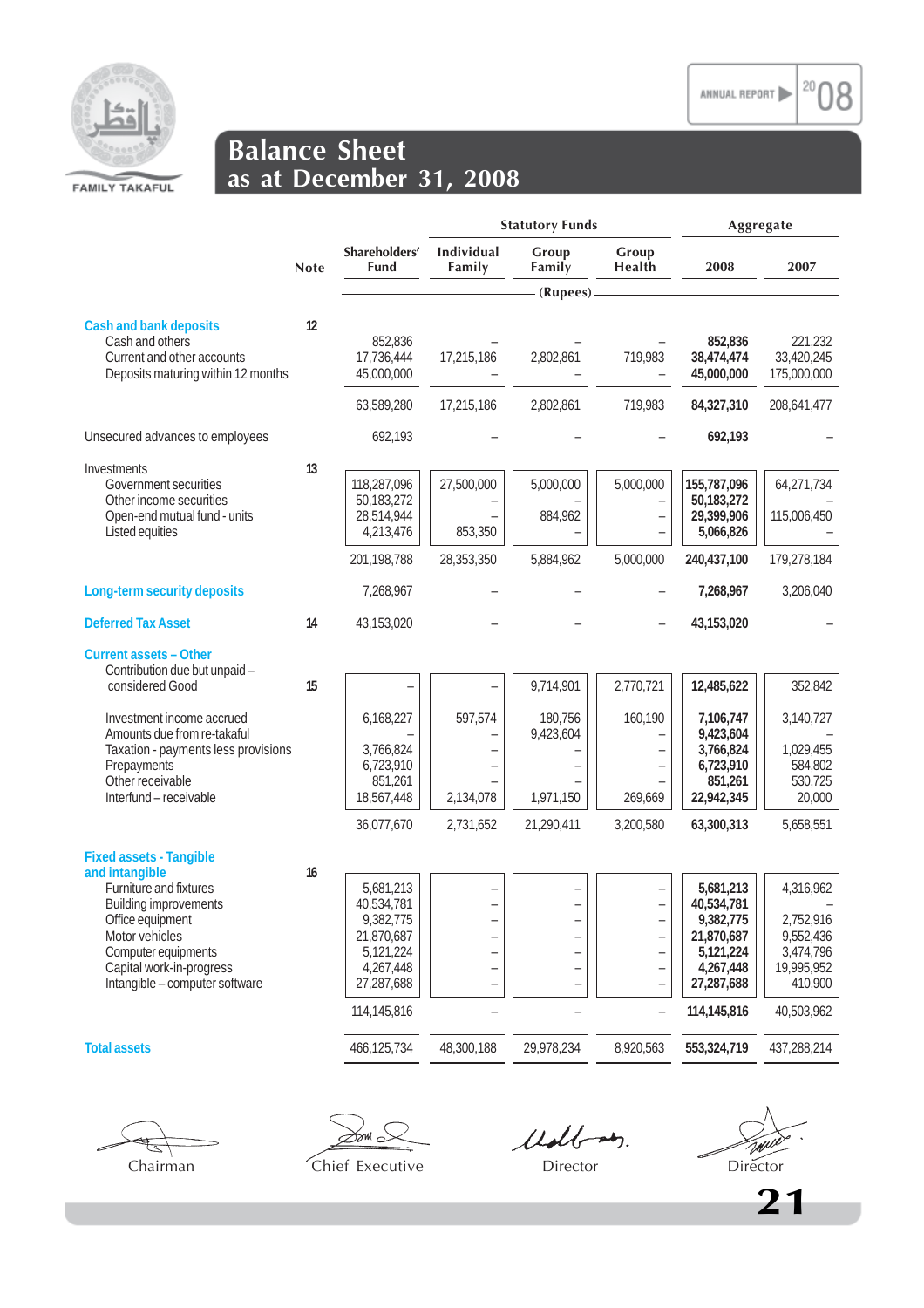



### **Profit and Loss Account For the year ended December 31, 2008**

|                                                                                                                                                                                                                                         |             | Aggregate                                                       |                                 |  |
|-----------------------------------------------------------------------------------------------------------------------------------------------------------------------------------------------------------------------------------------|-------------|-----------------------------------------------------------------|---------------------------------|--|
|                                                                                                                                                                                                                                         | <b>Note</b> | 2008<br><b>Rupees</b>                                           | 2007                            |  |
|                                                                                                                                                                                                                                         |             |                                                                 |                                 |  |
| Investment Income not attributable to statutory funds                                                                                                                                                                                   |             |                                                                 |                                 |  |
| Return on Government securities<br>Return on other income securities<br>Amortization of premium on Government Securities<br>Amortization of discount on other Income Securities<br>Gain on disposal of investments - available-for-sale |             | 12,866,512<br>1,180,118<br>(1, 484, 638)<br>63,272<br>2,586,869 | 2,191,993<br>7,676,058          |  |
| Profit on bank balances and deposits<br>Dividend income                                                                                                                                                                                 |             | 14,845,268<br>2,304,289                                         | 7,927,485                       |  |
| Total investment income of Shareholders' fund                                                                                                                                                                                           |             | 32,361,690                                                      | 17,795,536                      |  |
| Impairment in value of investment                                                                                                                                                                                                       |             | (23, 549, 268)                                                  |                                 |  |
| <b>Other revenues</b><br>Exchange (loss) / gain                                                                                                                                                                                         |             | (334, 190)                                                      | 10,540                          |  |
| Total investment income and other revenues                                                                                                                                                                                              |             | 8,478,232                                                       | 17,806,076                      |  |
| Less: Expenses not attributable to statutory funds<br>Contribution towards deficit in shareholders' sub fund                                                                                                                            | 17          | (10, 593, 752)<br>(113, 162, 658)                               | (4, 512, 631)<br>(34, 713, 303) |  |
|                                                                                                                                                                                                                                         |             | (123, 756, 410)                                                 | (39, 225, 934)                  |  |
| <b>Loss before taxation</b>                                                                                                                                                                                                             |             | (115, 278, 178)                                                 | (21, 419, 858)                  |  |
| Provision for taxation<br>Deferred taxation                                                                                                                                                                                             | 18<br>14    | (239,779)<br>43,153,020                                         | (6, 337)                        |  |
| Loss for the year after tax                                                                                                                                                                                                             |             | (72, 364, 937)                                                  | (21, 426, 195)                  |  |

The annexed notes from 1 to 23 form an integral part of these financial statements.

Udb-m.

TWU Chairman Chief Executive Director Director Director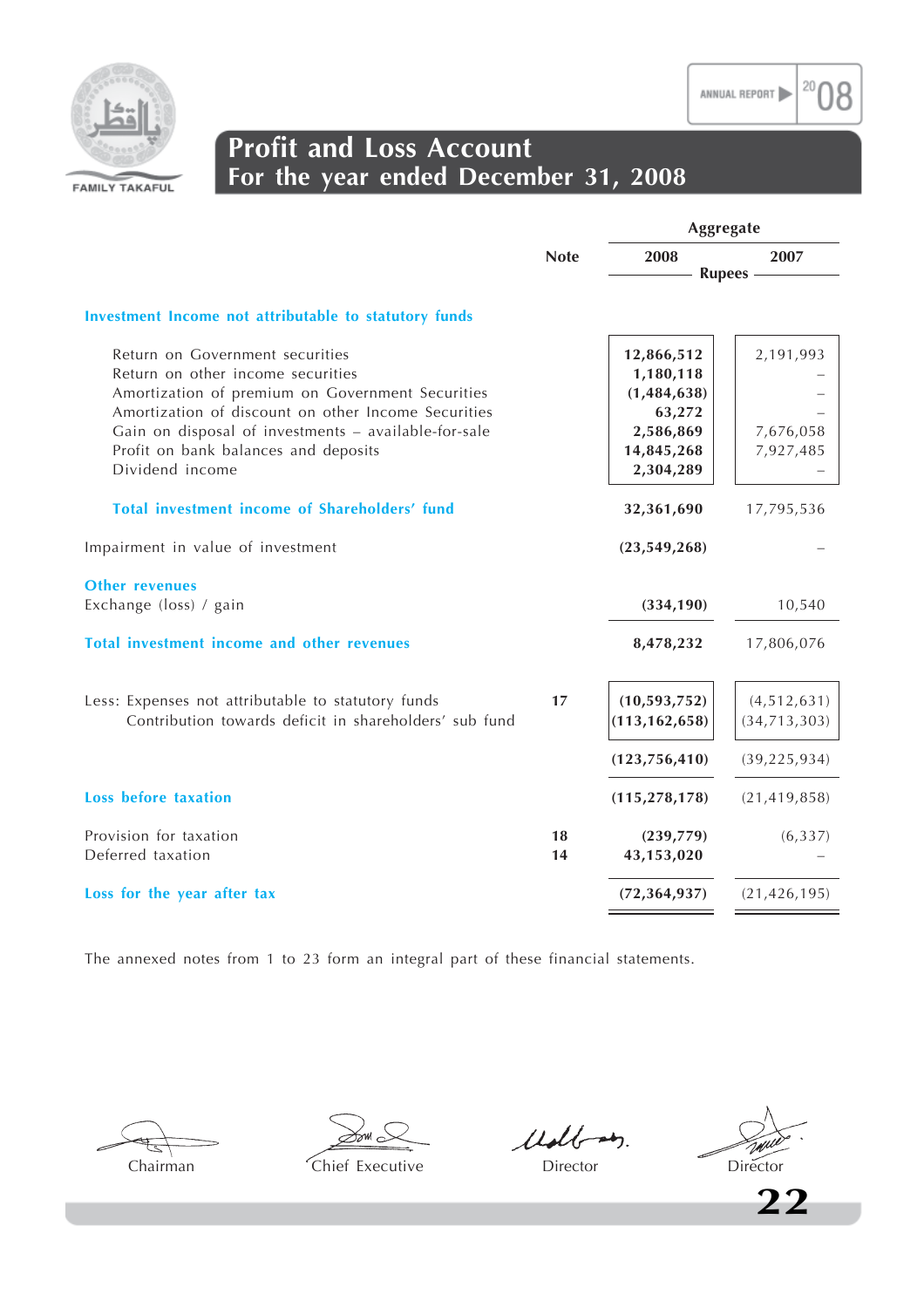

### **Statement of Changes in Equity For the year ended December 31, 2008**

|                                                                   | <b>Share</b><br>Capital | <b>Accumulated</b><br>deficit | Capital<br>contribution<br>to statutory<br>funds | <b>Net</b><br>accumulated<br>deficit | <b>Total</b>                  |
|-------------------------------------------------------------------|-------------------------|-------------------------------|--------------------------------------------------|--------------------------------------|-------------------------------|
|                                                                   |                         |                               | <b>Rupees</b>                                    |                                      |                               |
| <b>Statement of changes in</b><br><b>Shareholders' fund (SHF)</b> |                         |                               |                                                  |                                      |                               |
| <b>Balance as at January 1, 2007</b>                              | 80                      | (5,925,669)                   |                                                  | (5,925,669)                          | (5,925,589)                   |
| Issue of share capital<br>Loss for the year                       | 451,672,000             | (21, 426, 195)                | $\overline{\phantom{m}}$                         | (21, 426, 195)                       | 451,672,000<br>(21, 426, 195) |
| <b>Balance as at December 31, 2007</b>                            | 451,672,080             | (27, 351, 864)                |                                                  | (27, 351, 864)                       | 424,320,216                   |
| Issue of share capital                                            | 81,299,590              |                               |                                                  |                                      | 81,299,590                    |
| Loss for the year                                                 |                         | (72, 364, 937)                |                                                  | (72, 364, 937)                       | (72, 364, 937)                |
| Capital contributed to<br>shareholders' sub fund                  |                         |                               | (2,099,998)                                      | (2,099,998)                          | (2,099,998)                   |
| <b>Balance as at December 31, 2008</b>                            | 532,971,670             | (99, 716, 801)                | (2,099,998)                                      | (101, 816, 799)                      | 431, 154, 871                 |

|                                                                           | Cede<br>money | <b>Technical</b><br>reserves | <b>Accmulated</b><br>surplus /<br>$(\text{loss})$ | Qarad-e-<br>Hasana<br>Contribution | Total                   |
|---------------------------------------------------------------------------|---------------|------------------------------|---------------------------------------------------|------------------------------------|-------------------------|
|                                                                           |               |                              | <b>Rupees</b>                                     |                                    |                         |
| <b>Statement of changes in</b><br><b>Participants' Takaful Fund (PTF)</b> |               |                              |                                                   |                                    |                         |
| <b>Balance as at January 01, 2007</b>                                     |               |                              |                                                   |                                    |                         |
| Transfer from SHF<br>Surplus during the year                              | 500,000       |                              | 3,893                                             |                                    | 500,000<br>3,893        |
| Transfer to reserves                                                      |               | 1,091,534                    |                                                   |                                    | 1,091,534               |
| <b>Balance as at December 31, 2007</b>                                    | 500,000       | 1,091,534                    | 3,893                                             |                                    | 1,595,427               |
| Loss during the year<br>Qard-e-Hasna contributed from                     |               |                              | (1,969,642)                                       |                                    | (1,969,642)             |
| shareholders' fund<br>Transfer to reserves                                |               | 14,976,023                   |                                                   | 2,099,998                          | 2,099,998<br>14,976,023 |
| <b>Balance as at December 31, 2008</b>                                    | 500,000       | 16,067,557                   | (1,965,749)                                       | 2,099,998                          | 16,701,806              |

The annexed notes from 1 to 23 form an integral part of these financial statements.

≤nd .

Udbay.

Chairman Chief Executive Director Director Director

TWU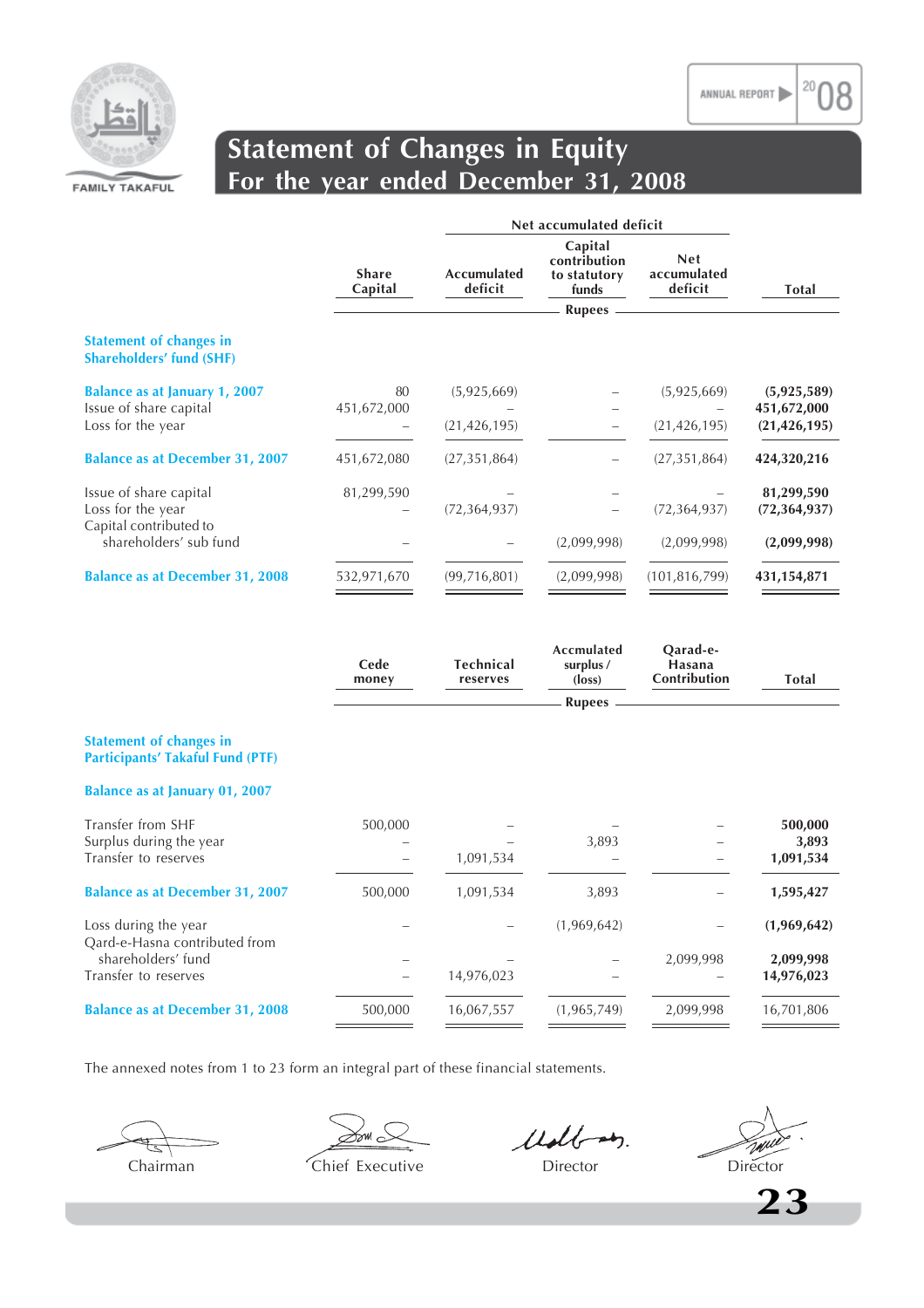

|                                                                                                                   |                                                  | <b>Statutory Funds</b>    |                                            |                           |                                                  |                                                | Aggregate |
|-------------------------------------------------------------------------------------------------------------------|--------------------------------------------------|---------------------------|--------------------------------------------|---------------------------|--------------------------------------------------|------------------------------------------------|-----------|
|                                                                                                                   | Shareholders'<br>Fund                            | Individual<br>Family      | Group<br>Family                            | Group<br>Health           | 2008                                             | 2007                                           |           |
|                                                                                                                   |                                                  |                           | Rupees -                                   |                           |                                                  |                                                |           |
| <b>OPERATING CASH FLOWS</b>                                                                                       |                                                  |                           |                                            |                           |                                                  |                                                |           |
| (a) Takaful activities<br>Contributions received<br>Claim Paid                                                    | 46,268,610                                       | 34,771,329                | 30,695,176<br>(13,962,483)                 | 13,367,180<br>(7,857,301) | 125,102,295<br>(21, 819, 784)                    | 918,467                                        |           |
| Commission paid                                                                                                   | (29,087,302)                                     |                           |                                            |                           | (29,087,302)                                     | (17, 016)                                      |           |
| Net cash inflow from<br>takaful activities                                                                        | 17,181,308                                       | 34,771,329                | 16,732,693                                 | 5,509,879                 | 74,195,209                                       | 901,451                                        |           |
| (b) Other operating activities<br>Income tax paid<br>General management expenses paid<br>Other operating payments | (4,012,940)<br>(122, 018, 261)                   | (503, 513)                | (8,461,274)                                | (1, 125, 212)             | (4,012,940)<br>(132, 108, 260)                   | (1,035,792)<br>(27, 492, 271)<br>(2, 134, 724) |           |
| Loan Advanced<br>Long term deposits<br>Payment to associated undertaking                                          | (692, 193)<br>(4,062,927)                        |                           | ۳<br>$\overline{\phantom{0}}$              | -                         | (692, 193)<br>(4,062,927)                        | (883,004)                                      |           |
| Other operating receipts<br>Interfund receivables / payables                                                      | 3,610,355<br>(11, 765, 922)                      | 10,865,922                | $\overline{\phantom{0}}$<br>$\overline{a}$ | 900,000                   | 3,610,355                                        |                                                |           |
| Net cash outflow from other<br>operating activities                                                               | (138, 941, 888)                                  | 10,362,409                | (8,461,274)                                | (225, 212)                | (137, 265, 965)                                  | (31, 545, 791)                                 |           |
| Net cash (outflow) / inflow from<br>all operating activities                                                      | (121, 760, 580)                                  | 45,133,738                | 8,271,419                                  | 5,284,667                 | (63,070,756)                                     | (30,644,340)                                   |           |
| Profit / return received<br>Rentals received                                                                      | 25,081,849<br>2,260,289                          | 1,490,892<br>66,000       | 92,975                                     | 70,801                    | 26,736,517<br>2,326,289                          | 7,821,260                                      |           |
| Payments for investments<br>Proceeds from disposal of investments<br>Fixed capital expenditure                    | (142, 861, 450)<br>100,610,568<br>(87, 879, 481) | (30, 186, 873)<br>711,429 | (7,000,000)                                | (5,000,000)               | (185, 048, 323)<br>101,321,997<br>(87, 879, 481) | (295,645,000)<br>122,669,640<br>(42, 553, 615) |           |
| Net cash outflow from<br>investing activities                                                                     | (102, 788, 225)                                  | (27, 918, 552)            | (6,907,025)                                | (4,929,199)               | (142, 543, 001)                                  | (207, 707, 715)                                |           |
| <b>Financing Activities</b>                                                                                       |                                                  |                           |                                            |                           |                                                  |                                                |           |
| Advance received for issue of<br>share capital<br>Proceed from issue of share capital                             | 81,299,590                                       | $\overline{\phantom{0}}$  | -<br>$\overline{\phantom{0}}$              |                           | 81,299,590                                       | 241,868,720                                    |           |
| Other payments to statutory funds<br>Qard-e-Hasana payments from SHF                                              | -                                                |                           | ÷                                          |                           |                                                  | 20,000                                         |           |
| to statutory funds                                                                                                | (364, 515)                                       | $\overline{\phantom{0}}$  | $\qquad \qquad -$                          | 364,515                   |                                                  |                                                |           |
| <b>Net cash inflow from</b><br>financing activities                                                               | 80,935,075                                       |                           |                                            | 364,515                   | 81,299,590                                       | 242,388,720                                    |           |
| Net cash (outflow) / inflow from<br>all activities                                                                | (143, 613, 730)                                  | 17,215,186                | 1,364,394                                  | 719,983                   | (124, 314, 167)                                  | 4,036,717                                      |           |
| Cash and cash equivalents at<br>beginning of the year                                                             | 207,203,010                                      |                           | 1,438,467                                  |                           | 208,641,477                                      | 204,604,812                                    |           |
| <b>Cash and cash equivalents</b><br>at end of the year                                                            | 63,589,280                                       | 17,215,186                | 2,802,861                                  | 719,983                   | 84,327,310                                       | 208,641,529                                    |           |

**24**

20 ANNUAL REPORT

)8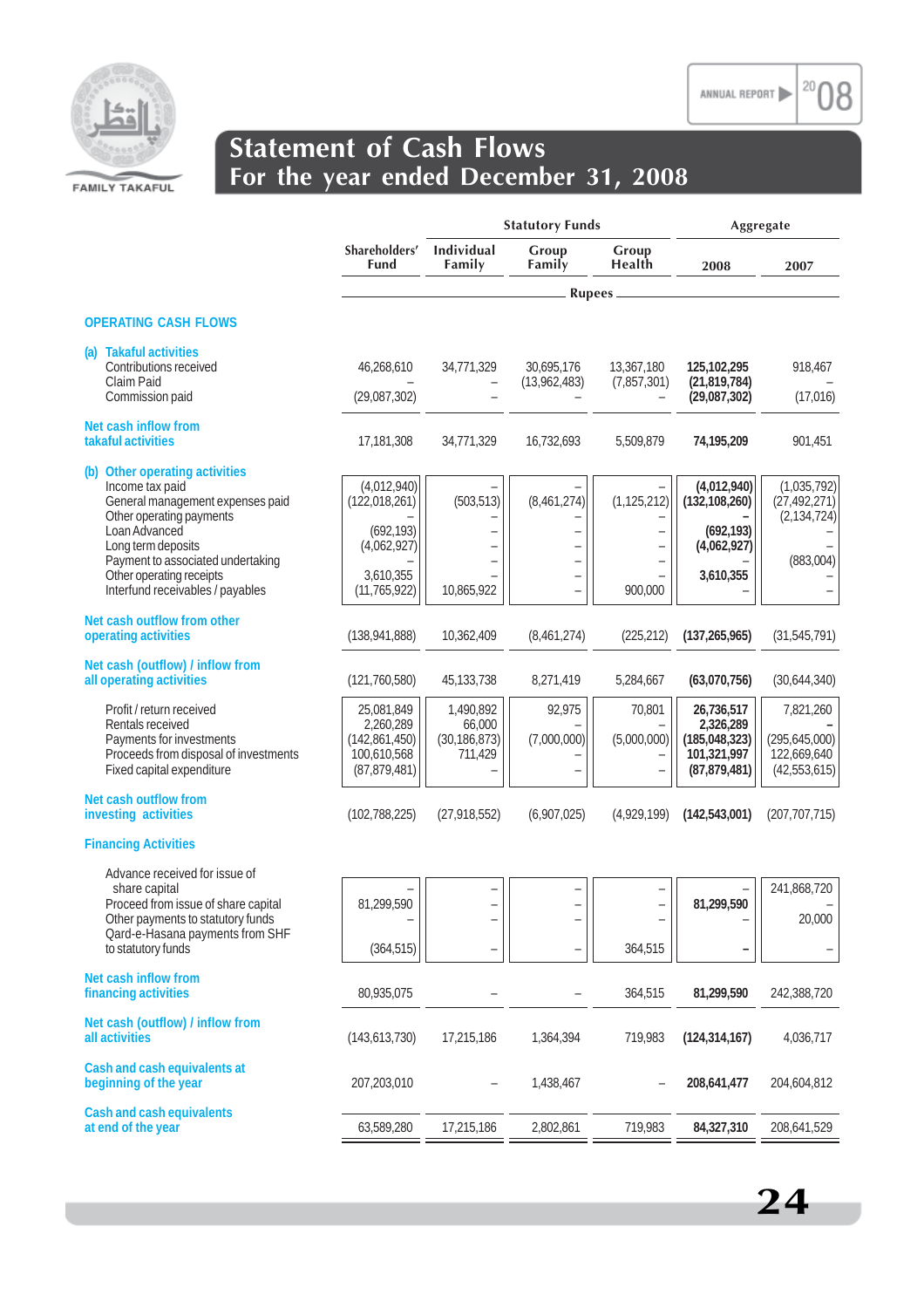



### **Statement of Cash Flows For the year ended December 31, 2008**

|                                               |                 | Aggregate      |  |  |
|-----------------------------------------------|-----------------|----------------|--|--|
|                                               | 2008            | 2007           |  |  |
|                                               | <b>Rupees</b>   |                |  |  |
| <b>OPERATING CASH FLOWS</b>                   |                 |                |  |  |
| Reconciliation to Profit and Loss Account     |                 |                |  |  |
| Operating cash flows                          | (63,070,756)    | (31, 409, 039) |  |  |
| Depreciation expense                          | (9,507,088)     | (1,992,163)    |  |  |
| Amortization expense                          | (4,730,539)     |                |  |  |
| Tax paid                                      | 4,012,940       |                |  |  |
| Provision for taxation                        | (239, 779)      | (57, 489)      |  |  |
| Deferred Tax                                  | 43,153,020      |                |  |  |
| Financial charges expense                     | (334, 190)      |                |  |  |
| Increase/(decrease) in assets other than cash | 55,693,493      | 1,724,811      |  |  |
| (Increase)/decrease in liabilities            |                 |                |  |  |
| other than running finance                    | (107, 323, 465) | (7, 375, 244)  |  |  |
| Revaluation adjustment                        | (25, 852, 309)  | 1,031          |  |  |
| Amortization of investment                    | (1,421,366)     |                |  |  |
| Investment income                             | 37,255,102      | 16,660,294     |  |  |
| Deficit of statutory funds                    | 113,162,658     |                |  |  |
| (Deficit) appropriated to shareholders fund   | (113, 162, 658) |                |  |  |
| Loss after taxation                           | (72, 364, 937)  | (22, 447, 799) |  |  |
|                                               |                 |                |  |  |

### **Definition of cash**

Cash comprises of cash in hand, policy stamps, cheques in hand, bank balances and other deposits which are readily convertible to cash in hand and which are used in the cash management function on a day-to-day basis.

|                                                                          | <b>Note</b> | 2008                               | 2007                                |
|--------------------------------------------------------------------------|-------------|------------------------------------|-------------------------------------|
| Cash for the purposes of the statement of cash flows consists of :       |             |                                    | <b>Rupees</b>                       |
| Cash and other equivalents<br>Cash in hand<br>Stamps in hand             |             | 355,177<br>497,659                 | 219,172<br>2,060                    |
| <b>Current and other accounts</b><br>Current accounts<br>Saving accounts |             | 852,836<br>1,457,059<br>37,017,415 | 221,232<br>21,847,942<br>11,572,303 |
| Deposits maturing within 12 months (encashable on demand)                |             | 38,474,474<br>45,000,000           | 33,420,245<br>175,000,000           |
|                                                                          | 12          | 84,327,310                         | 208,641,477                         |

The annexed notes from 1 to 23 form an integral part of these financial statements.

 $\lesssim_{\mathsf{M}}$ 

Udbay.

TWU Chairman Chief Executive Director Director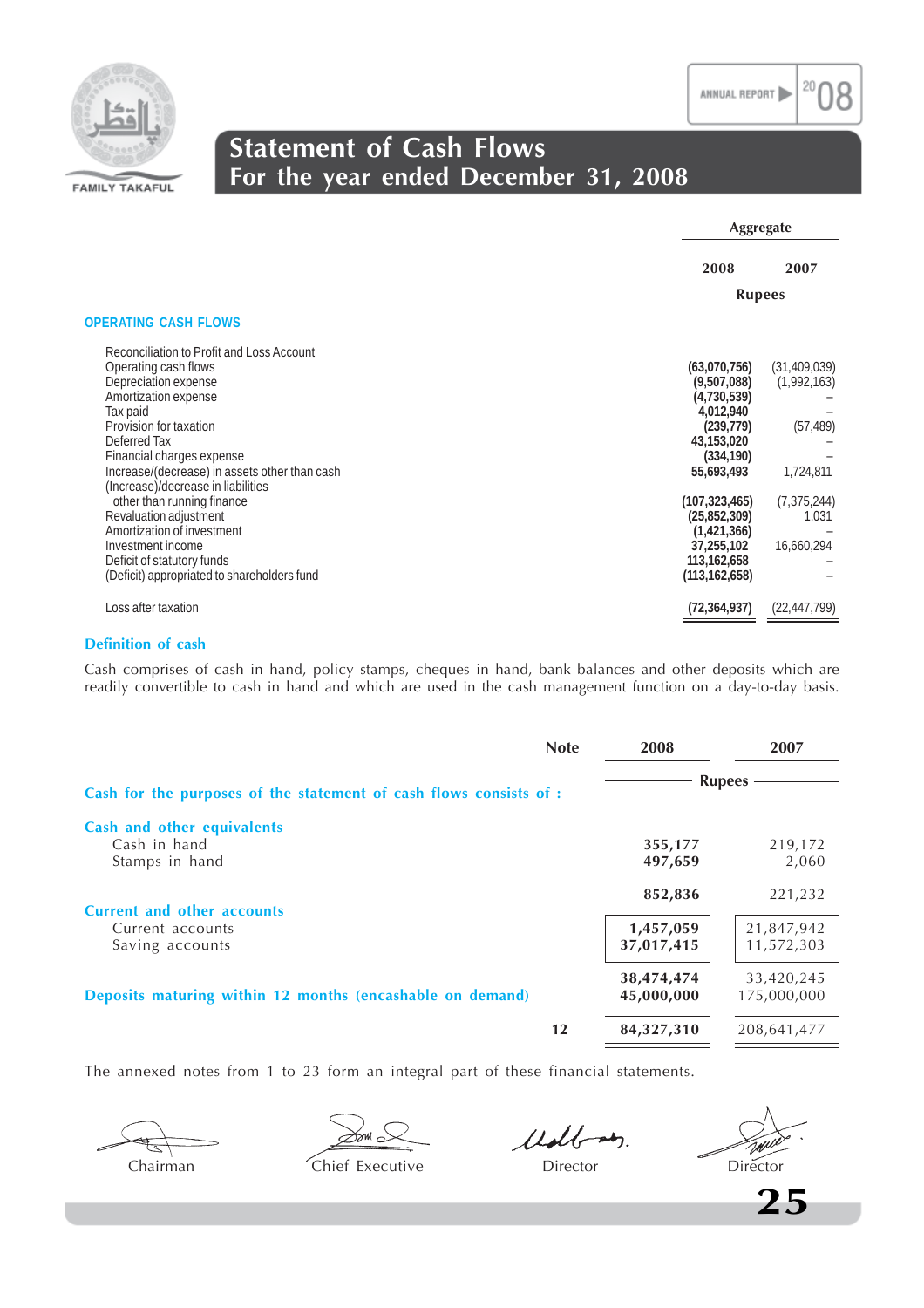$2008$ 



## **Revenue Account For the year ended December 31, 2008**

|                                                                                                         |         | <b>Statutory Funds</b> |                          |                          | Aggregate                |           |
|---------------------------------------------------------------------------------------------------------|---------|------------------------|--------------------------|--------------------------|--------------------------|-----------|
|                                                                                                         |         | Individual<br>Family   | Group<br>Family          | Group<br>Health          | 2008                     | 2007      |
|                                                                                                         |         |                        |                          | <b>Rupees</b>            |                          |           |
| <b>Participant investment fund (PIF)</b>                                                                |         |                        |                          |                          |                          |           |
| Income<br><b>Allocated Contribution</b><br>Net investment income                                        |         | 26,838,326<br>938,238  |                          |                          | 26,838,326<br>938,238    |           |
| <b>Total net income</b>                                                                                 |         | 27,776,564             |                          |                          | 27,776,564               |           |
| Less: Takaful Operators' fee charges                                                                    |         | 523,773                |                          |                          | 523,773                  |           |
| <b>Total claims and expenditure</b>                                                                     |         | 523,773                |                          |                          | 523,773                  |           |
| Excess of income over claims and expenditure                                                            |         | 27,252,791             |                          | $\qquad \qquad -$        | 27,252,791               |           |
| Add: Technical reserves at the beginning of the year<br>Less: Technical reserves at the end of the year |         | 27,252,791             |                          |                          | 27,252,791               |           |
| Surplus / (deficit)                                                                                     |         |                        |                          |                          |                          |           |
| Movement in technical reserves                                                                          |         | 27,252,791             |                          |                          | 27,252,791               |           |
| Balance of PIF at the beginning of the year                                                             |         |                        |                          |                          |                          |           |
| Balance of PIF at the end of the year                                                                   | (a)     | 27,252,791             |                          |                          | 27,252,791               |           |
| Participants' Takaful Fund (PTF)                                                                        |         |                        |                          |                          |                          |           |
| <b>Income</b><br>Contribution net off re-takaful<br>Net investment income                               |         | 1,219,819<br>94,134    | 26,267,735<br>(588, 639) | 15,853,321<br>483,659    | 43,340,875<br>(10, 846)  | 1,095,427 |
|                                                                                                         |         | 1,313,953              | 25,679,096               | 16,336,980               | 43,330,029               | 1,095,427 |
| <b>Less: Claims and expenditures</b>                                                                    |         |                        |                          |                          |                          |           |
| Claim net of re-takaful recoveries<br>Takaful Operators' fee                                            |         | 503,513                | 6,603,279<br>9,881,355   | 9,506,695<br>3,828,806   | 16,109,974<br>14,213,674 |           |
| <b>Total claims and expenditure</b>                                                                     |         | 503,513                | 16,484,634               | 13,335,501               | 30,323,648               |           |
| Excess of income over claims and expenditure                                                            |         | 810,440                | 9,194,462                | 3,001,479                | 13,006,381               | 1,095,427 |
| Add: Technical reserves at the beginning of the year<br>Less: Technical reserves at the end of the year |         | 676,191                | 1,091,534<br>12,008,371  | 3,382,995                | 1,091,534<br>16,067,557  | 1,091,534 |
| Surplus / (deficit) before distribution                                                                 |         | 134,249                | (1, 722, 375)            | (381, 516)               | (1,969,642)              | 3,893     |
| Movement in technical reserves                                                                          |         | 676,191                | 10,916,837               | 3,382,995                | 14,976,023               | 1,091,534 |
| Qard-e-Hasna contributed from shareholders' fund                                                        |         | -                      | 1,718,482                | 381,516                  | 2,099,998                |           |
| Balance of PTF at the beginning of the year                                                             |         |                        | 1,095,427                | $\overline{\phantom{a}}$ | 1,095,427                |           |
| Balance of PTF at the end of the year                                                                   | (b)     | 810,440                | 12,008,371               | 3,382,995                | 16,201,806               | 1,095,427 |
| Total                                                                                                   | $(a+b)$ | 28,063,231             | 12,008,371               | 3,382,995                | 43,454,597               | 1,095,427 |
|                                                                                                         |         |                        |                          |                          |                          |           |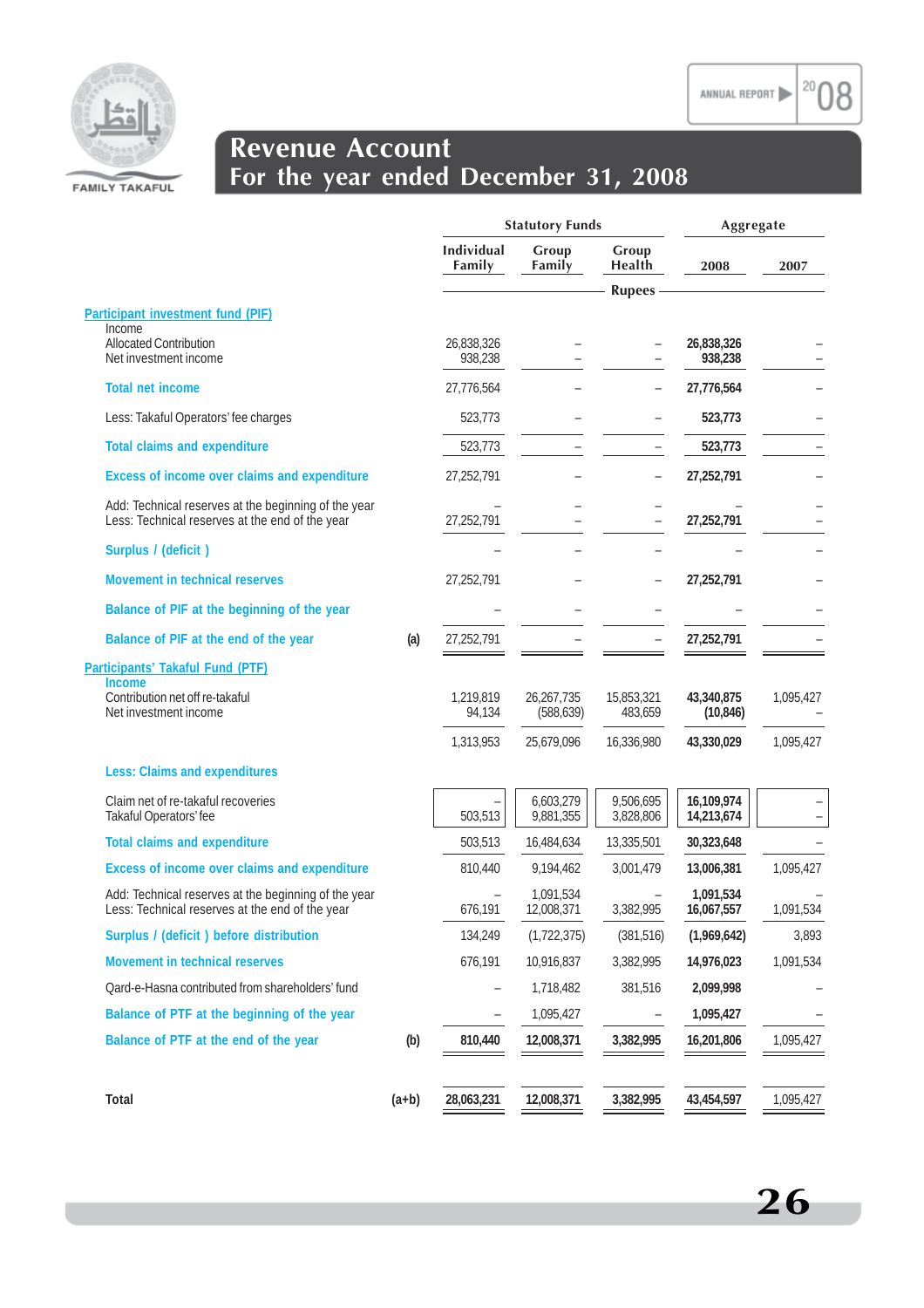



### **Revenue Account For the year ended December 31, 2008**

|                                                                                                                                                               |           | <b>Statutory Funds</b>                 |                                        |                                    | Aggregate                              |                                   |
|---------------------------------------------------------------------------------------------------------------------------------------------------------------|-----------|----------------------------------------|----------------------------------------|------------------------------------|----------------------------------------|-----------------------------------|
|                                                                                                                                                               |           | Individual<br>Family                   | Group<br>Family                        | Group<br><b>Health</b>             | 2008                                   | 2007                              |
|                                                                                                                                                               |           |                                        |                                        | <b>Rupees</b>                      |                                        |                                   |
| Shareholders' sub fund<br>Income                                                                                                                              |           |                                        |                                        |                                    |                                        |                                   |
| Takaful Operators' Fee                                                                                                                                        |           | 47,295,896                             | 9,881,355                              | 3,828,806                          | 61,006,057                             |                                   |
| <b>Less: Expenditures</b><br>Net commission expenses<br>Other acquisition expenses<br>Management expenses                                                     |           | 39,588,923<br>35,067,283<br>29,208,063 | 717,600<br>4,826,595<br>22,784,714     | 280,135<br>3,848,007<br>32,692,054 | 40,586,658<br>43,741,885<br>84,684,831 | 17,016<br>2,280,033<br>32,416,254 |
| <b>Total expenditures</b>                                                                                                                                     |           | 103,864,269                            | 28,328,909                             | 36,820,196                         | 169,013,374                            | 34,713,303                        |
| <b>Excess of expenditure over income</b>                                                                                                                      |           | (56, 568, 373)                         | (18, 447, 554)                         | (32,991,390)                       | (108,007,317)                          | (34, 713, 303)                    |
| Add: Technical reserves at the beginning of the year<br>Less: Technical reserves at the end of the year                                                       |           | 106,426                                | 4,148,078                              | 900,837                            | 5,155,341                              |                                   |
| <b>Deficit</b>                                                                                                                                                |           | (56, 674, 799)                         | (22,595,632)                           | (33,892,227)                       | (113, 162, 658)                        | (34, 713, 303)                    |
| Contribution towards deficit from shareholders'<br>fund (Refer note 5.1)                                                                                      |           | 56,674,799                             | 22,595,632                             | 33,892,227                         | 113,162,658                            | 34,713,303                        |
| Balance of operator's fund at the beginning of the year                                                                                                       |           |                                        |                                        |                                    |                                        |                                   |
| Balance of operator's fund at the end of the year                                                                                                             |           |                                        |                                        |                                    |                                        |                                   |
| <b>Movement in technical reserves</b>                                                                                                                         |           | 106,426                                | 4,148,078                              | 900.837                            | 5,155,341                              |                                   |
| Transfers (to) / from shareholders fund<br>Qard-e-Hasna received from shareholders' fund<br>Oard-e-Hasna contributed to Participant Takaful Fund              |           | $\overline{\phantom{0}}$               | 1,718,482<br>(1,718,482)               | 381,516<br>(381, 516)              | 2,099,998<br>(2,099,998)               |                                   |
| Net transfer (to) / from shareholders' fund                                                                                                                   |           |                                        |                                        |                                    |                                        |                                   |
| Balance of shareholders' sub fund<br>at the beginning of the year                                                                                             |           |                                        |                                        |                                    |                                        |                                   |
| Balance of shareholders' sub fund<br>at the end of the year                                                                                                   | (c)       | 106,426                                | 4,148,078                              | 900,837                            | 5,155,341                              |                                   |
| Balance of Funds at the end of the year                                                                                                                       | $(a+b+c)$ | 28,169,657                             | 16,156,449                             | 4,283,832                          | 48,609,938                             | 1,095,427                         |
| Represented by: (Note 9)                                                                                                                                      |           |                                        |                                        |                                    |                                        |                                   |
| <b>Participants' Investment Fund</b><br>Technical reserves for PIF                                                                                            |           | 27,252,791                             |                                        |                                    | 27,252,791                             |                                   |
| Accumulated surplus - PIF                                                                                                                                     |           | 27,252,791                             |                                        | $\overline{\phantom{0}}$           | 27,252,791                             |                                   |
| <b>Participants' Takaful Fund</b><br>Accumulated surplus / (deficit) - PTF<br>Qard-e-Hasna contributions<br>Technical reserves for Participants' Takaful Fund |           | 134,249<br>676,191                     | (1,718,482)<br>1,718,482<br>12,008,371 | (381, 516)<br>381,516<br>3,382,995 | (1,965,749)<br>2,099,998<br>16,067,557 | 3,893<br>1,091,534                |
|                                                                                                                                                               |           | 810,440                                | 12,008,371                             | 3,382,995                          | 16,201,806                             | 1,095,427                         |
| <b>Shareholders' sub Fund</b><br>Technical reserves for shareholders' sub fund<br>Accumulated surplus - shareholders' sub fund                                |           | 106,426                                | 4,148,078                              | 900,837                            | 5,155,341                              |                                   |
|                                                                                                                                                               |           | 106,426                                | 4,148,078                              | 900,837                            | 5,155,341                              |                                   |
| Balance of Funds at the end of the year                                                                                                                       |           | 28,169,657                             | 16,156,449                             | 4,283,832                          | 48,609,938                             | 1,095,427                         |

The annexed notes from 1 to 23 form an integral part of these financial statements.

Son $\approx$ Chairman Chief Executive Director Director Director

Udbay.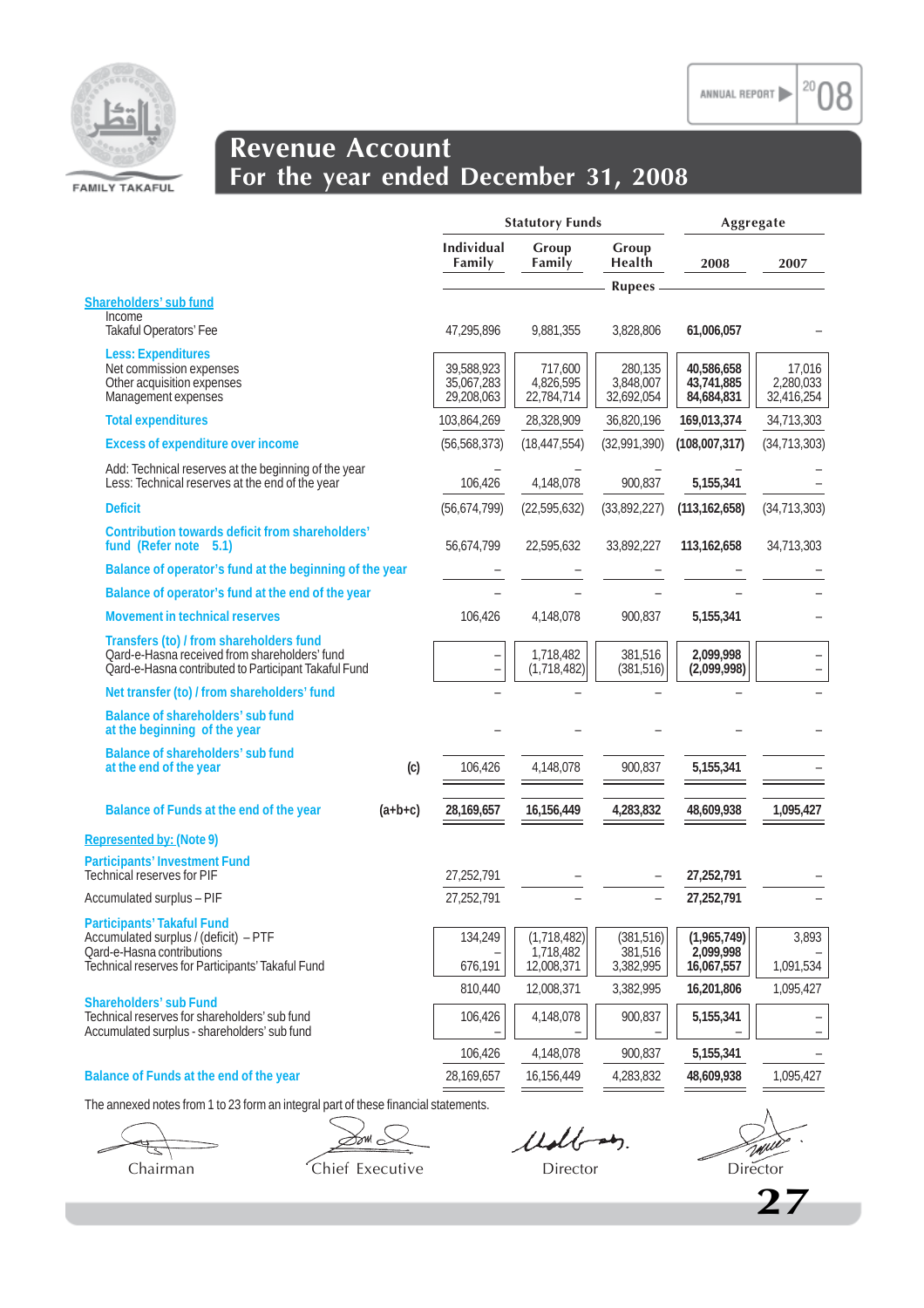

|                                                                                            | <b>Statutory Funds</b>   |                   |                                                      | Aggregate                    |                          |
|--------------------------------------------------------------------------------------------|--------------------------|-------------------|------------------------------------------------------|------------------------------|--------------------------|
|                                                                                            | Individual<br>Family     | Group<br>Family   | Group<br>Health                                      | 2008                         | 2007                     |
|                                                                                            |                          |                   | <b>Rupees</b>                                        |                              |                          |
| <b>Gross Contributions</b><br><b>Regular contribution individual schemes</b><br>First year | 61,981,438               |                   |                                                      | 61,981,438                   |                          |
| Top up contribution under individual schemes<br>Group schemes without cash values          | 13,332,124               | 38,515,489        | 15,853,321                                           | 13,332,124<br>54,368,810     | 1,267,407                |
| <b>Total Gross Contribution</b>                                                            | 75,313,562               | 38,515,489        | 15,853,321                                           | 129,682,372                  | 1,267,407                |
| <b>Gross contribution allocated as follows:</b>                                            |                          |                   |                                                      |                              |                          |
| <b>Participants' Investment Fund (PIF)</b>                                                 |                          |                   |                                                      |                              |                          |
| Allocated regular contribution<br>Allocated top up contribution                            | 14,172,808<br>12,665,518 |                   |                                                      | 14,172,808<br>12,665,518     |                          |
| Total allocated contribution of - PIF                                                      | 26,838,326               |                   |                                                      | 26,838,326                   |                          |
| <b>Participants' Takaful Fund (PTF)</b>                                                    |                          |                   |                                                      |                              |                          |
| <b>Gross Contribution</b>                                                                  |                          |                   |                                                      |                              |                          |
| First year regular contribution individual schemes<br>Group schemes without cash values    | 2,206,626                | 38,515,489        | 15,853,321                                           | 2,206,626<br>54,368,810      | 1,267,407                |
|                                                                                            | 2,206,626                | 38,515,489        | 15,853,321                                           | 56,575,436                   | 1,267,407                |
| Less: Re-Takaful ceded<br>On first year regular contribution under                         |                          |                   |                                                      |                              |                          |
| individual scheme<br>On group schemes without cash values                                  | (986, 807)               | (12, 247, 754)    |                                                      | (986, 807)<br>(12, 247, 754) | (171,980)                |
|                                                                                            | (986, 807)               | (12, 247, 754)    |                                                      | (13, 234, 561)               | (171,980)                |
| Net risk Contribution of Participant Takaful Fund                                          | 1,219,819                | 26,267,735        | 15,853,321                                           | 43,340,875                   | 1,095,427                |
| <b>Shareholders' Sub-Fund</b>                                                              |                          |                   |                                                      |                              |                          |
| Un-allocated regular contribution<br>Un-allocated top up contribution                      | 45,602,004<br>666,606    | $\qquad \qquad -$ | $\overline{\phantom{0}}$<br>$\overline{\phantom{m}}$ | 45,602,004<br>666,606        | $\overline{\phantom{a}}$ |
|                                                                                            |                          |                   |                                                      |                              |                          |
| <b>Total un-allocated contribution</b>                                                     | 46,268,610               |                   |                                                      | 46,268,610                   |                          |

The annexed notes from 1 to 23 form an integral part of these financial statements.

ั้วน≀ .

Udb-m.

TWU Chairman Chief Executive Director Director Director

20 ANNUAL REPORT

**28**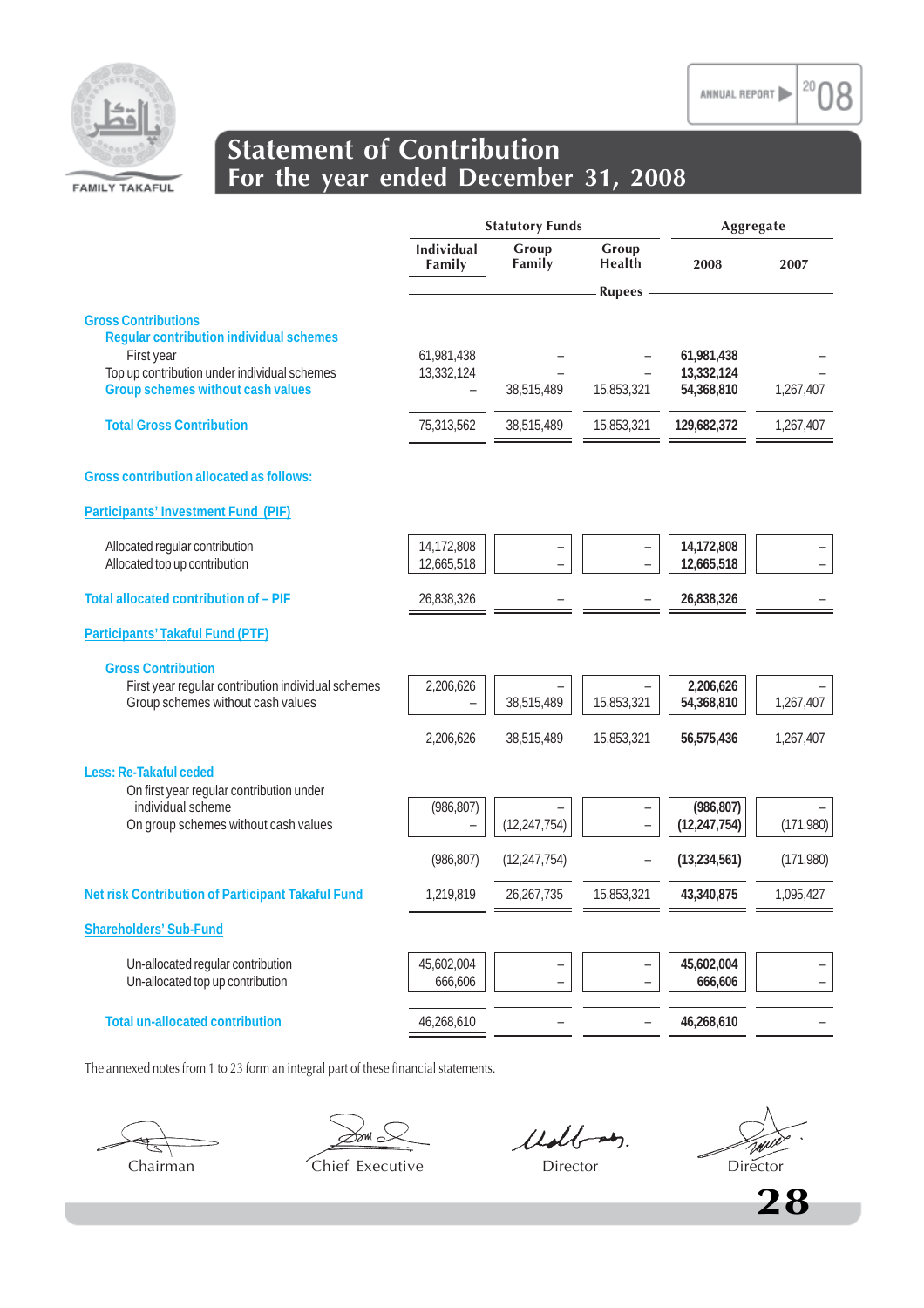



### **Statement of Claims For the year ended December 31, 2008**

|                                                            |                             | <b>Statutory Funds</b>  | Aggregate                |                          |      |
|------------------------------------------------------------|-----------------------------|-------------------------|--------------------------|--------------------------|------|
|                                                            | <b>Individual</b><br>Family | Group<br>Family         | Group<br>Health          | 2008                     | 2007 |
|                                                            |                             |                         | Rupees.                  |                          |      |
| <b>Gross Claims</b>                                        |                             |                         |                          |                          |      |
| Claims under individual schemes                            |                             |                         |                          |                          |      |
| Claims under group policies                                | $\qquad \qquad -$           | 16,026,883              | 9,506,695                | 25,533,578               |      |
| <b>Total Gross Claims</b>                                  |                             | 16,026,883              | 9,506,695                | 25,533,578               |      |
| Gross Claims allocated as follows:                         |                             |                         |                          |                          |      |
| Participants' Takaful Fund (PTF)                           |                             |                         |                          |                          |      |
| by death<br>by event other than death<br>$\qquad \qquad -$ |                             | 14,927,510<br>1,099,373 | 9,506,695                | 14,927,510<br>10,606,068 |      |
| Total gross claims under PTF risk fund                     |                             | 16,026,883              | 9,506,695                | 25,533,578               |      |
| Less: Re-Takaful recoveries on group scheme                | $\qquad \qquad -$           | (9, 423, 604)           | $\overline{\phantom{m}}$ | (9, 423, 604)            |      |
| <b>Net Claims</b>                                          |                             | 6,603,279               | 9,506,695                | 16,109,974               |      |

The annexed notes from 1 to 23 form an integral part of these financial statements.

Udb-m.

TWU Chairman Chief Executive Director Director Director

**29**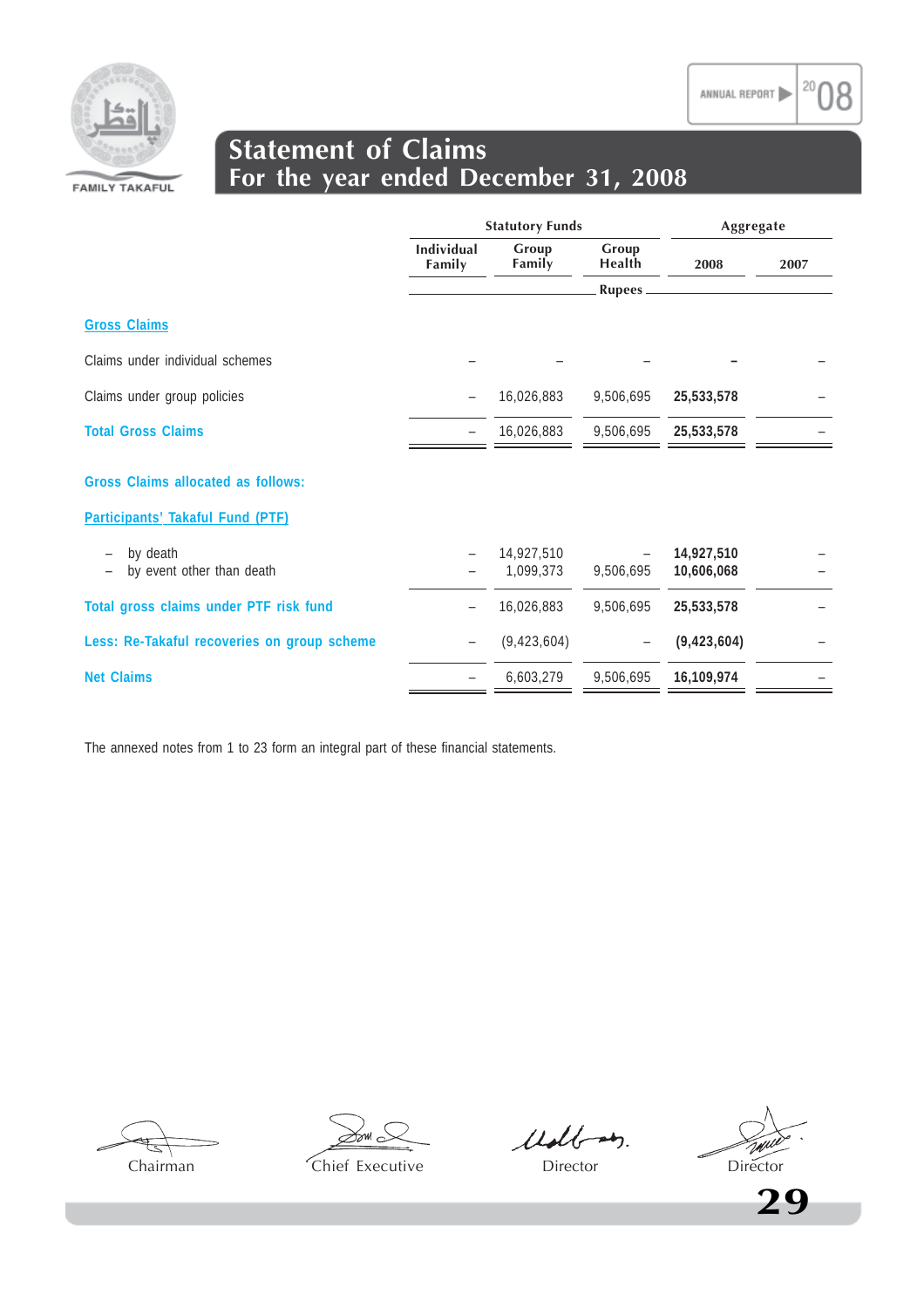

### **Statement of Expenses For the year ended December 31, 2008**

|                                                                                                                                                                                                                                                                                                                                                                                                                                                                                                                                                                                                                     |                                                                                                                                                                                                                                                                                                           | <b>Statutory Funds</b>                                                                                                                                                                                                                                                                        |                                                                                                                                                                                                                                                                                                   |                                                                                                                                                                                                                                                                                                                                 | Aggregate                                                                                                                                                                                                                                                                                  |  |  |
|---------------------------------------------------------------------------------------------------------------------------------------------------------------------------------------------------------------------------------------------------------------------------------------------------------------------------------------------------------------------------------------------------------------------------------------------------------------------------------------------------------------------------------------------------------------------------------------------------------------------|-----------------------------------------------------------------------------------------------------------------------------------------------------------------------------------------------------------------------------------------------------------------------------------------------------------|-----------------------------------------------------------------------------------------------------------------------------------------------------------------------------------------------------------------------------------------------------------------------------------------------|---------------------------------------------------------------------------------------------------------------------------------------------------------------------------------------------------------------------------------------------------------------------------------------------------|---------------------------------------------------------------------------------------------------------------------------------------------------------------------------------------------------------------------------------------------------------------------------------------------------------------------------------|--------------------------------------------------------------------------------------------------------------------------------------------------------------------------------------------------------------------------------------------------------------------------------------------|--|--|
|                                                                                                                                                                                                                                                                                                                                                                                                                                                                                                                                                                                                                     | Individual<br>Family                                                                                                                                                                                                                                                                                      | Group<br>Family                                                                                                                                                                                                                                                                               | Group<br>Health                                                                                                                                                                                                                                                                                   | 2008                                                                                                                                                                                                                                                                                                                            | 2007                                                                                                                                                                                                                                                                                       |  |  |
|                                                                                                                                                                                                                                                                                                                                                                                                                                                                                                                                                                                                                     |                                                                                                                                                                                                                                                                                                           |                                                                                                                                                                                                                                                                                               | <b>Rupees</b>                                                                                                                                                                                                                                                                                     |                                                                                                                                                                                                                                                                                                                                 |                                                                                                                                                                                                                                                                                            |  |  |
| Shareholders' sub fund                                                                                                                                                                                                                                                                                                                                                                                                                                                                                                                                                                                              |                                                                                                                                                                                                                                                                                                           |                                                                                                                                                                                                                                                                                               |                                                                                                                                                                                                                                                                                                   |                                                                                                                                                                                                                                                                                                                                 |                                                                                                                                                                                                                                                                                            |  |  |
| <b>Acquisition costs</b>                                                                                                                                                                                                                                                                                                                                                                                                                                                                                                                                                                                            |                                                                                                                                                                                                                                                                                                           |                                                                                                                                                                                                                                                                                               |                                                                                                                                                                                                                                                                                                   |                                                                                                                                                                                                                                                                                                                                 |                                                                                                                                                                                                                                                                                            |  |  |
| <b>Remuneration to takaful intermediaries</b><br>on individual schemes<br>- Commission on first year contribution                                                                                                                                                                                                                                                                                                                                                                                                                                                                                                   | 39,588,923                                                                                                                                                                                                                                                                                                |                                                                                                                                                                                                                                                                                               |                                                                                                                                                                                                                                                                                                   | 39,588,923                                                                                                                                                                                                                                                                                                                      |                                                                                                                                                                                                                                                                                            |  |  |
| <b>Remuneration to takaful intermediaries</b><br>on group schemes<br>- Commission                                                                                                                                                                                                                                                                                                                                                                                                                                                                                                                                   |                                                                                                                                                                                                                                                                                                           | 717,600                                                                                                                                                                                                                                                                                       | 280,135                                                                                                                                                                                                                                                                                           | 997,735                                                                                                                                                                                                                                                                                                                         | 17,016                                                                                                                                                                                                                                                                                     |  |  |
| <b>Branch overheads</b><br>- Salaries, allowances and other benefits                                                                                                                                                                                                                                                                                                                                                                                                                                                                                                                                                | 33,520,309                                                                                                                                                                                                                                                                                                | 4,567,237                                                                                                                                                                                                                                                                                     | 3,736,830                                                                                                                                                                                                                                                                                         | 41,824,376                                                                                                                                                                                                                                                                                                                      | 2,277,093                                                                                                                                                                                                                                                                                  |  |  |
| Other acquisition cost<br>- Policy stamps                                                                                                                                                                                                                                                                                                                                                                                                                                                                                                                                                                           | 1,546,974                                                                                                                                                                                                                                                                                                 | 259,358                                                                                                                                                                                                                                                                                       | 111,177                                                                                                                                                                                                                                                                                           | 1,917,509                                                                                                                                                                                                                                                                                                                       | 2,940                                                                                                                                                                                                                                                                                      |  |  |
| <b>Total acquisition costs</b>                                                                                                                                                                                                                                                                                                                                                                                                                                                                                                                                                                                      | 74,656,206                                                                                                                                                                                                                                                                                                | 5,544,195                                                                                                                                                                                                                                                                                     | 4,128,142                                                                                                                                                                                                                                                                                         | 84,328,543                                                                                                                                                                                                                                                                                                                      | 2,297,049                                                                                                                                                                                                                                                                                  |  |  |
| <b>Administrative expenses</b><br>Salaries, allowances and other benefits<br>Employer's contribution to the provident fund<br>Office expenses<br>Training<br>Staff welfare<br>Vehicle running<br>ljarah rentals<br>Medical fee<br>Traveling<br><b>Utilities</b><br>Rental<br>Communication<br>Repairs and maintenance<br>Printing and stationary<br>Software maintenance<br>Advertisement<br>Depreciation<br>Amortization<br>Shariah advisors' fees<br>Appointed actuary's fees<br>Legal and professional<br>Consultancy charges<br>Supervision fees<br>Subscription fees<br><b>Bank charges</b><br>General takaful | 10,366,420<br>602,998<br>199,874<br>504,525<br>245,519<br>409,131<br>512,591<br>252,676<br>1,183,603<br>496,364<br>1,273,922<br>1,275,947<br>418,208<br>936,790<br>991,052<br>2,006,186<br>2,661,985<br>1,324,551<br>388,500<br>600,600<br>167,695<br>1,206,839<br>28,000<br>373,578<br>17,368<br>649,812 | 6,389,340<br>377,803<br>178,459<br>450,469<br>219,213<br>585,055<br>225,604<br>1,056,788<br>443,182<br>1,137,430<br>1,110,217<br>373,400<br>836,419<br>884,869<br>1,791,238<br>2,376,772<br>1,182,635<br>346,875<br>536,250<br>149,728<br>1,077,535<br>25,000<br>333,552<br>15,506<br>580,189 | 9,149,778<br>519,710<br>256,981<br>648,675<br>315,667<br>805,594<br>324,870<br>1,521,775<br>638,182<br>1,637,900<br>1,592,860<br>537,696<br>1,204,444<br>1,274,211<br>2,579,383<br>3,422,552<br>1,702,994<br>499,500<br>772,200<br>215,608<br>1,551,650<br>36,000<br>480,314<br>22,330<br>835,472 | 25,905,538<br>1,500,511<br>635,314<br>1,603,669<br>780,399<br>1,799,780<br>512,591<br>803,150<br>3,762,166<br>1,577,728<br>4,049,252<br>3,979,024<br>1,329,304<br>2,977,653<br>3,150,132<br>6,376,807<br>8,461,309<br>4,210,180<br>1,234,875<br>1,909,050<br>533,031<br>3,836,024<br>89,000<br>1,187,444<br>55,204<br>2,065,473 | 11,579,136<br>552,617<br>58,856<br>151,438<br>31,350<br>1,242,872<br>554,128<br>1,507,274<br>405,164<br>3,576,963<br>792,664<br>241,048<br>333,042<br>129,104<br>915,828<br>1,773,026<br>51,165<br>1,240,952<br>1,735,500<br>269,148<br>4,240,150<br>89,000<br>652,991<br>8,982<br>190,272 |  |  |
| Miscellaneous other expenses                                                                                                                                                                                                                                                                                                                                                                                                                                                                                                                                                                                        | 113,329                                                                                                                                                                                                                                                                                                   | 101,186                                                                                                                                                                                                                                                                                       | 145,708                                                                                                                                                                                                                                                                                           | 360,223                                                                                                                                                                                                                                                                                                                         | 93,584                                                                                                                                                                                                                                                                                     |  |  |
| Total<br>Net management expenses                                                                                                                                                                                                                                                                                                                                                                                                                                                                                                                                                                                    | 29,208,063<br>103,864,269                                                                                                                                                                                                                                                                                 | 22,784,714<br>28,328,909                                                                                                                                                                                                                                                                      | 32,692,054<br>36,820,196                                                                                                                                                                                                                                                                          | 84,684,831<br>169,013,374                                                                                                                                                                                                                                                                                                       | 32,416,254<br>34,713,303                                                                                                                                                                                                                                                                   |  |  |
|                                                                                                                                                                                                                                                                                                                                                                                                                                                                                                                                                                                                                     |                                                                                                                                                                                                                                                                                                           |                                                                                                                                                                                                                                                                                               |                                                                                                                                                                                                                                                                                                   |                                                                                                                                                                                                                                                                                                                                 |                                                                                                                                                                                                                                                                                            |  |  |

The annexed notes from 1 to 23 form an integral part of these financial statements.

Sm S

Udbary.

Turv Chairman Chief Executive Director Director Director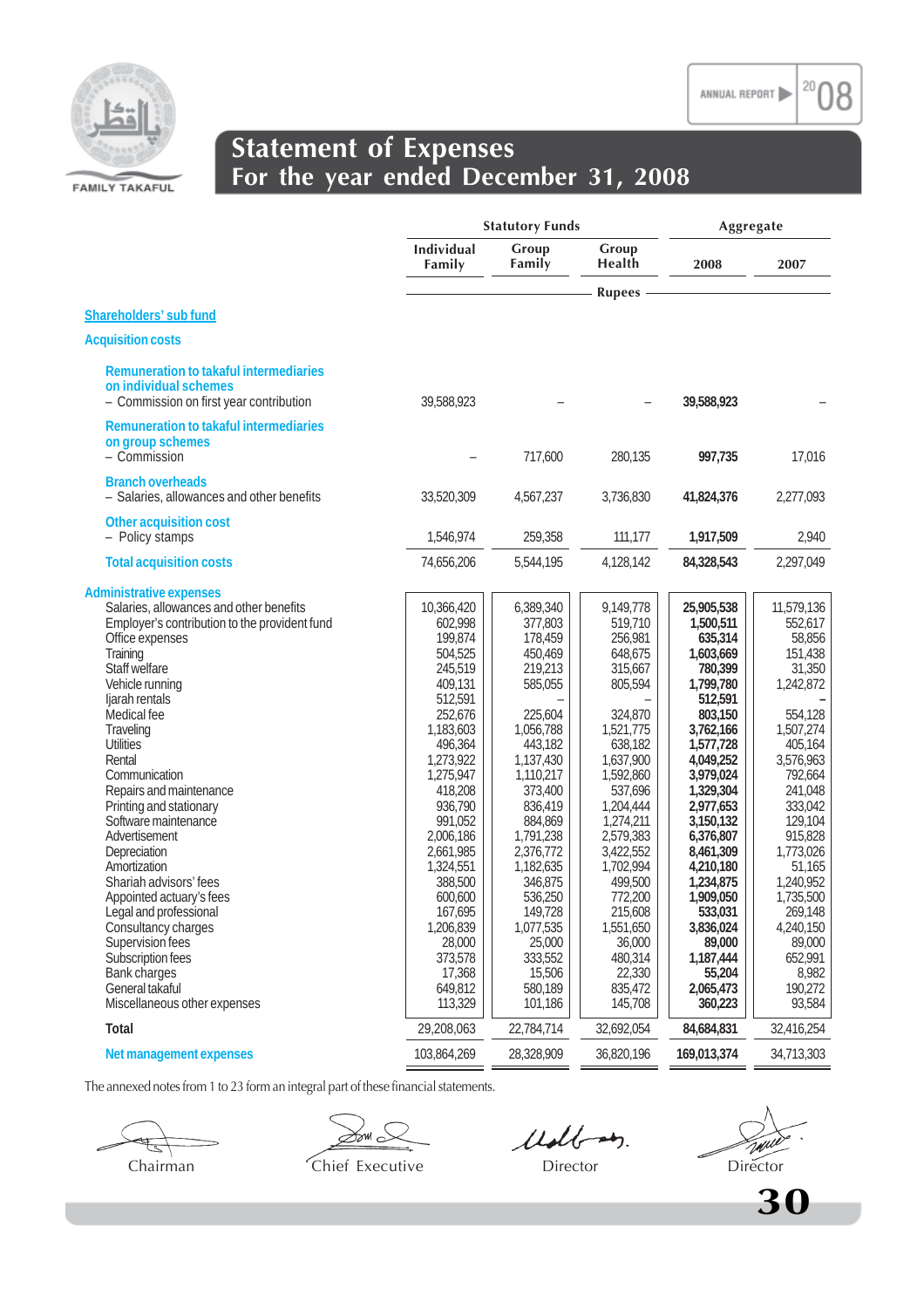



### **Statement of Investment Income and Other Income For the year ended December 31, 2008**

|                                                                                     |           | <b>Statutory Funds</b> |                 |                 | Aggregate     |      |
|-------------------------------------------------------------------------------------|-----------|------------------------|-----------------|-----------------|---------------|------|
|                                                                                     |           | Individual<br>Family   | Group<br>Family | Group<br>Health | 2008          | 2007 |
|                                                                                     |           |                        |                 | <b>Rupees</b>   |               |      |
| <b>Investment Income</b>                                                            |           |                        |                 |                 |               |      |
| <b>Participant investment fund (PIF)</b>                                            |           |                        |                 |                 |               |      |
| Government securities                                                               |           | 1,611,336              |                 |                 | 1,611,336     |      |
| Profit on bank balances and deposits                                                |           | 401,954                |                 |                 | 401,954       |      |
| Dividend income                                                                     |           | 93,500                 |                 |                 | 93,500        |      |
| Gain on sale of investments                                                         |           | 19,451                 |                 |                 | 19,451        |      |
| Unrealized loss on investments                                                      |           | (1, 188, 003)          |                 |                 | (1, 188, 003) |      |
|                                                                                     |           | 938,238                |                 |                 | 938,238       |      |
| <b>Less: Investment expenses</b>                                                    |           |                        |                 |                 |               |      |
| Investment management charges                                                       |           |                        |                 |                 |               |      |
| Net investment income of PIF                                                        | (a)       | 938,238                |                 |                 | 938,238       |      |
| <b>Participants' Takaful Fund (PTF)</b>                                             |           |                        |                 |                 |               |      |
| Government securities                                                               |           |                        | 403,208         | 403,208         | 806,416       |      |
| Other income securities & deposits                                                  |           | 94.134                 | 123,191         | 80,451          | 297,776       |      |
|                                                                                     |           | 94,134                 | 526,399         | 483,659         | 1,104,192     |      |
| Provision for impairment                                                            |           |                        | (1, 115, 038)   |                 | (1, 115, 038) |      |
| Net investment income / (loss) of PTF                                               | (b)       | 94,134                 | (588, 639)      | 483,659         | (10, 846)     |      |
| <b>Takaful Operators' Fund (OF)</b>                                                 |           |                        |                 |                 |               |      |
| Income from Trading Investments                                                     |           |                        |                 |                 |               |      |
| Income from Non-Trading Investments                                                 |           |                        |                 |                 |               |      |
| Less: Provision for impairment in value of investments<br>Less: Investment expenses |           |                        |                 |                 |               |      |
| <b>Total Net Investment Income of OF</b>                                            | (c)       |                        |                 |                 |               |      |
| <b>Net investment Income</b>                                                        |           | 1,032,372              | (588, 639)      | 483,659         | 927,392       |      |
|                                                                                     | $(a+b+c)$ |                        |                 |                 |               |      |

The annexed notes from 1 to 23 form an integral part of these financial statements.

Udb-m.

TAN Chairman Chief Executive Director Director Director

**31**

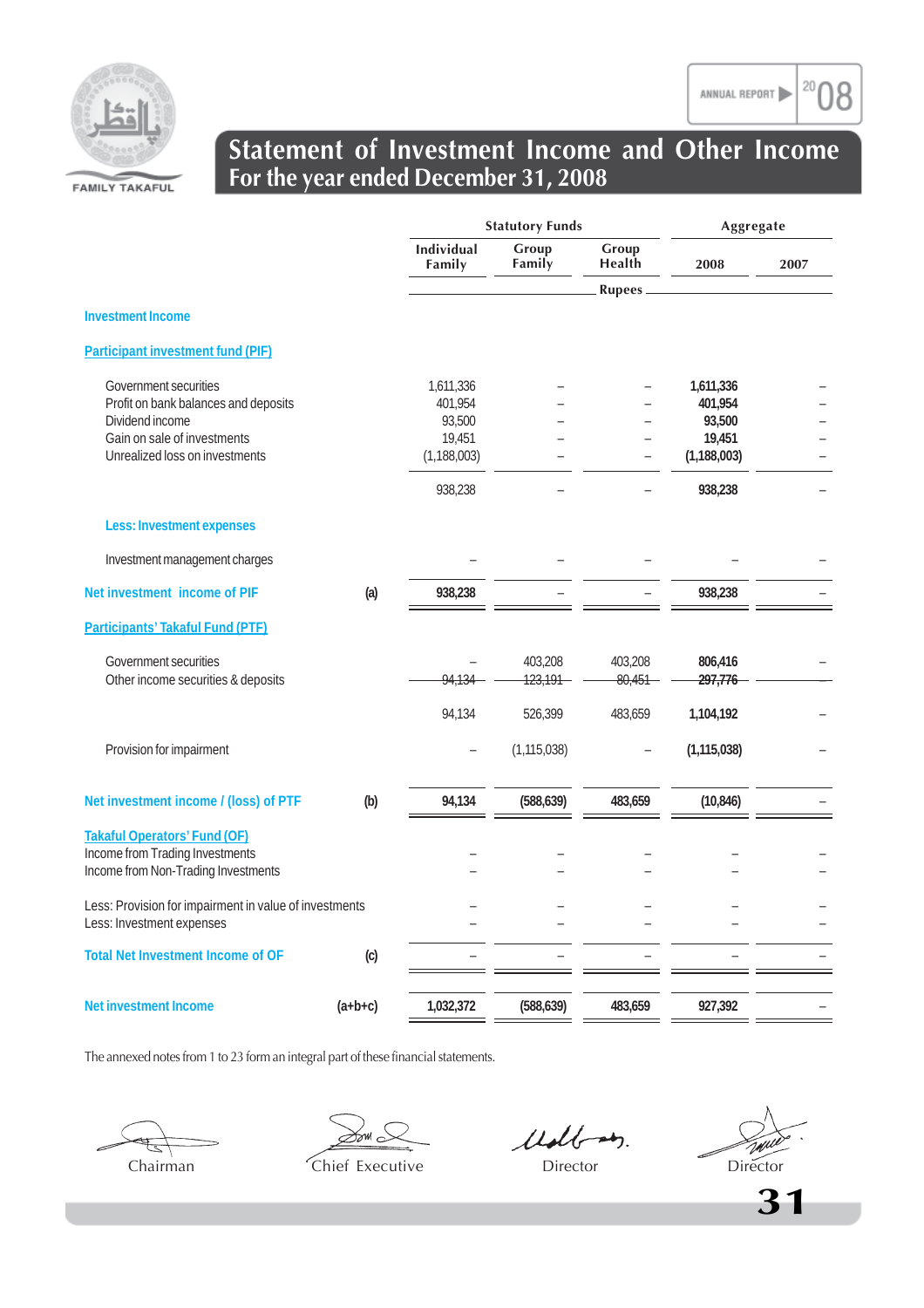

### **1. CORPORATE INFORMATION**

Pak-Qatar Family Takaful Limited (the Company) was incorporated in Pakistan as an unquoted public limited company on March 15, 2006. The Company received a Certificate of Registration on August 16, 2007 under Section 6 of the Insurance Ordinance, 2000. The registered office of the Company is situated at Suite # 102-105, Business Arcade, Block 6, P.E.C.H.S, Karachi. The main business activity of the Company is to undertake family takaful business. The Company operates with 15 (2007: Nil) branches in Pakistan.

For the purpose of carrying on the takaful business, the Company has formed a Waqf for Participants' Equity. The Waqf (PTF) was formed on August 17, 2007 under a trust deed executed by the Company with a cede money of Rs. 500,000/-. Waqf deed also governs the relationship of shareholders and policyholders for management of takaful operations, investment of policyholders' funds and investment of shareholders' funds approved by the Shariah Board established by the shariah Board established by Company.

In accordance with the requirements of Insurance Ordinance, 2000, following statutory funds have been established in respect of each class of Family Takaful business:

- Individual Family;
- Group Family; and
- Group Health.

### **2. BASIS OF PREPARATION**

These financial statements have been prepared on the format issued by the Securities and Exchange Commission of Pakistan (SECP) through SEC (Insurance) Rules, 2002, vide SRO 938 dated December 12, 2002, with appropriate modifications based on the approval of the Shariah Board of the Company.

These financial statements reflect the financial position and results of operations of both the Company and PTF in a manner that the assets, liabilities, income and expenses of the Company and PTF remain separately identifiable. For this purpose, the receivables and payables between the Company and PTF have been eliminated.

### **3. STATEMENT OF COMPLIANCE**

These financial statements have been prepared in accordance with approved accounting standards as applicable in Pakistan. Approved accounting standards comprise of such International Financial Reporting Standards (IFRS) issued by the International Accounting Standards Board (IASB) and Islamic Financial Accounting Standards (IFAS) issued by the Institute of Chartered Accountants of Pakistan (ICAP) as are notified under the Companies Ordinance, 1984 and the requirements of Insurance Ordinance, 2000, SEC (Insurance) Rules, 2002, Takaful Rules, 2005, the Companies Ordinance, 1984 and directives issued by the SECP. Wherever the requirements of Companies Ordinance, 1984, the Insurance Ordinance, 2000, the SEC (Insurance) Rules, 2002, Takaful Rules, 2005 or directives issued by the SECP differ with the requirements of IFRS / IFAS, the requirements of the Companies Ordinance, 1984, the Insurance Ordinance, 2000, the SEC (Insurance) Rules, 2002, Takaful Rules, 2005 or said directives shall prevail.

The SECP has allowed the insurance companies to defer the application of International Accounting Standard (IAS-39) "Financial Instruments: Recognition and Measurement" in respect of valuation of investments classified as available-for-sale. Accordingly, the requirements of IAS-39 to the extent allowed by the SECP as aforesaid have not been considered in the preparation of these financial statements.

#### **4. BASIS OF MEASUREMENT**

These financial statements have been prepared under the historical cost convention, except as disclosed in accounting policies relating to investments.



ANNUAL REPORT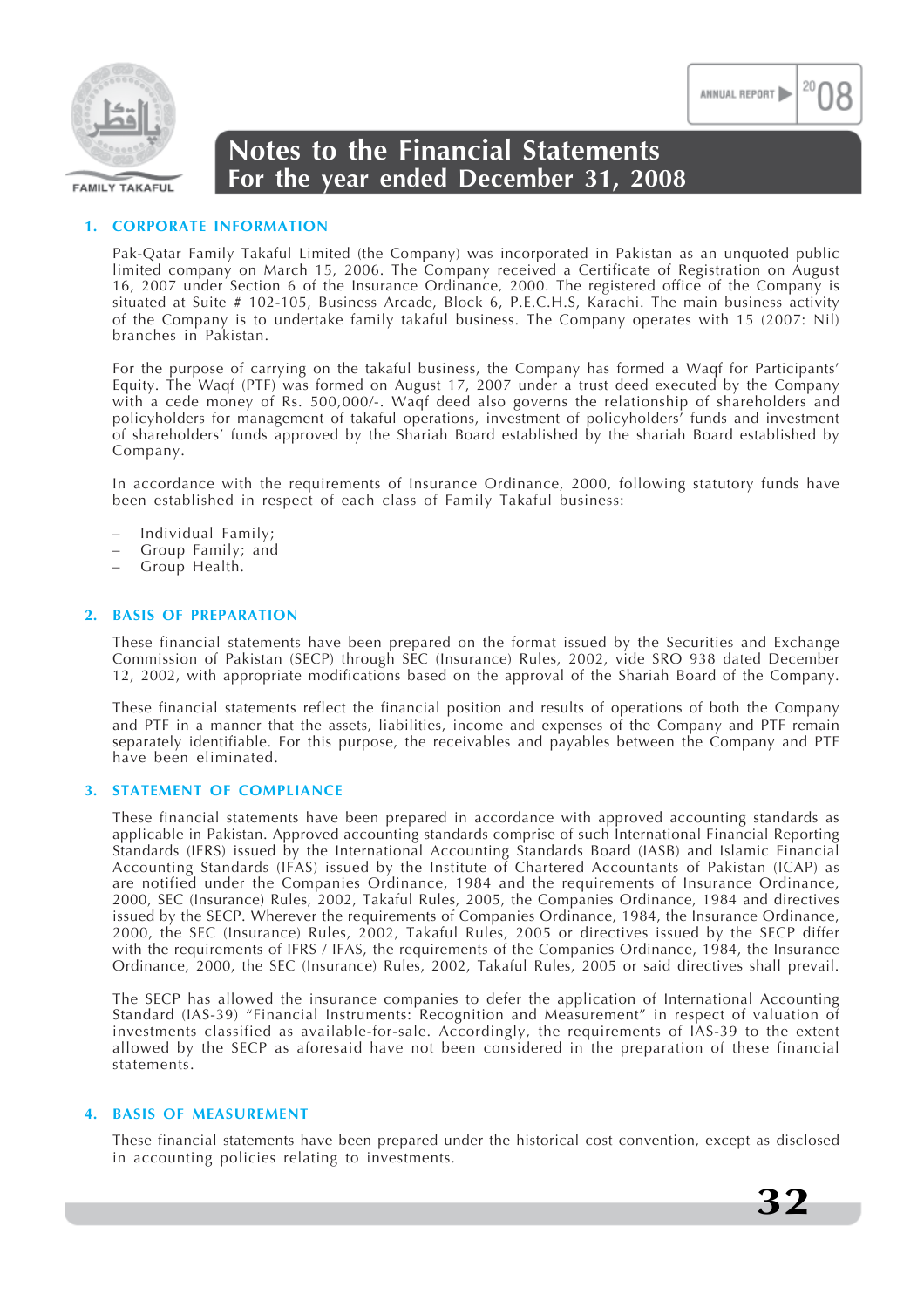

### **5. SUMMARY OF SIGNIFICANT ACCOUNTING POLICIES**

#### **5.1. Statutory funds**

The Company maintains statutory funds in respect of each class of family takaful business. Assets, liabilities, revenues and expenses of the Company are referable to respective statutory fund, however, where these are not referable to statutory funds, these are allocated to shareholders' fund.

Apportionment of assets, liabilities, revenues and expenses, where required, between funds are made on a fair and equitable basis in accordance with the written advice of the appointed actuary.

Technical reserves are stated at a value determined by the appointed actuary through an actuarial valuation carried out as at each balance sheet date. In determining the value both acquired policy values (which forms the bulk of policyholders' liabilities) as well as estimated values which will be payable against risks which the Company underwrites. The bases used are applied consistently from year to year.

### **5.2. Provision for claims**

The Incurred But Not Reported Claims Reserve for Group Family Takaful Business is expressed as a percentage of earned contribution.

#### **5.3. Business segment**

The Company has three primary business segments for reporting purposes; Individual Family (Unit linked), Group Family and Group Health.

- The individual family (unit linked) segment provides family takaful coverage to individuals under unit based policies issued by the Company.
- The group family business segment provides family takaful coverage to member of business enterprises, corporate entities and common interest groups under group family takaful schemes issued by the Company.
- The group health business segment provides personal accident coverage to individuals and inpatient/outpatient health coverage to business enterprises, corporate entities and common interest groups under group health takaful schemes issued by the Company.

#### **5.4. Dividend and appropriation to reserves**

Dividend and appropriation to reserves except appropriations required by the law or determined by actuary or allowed by Insurance Ordinance, 2000, are recognised in the year in which these are approved.

### **5.5. Revenue recognition**

#### **Contributions**

*Individual Family*

- First year contributions are recognised once the related policies are issued against receipt of contribution.
- Renewal contributions are recognised once the related policies are renewed against receipt of contribution.
- Single contributions are recognised once the related policies are issued against receipt of contribution.



ANNUAL REPORT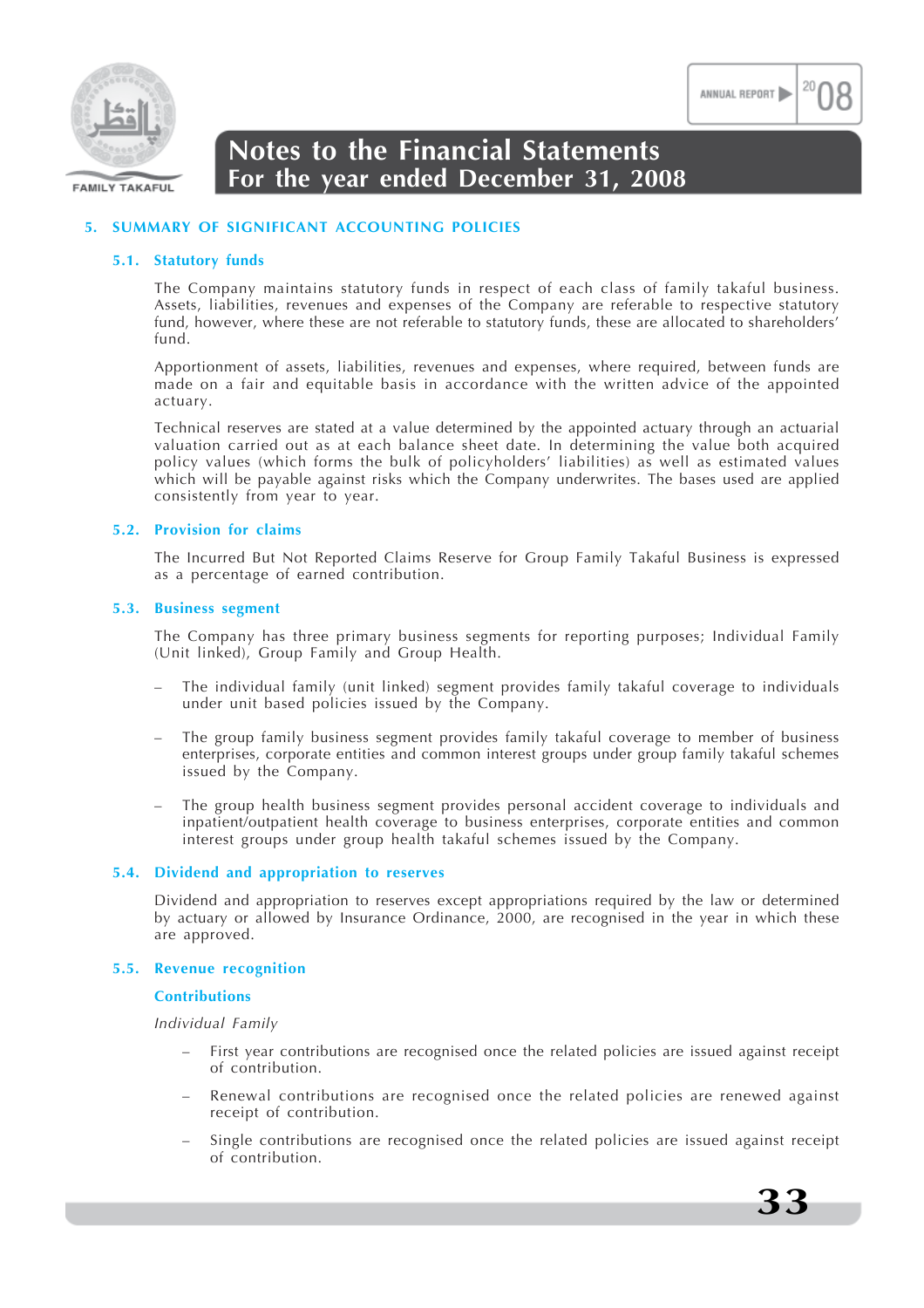



### *Group Family*

– Group Family contributions are recognised as and when due. A reserve for unearned contribution is included in the reserve.

### *Group Health*

– Group health contributions are recognised as and when due. In respect of certain group policies the Company continues to provide cover even if the contribution is received after the grace period.

### **Income from investments**

- Profit on Islamic investment products is recognized on an accrual basis.
- Gain / loss on sale of available-for-sale investments are included in profit and loss account in the period of sale.
- Dividend income is recognized when the right to receive the dividend is established.

### **5.6. Wakala fees**

The shareholders of the Company manage the family takaful operations for the participants and charge a Wakala fee to meet the general and administrative expenses.

The Company acts as wakeel of the Waqf Fund. As such the Company is entitled for the wakala fee for the management of Takaful operation under Waqf Fund to meet its general and administrative expenses. The wakala fee is recognised as and when due. A reserve for unearned wakala fee is maintained in the shareholders' Sub-Fund.

### **5.7. Contribution due but unpaid**

These are initially recognised at fair value. Provision for impairment on contribution receivable is established when there is objective evidence that the Company will not be able to collect all amount due according to original term of receivables. Receivables are analysed as per their aging and accordingly provision is maintained on a systematic basis.

### **5.8. Acquisition cost**

These are costs incurred in acquiring takaful policies, maintaining such policies, and include without limitation all forms of remuneration paid to takaful agents.

Commissions and other expenses are recognised as an expense in the earlier of the financial year in which they are paid and financial year in which they become due and payable, except that commission and other expenses which are directly referable to the acquisition or the renewal of specific contract are recognised not later than the period in which the contribution to which they relate is recpognised as revenue.

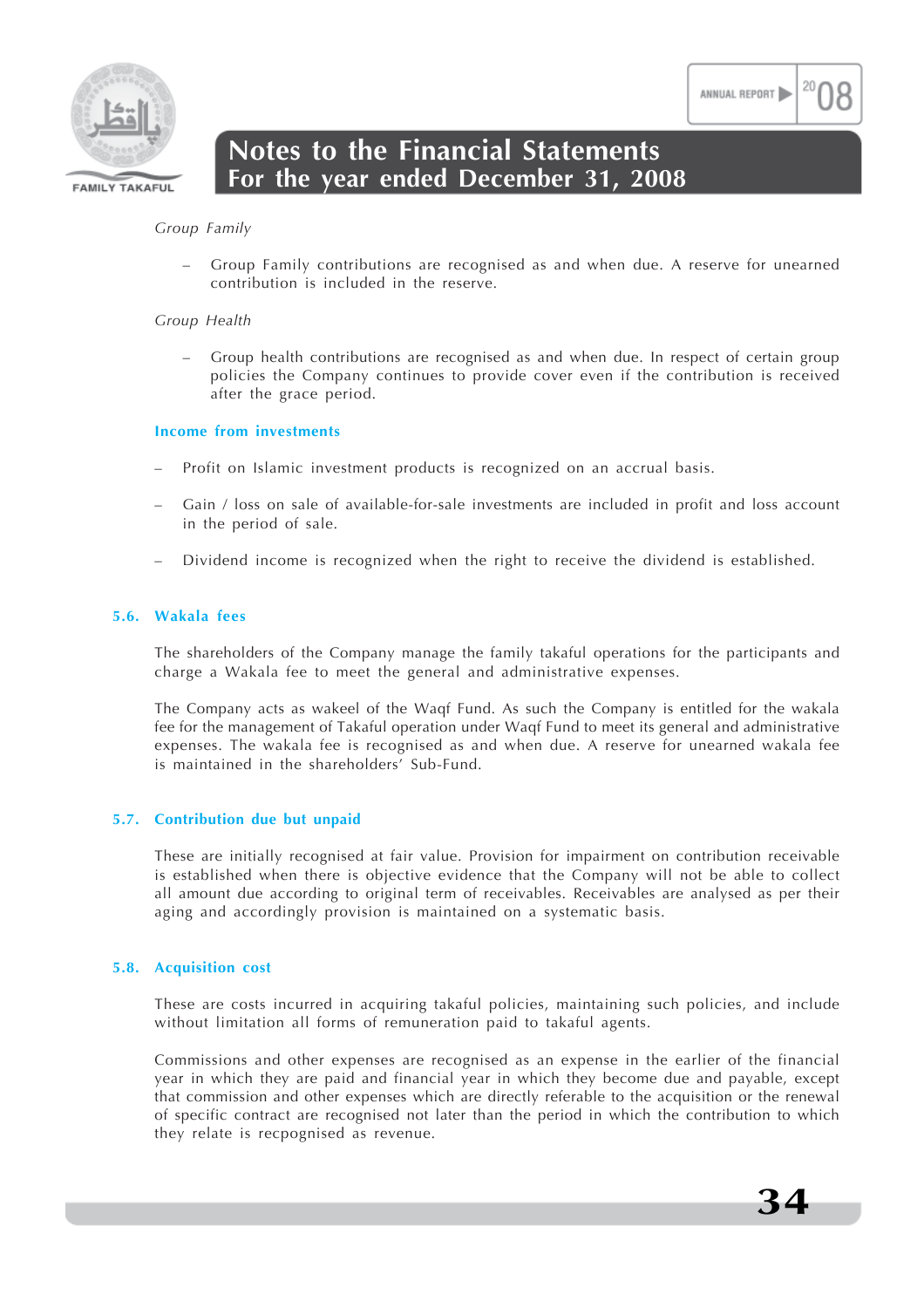

#### **5.9. Claims**

#### **5.9.1. Claims expense**

Claims are recognised earlier of the policy ceases to participate in the earnings of the funds or the date takaful event occurs Liability for outstanding claims is recognised in respect of all claims incurred and reported up to the balance sheet date. Claims liability includes amounts in relation to unpaid reported claims.

Reserves for Claims "Incurred but not reported" (IBNR) is included in Technical reserves.

#### **5.9.2. Claims recoveries**

Claims recoveries receivable from re-takaful operators are recognised at the same time as the claim which gives rise to the right of recovery and are measured at the amount expected to be recovered.

### **5.10. Investments**

All purchase and sale of investments that require delivery within the required time frame established by regulations or market convention are accounted for at the trade date. Trade date is the date when the Company commits to purchase or sell the investments. The investments are classified upon recognition as follows:

#### **Held-to-maturity**

These are securities with fixed or determinable payments and fixed maturity that the Company has a positive intent and ability to hold to maturity.

These are initially measured at cost including acquisition charges associated with the investment. Subsequent to initial recognition, these investments are measured at amortized cost less any accumulated impairment losses. Amortized cost is calculated taking into account any discount or premium on acquisition by using the effective return method.

#### **Available-for-sale**

These are investments that do not fall under the other categories.

These are initially measured at cost including acquisition charges associated with the investment. Subsequent to initial recognition, these are stated at the lower of cost or market value (market value being taken as lower if the reduction is other than temporary) in accordance with the requirements of SEC (Insurance) Rules, 2002. Further, pursuant to circular No. 3 dated February 16, 2009, read with SRO 150(1) dated February 13, 2009 of the SECP, the decline in the fair value of available-for-sale securities as disclosed in note 14 to the financial statements is considered as other than temporary, and accordingly, impairment is recognised against those Securities in the current year's profit and loss account.

However, investments classified as available-for-sale, which are linked to the units of the unit linked fund, are marked to their market values. Any gain or loss on such available-for-sale investments is recognised in revenue account of the respective linked fund.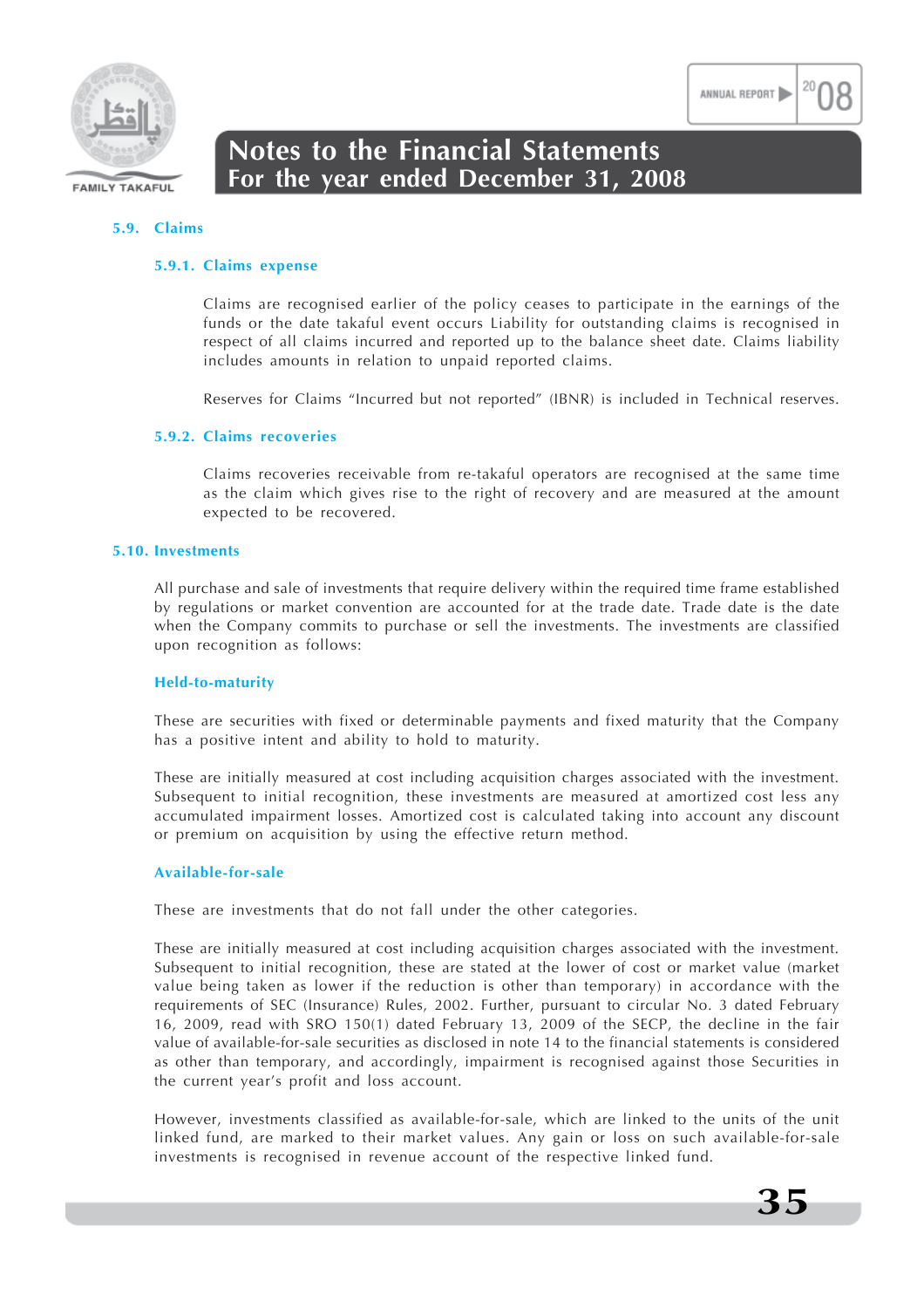

### **5.11. Fixed assets and depreciation**

### **Tangible**

These are stated at cost less accumulated depreciation and impairment, if any. Depreciation is charged using reducing balance method at the rates specified in note 16.1 to the financial statements. Depreciation on additions is charged from the month of addition while no depreciation is charged in the month of disposal. Gains and losses on disposals are taken to profit & loss account.

Residual values, useful lives and depreciation methods are reviewed and adjusted, if appropriate, at each financial year end.

An item of fixed assets is derecognized upon disposal or when no future economic benefit is expected from its use or disposal.

Maintenance and normal repairs are charged to income as and when incurred, whereas major renewals or replacement are capitalized.

Gain or loss on disposal of the assets is recognized in the profit and loss account in the period of disposal.

### **Intangible**

These are stated at cost less accumulated amortisation on and any provision for impairment loss. Amortisation on intangible fixed assets is charged to income applying the straight line method at the rates specified in note 16.3 to the financial statements after taking into account residual value, if any.

Full month's amortisation is calculated from the month the assets are available for use using the straight-line method, whereby the cost of the intangible asset is amortised over its estimated useful life over which economic benefits are expected to flow to the Company. The useful life and amortisation method is reviewed, and adjusted if appropriate, at each balance sheet date.

### **Impairment**

The carrying values of the fixed assets are reviewed for impairment annually when events or changes in circumstances indicate that the carrying value may not be recoverable. If any such indication exists and where the carrying values exceed the estimated recoverable amount, the assets are written down to their recoverable amount.

### **Capital Work-In-Progress**

Capital work-in-progress is stated at cost less any impairment in value.

### **Assets subject to Ijarah arrangements**

Effective 01 January 2008, the Company has adopted IFAS 2 "Ijarah". In accordance with the requirements of the said standard, the Ijarah payments for contracts entered into on or after 01 January 2008 are recognised as an expense on straight line basis over the Ijarah term.

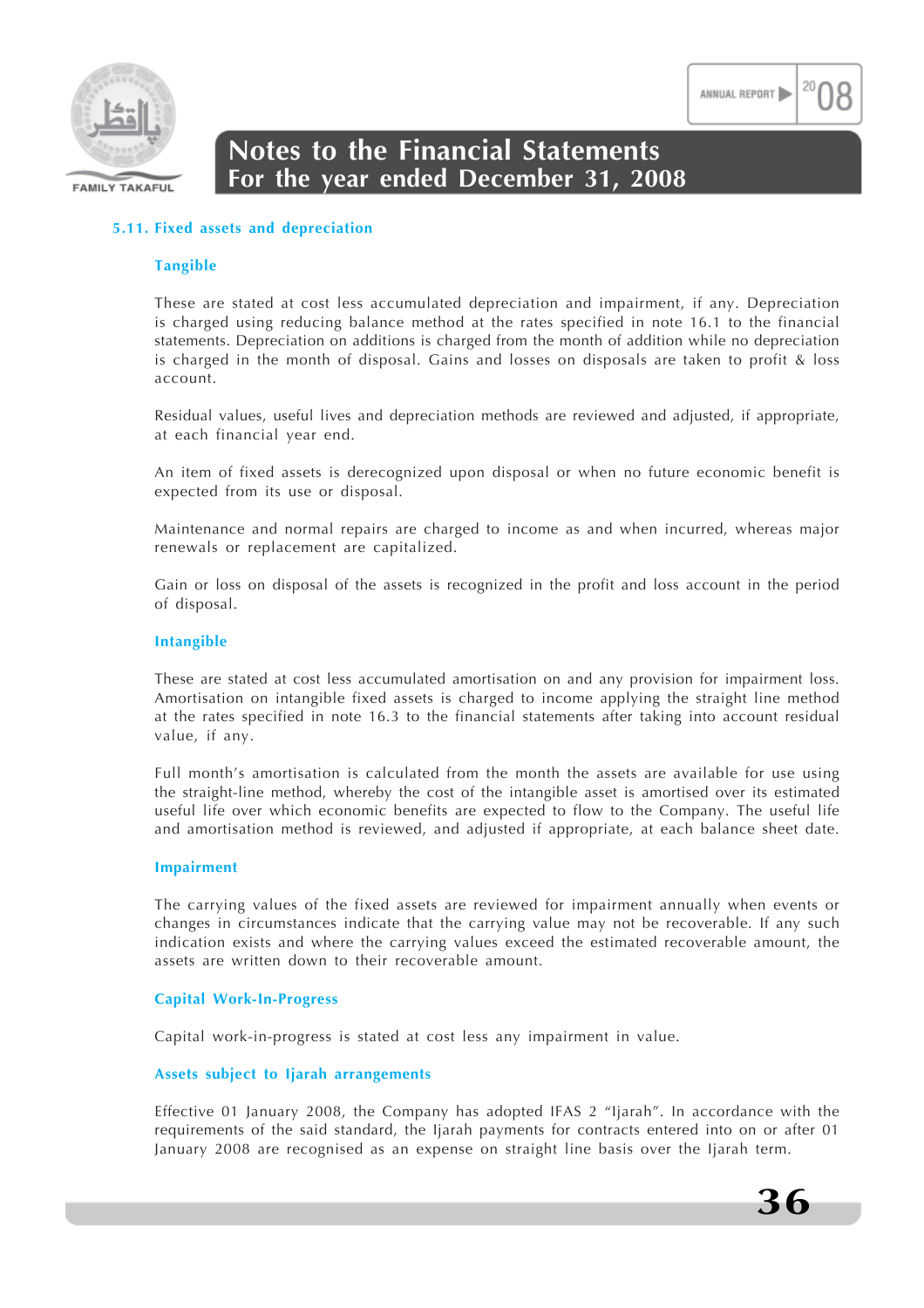

#### **5.12. Taxation**

#### **Current**

Provision for current taxation is based on taxable income of shareholders' fund at the current rate of taxation after taking into account tax credits and rebates available, if any.

#### **Deferred**

Deferred tax is recognized using the balance sheet liability method, on all temporary differences arising at the balance sheet date between the tax bases of assets and liabilities and their carrying amounts for financial reporting purposes.

Deferred tax liabilities are recognized for all taxable temporary differences. Deferred tax assets are recognized for all deductible temporary differences to the extent that it is probable that the future taxable profits will be available against which the assets may be utilized. Deferred tax assets are reduced to the extent that it is no longer probable that the related tax benefit will be realized.

The carrying amount of deferred tax asset is reviewed at each balance sheet date and reduced to the extent that it is no longer probable that sufficient taxable profits will be available to allow all or part of the deferred tax asset to be recognized. Unrecognized deferred tax assets are reassessed at each balance sheet date and are recognized to the extent that it has become probable that future taxable profit will allow deferred tax asset to be recovered.

Deferred tax assets and liabilities are measured at the tax rates that are expected to apply to the periods when the asset is utilized or the liability is settled, based on the tax rates (and tax laws) that have been enacted or substantively enacted at the balance sheet date.

#### **5.13. Creditors, accruals and provisions**

Liabilities for creditors and other amounts payable are carried at cost which is fair value of the consideration to be paid in future for goods and / or services received, whether or not billed to the Company.

Provisions are recognized when the Company has a present legal or constructive obligation as a result of past events, it is probable that an out flow of resources embodying economic benefits will be required to settle the obligation and a reliable estimate of the amount can be made. Provisions are reviewed at each balance sheet date and adjusted to reflect the current best estimate.

#### **5.14. Financial instruments**

Financial assets and financial liabilities other than those arising out of takaful contracts are recognized at the time when the Company becomes a party to the contractual provisions of the instrument. Financial assets are de-recognized when the contractual right to future cash flows from the asset expire or is transferred along with the risk and reward of the asset. Financial liabilities are de-recognized when obligation specified in the contract is discharged, cancelled or expired. Any gain or loss on de-recognition of the financial asset and liabilities are recognized in the profit and loss account of the current period.

#### **5.15. Off–setting**

A financial asset and financial liability is offset and the net amount is reported in the balance sheet when the Company has a legally enforceable right to set-off the recognized amounts and it intends either to settle on the net basis or to realize the asset and settle the liability simultaneously.



ANNUAL REPORT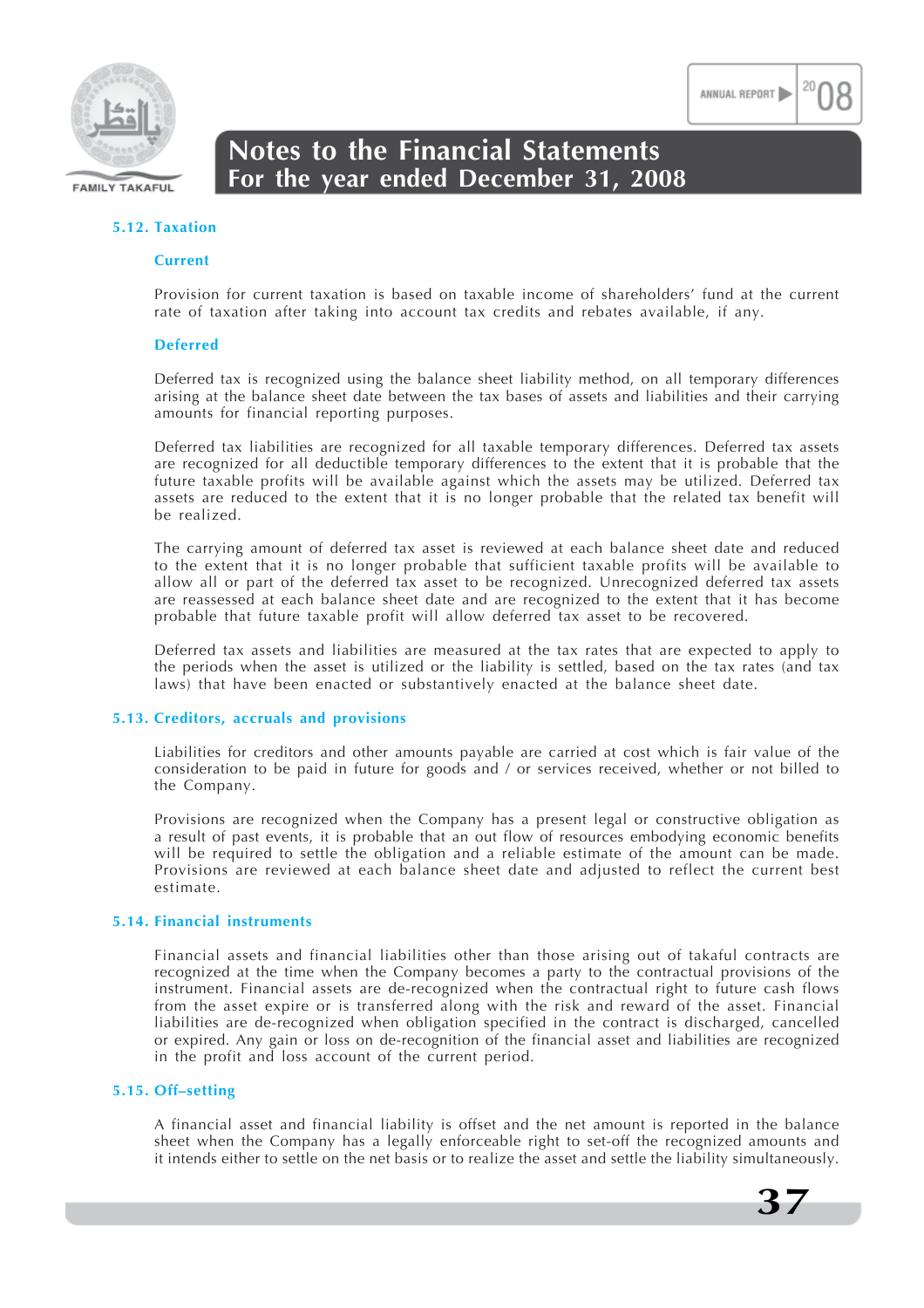

### **5.16. Foreign currencies**

Foreign currency transactions are translated into Pak Rupees (functional currency) using the exchange rates prevailing at the dates of the transactions. Monetary assets and liabilities in foreign currencies are translated into Pak Rupees using the exchange rate at the balance sheet date. Foreign exchange gains and losses resulting from the settlement of such transactions and from the translations at the year end exchange rates of monetary assets and liabilities denominated in foreign currencies are recognised in the profit and loss account.

### **5.17. Staff Retirement Benefits**

#### **Defined Contribution Plan**

The Company operates on approved Contributory provident fund for all its permanent employees. Contribution are made by both the Company and the employees to the fund at the rate of 10% of basic salary. Contribution made by the Company is recognised as an expense.

#### **5.18. Cash and cash equivalents**

For the purpose of cash flow statement, cash and cash equivalents include the following:

- Cash at bank in current and saving accounts
- Cash and stamps in hand
- Term deposits with original maturity within three months

#### **5.19. Impairment**

The carrying amount of assets are reviewed at each balance sheet date to determine whether there is any indication of impairment of any asset or group of assets. If such indication exists, the recoverable amount of the asset is estimated. An impairment loss is recognized whenever the carrying amount of an asset exceeds its recoverable amount. Impairment losses are recognised in profit and loss account / revenue account, as appropriate.

#### **6. SIGNIFICANT JUDGMENTS AND ESTIMATES**

The preparation of financial statements in conformity with approved accounting standards requires the use of certain critical accounting estimates. It also requires management to exercise its judgment in the process of applying the Company's accounting polices. The estimates / judgments and associated assumptions used in the preparation of the financial statements are based on historical experience and other factors, including expectations of future events that are believed to be reasonable under the circumstances.

The estimates / judgments and associated assumptions are reviewed on an ongoing basis. Revision to the accounting estimates are recognized in the period in which the estimate is revised, if the revision affects only that period, or in the period of revision and future periods if the revision affects both current and future periods. The areas involving a higher degree of judgment or complexity, or areas where assumptions and estimates are significant to the financial statements, or judgments was exercised in application of accounting policies, are as follows:

| Computation of technical reserves                 | 5.1  |
|---------------------------------------------------|------|
| Classification of investments                     | 5.10 |
| Useful lives of assets and method of depreciation | 5.11 |
| Deferred taxation                                 | 5.12 |



**38**

**Note**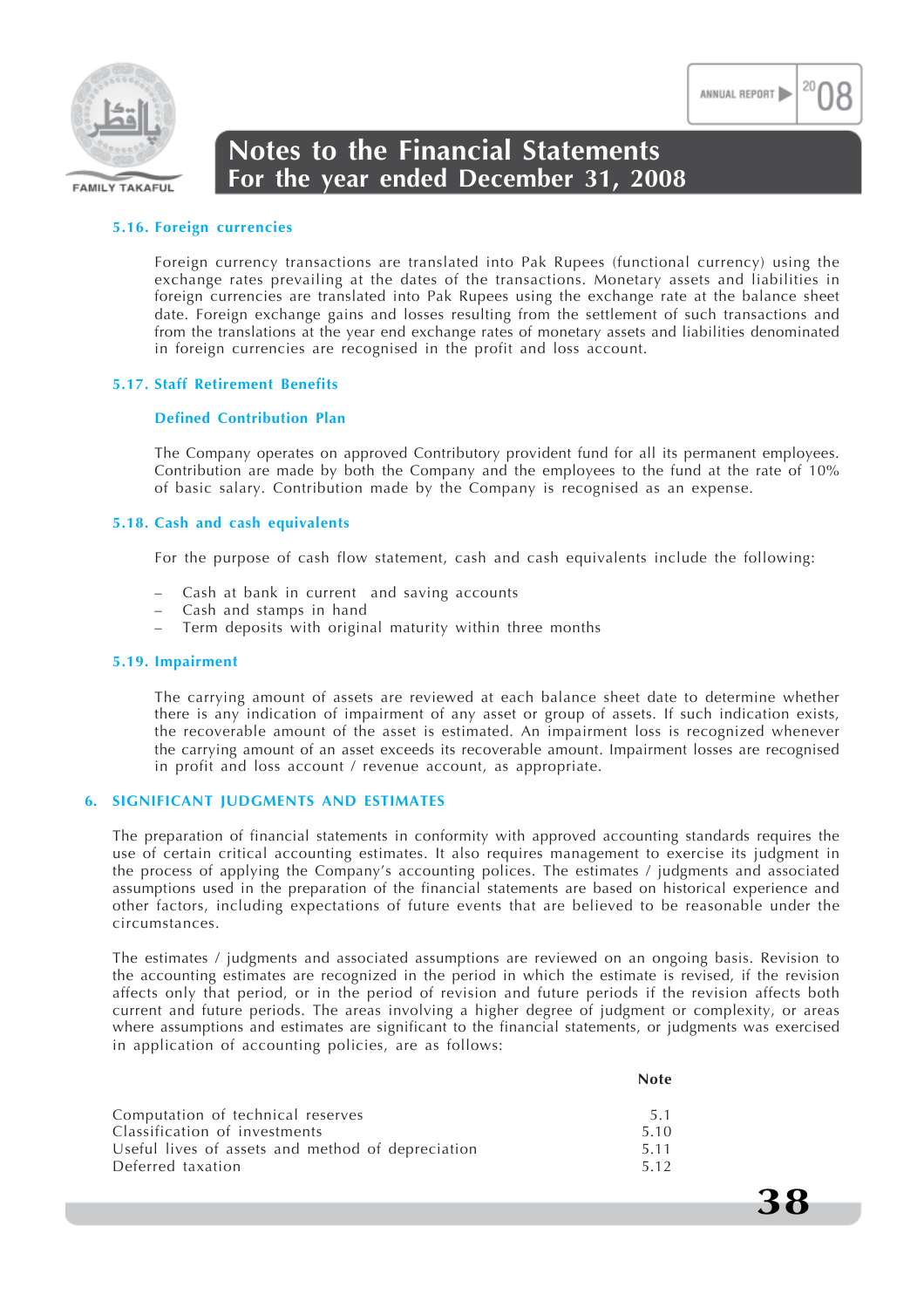

### **7. ACCOUNTING STANDARDS NOT YET EFFECTIVE**

The following revised standards and interpretations with respect to approved accounting standards as applicable in Pakistan would be effective from the dates mentioned below against the respective standards or interpretations.

|                                   | Effective date                             |
|-----------------------------------|--------------------------------------------|
| <b>Standard or Interpretation</b> | (accounting periods beginning on or after) |
|                                   |                                            |

| IAS 1 - Presentation of Financial Statements (Revised)            | 01 January 2009 |
|-------------------------------------------------------------------|-----------------|
| IAS 23 - Borrowings Costs (Revised)                               | 01 January 2009 |
| IAS 27 - Consolidated and Separate Financial Statements (Revised) | 01 January 2009 |
| IAS 32 - Financial Instruments: Presentation (Amendments)         | 01 January 2009 |
| IFRS 2 - Share-based Payment (Amendments)                         | 01 January 2009 |
| IFRS 3 - Business Combinations (Revised)                          | 01 July 2009    |
| IFRS 4 - Insurance Contracts                                      | 01 January 2009 |
| IFRS 7 - Financial Instruments: Disclosures                       | 01 July 2008    |
| IFRS 8 - Operating segments                                       | 01 January 2009 |
| IFRIC 13 - Customer Loyalty Programs                              | 01 July 2008    |
| IFRIC 15 - Agreements for the Construction of Real Estate         | 01 January 2009 |
| IFRIC 16 - Hedges of a Net Investment in a Foreign Operation      | 01 October 2008 |
| IFRIC 17 - Distributions of Non-cash Assets                       | 01 July 2009    |
| IFRIC 18 - Transfers of Assets from Customers                     | 01 July 2009    |

The Company expects that the adoption of the above standards and interpretations, other than IFRS 4, will have no material impact on the Company's financial statements in the period of initial application other than to the extent of certain changes or enhancements in the presentation and disclosures in the financial statements. In respect of IFRS 4, the Company is currently evaluating the impact on the financial statements for the year ending December 31, 2009.

In addition to the above, amendments to various accounting standards have also been issued by IASB which are generally effective for accounting periods beginning on or after January 01, 2009. The management is in the process of evaluating the impact of such amendments on the Company's financial statements for the ensuing periods.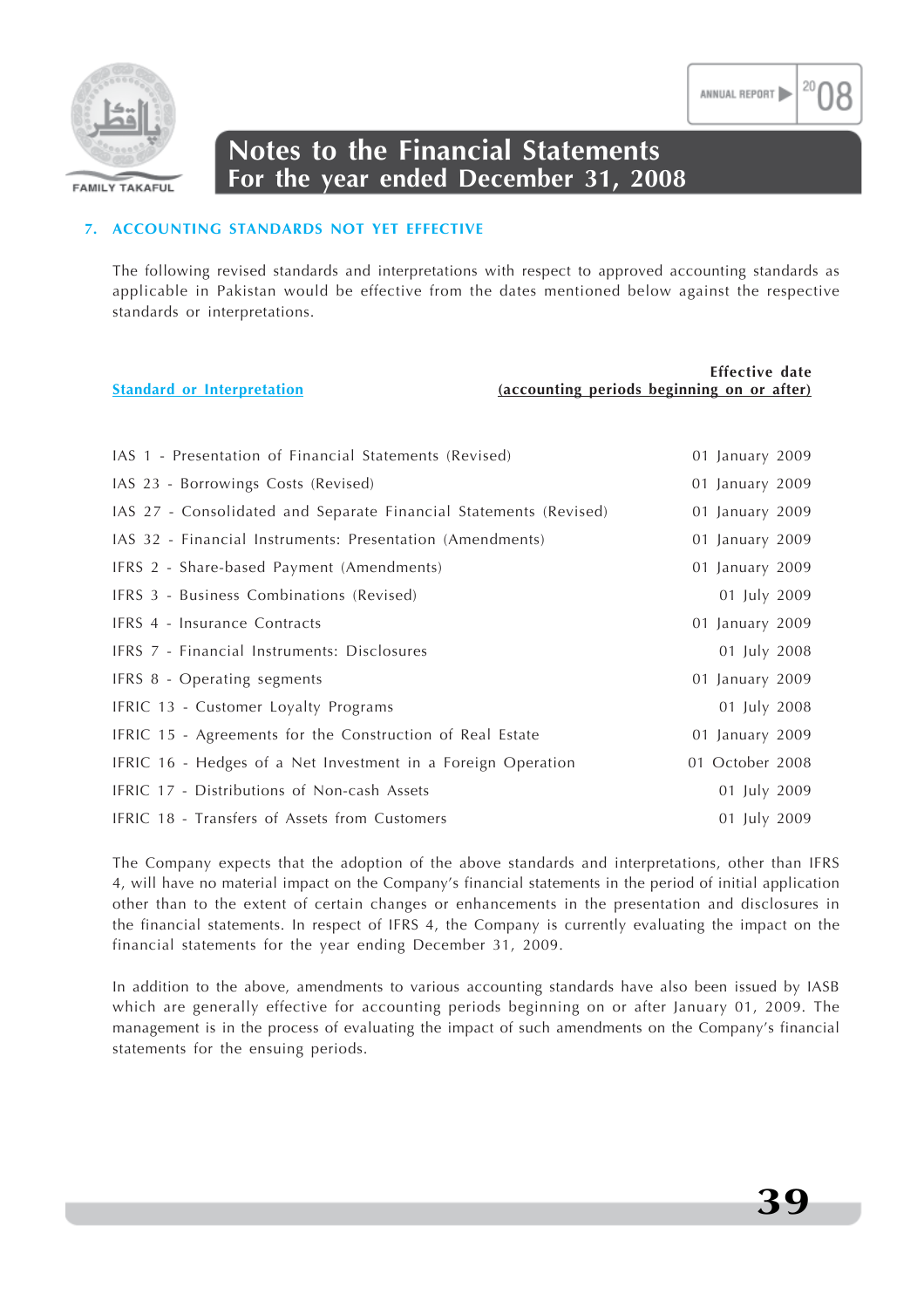

| 2008       | 2007       |
|------------|------------|
| <b>SHF</b> | <b>SHF</b> |
|            | $Runees$ — |
|            |            |

#### **8. SHARE CAPITAL**

### **8.1. Authorized share capital**

Ordinary shares of Rs. 10/- each.

|            | Number of shares |                              |             |             |
|------------|------------------|------------------------------|-------------|-------------|
| 2008       | 2007             |                              |             |             |
| 60,000,000 | 40,000,000       | At the beginning of the year | 600,000,000 | 400,000,000 |
|            | 20,000,000       | Increased during the year    |             | 200,000,000 |
| 60,000,000 | 60,000,000       |                              | 600,000,000 | 600,000,000 |

### **8.2. Issued, subscribed and paid up capital**

Ordinary shares of Rs. 10/- each fully paid in cash

|                           | Number of shares |                                                        |                           |                   |
|---------------------------|------------------|--------------------------------------------------------|---------------------------|-------------------|
| 2008                      | 2007             |                                                        |                           |                   |
| 45, 167, 208<br>8,129,959 | 8<br>45,167,200  | At the beginning of the year<br>Issued during the year | 451,672,080<br>81,299,590 | 80<br>451,672,000 |
| 53,297,167                | 45,167,208       |                                                        | 532,971,670               | 451,672,080       |

| 8.3. Major share holders of the Company are: | <b>Ordinary shares</b><br>of Rs. $10/-$ each | Percentage<br>holding |
|----------------------------------------------|----------------------------------------------|-----------------------|
| Oatar National Bank                          | 10,000,000                                   | 18.76                 |
| Masraf Al Rayan                              | 10,000,000                                   | 18.76                 |
| EWU AG                                       | 8.129.959                                    | 15.25                 |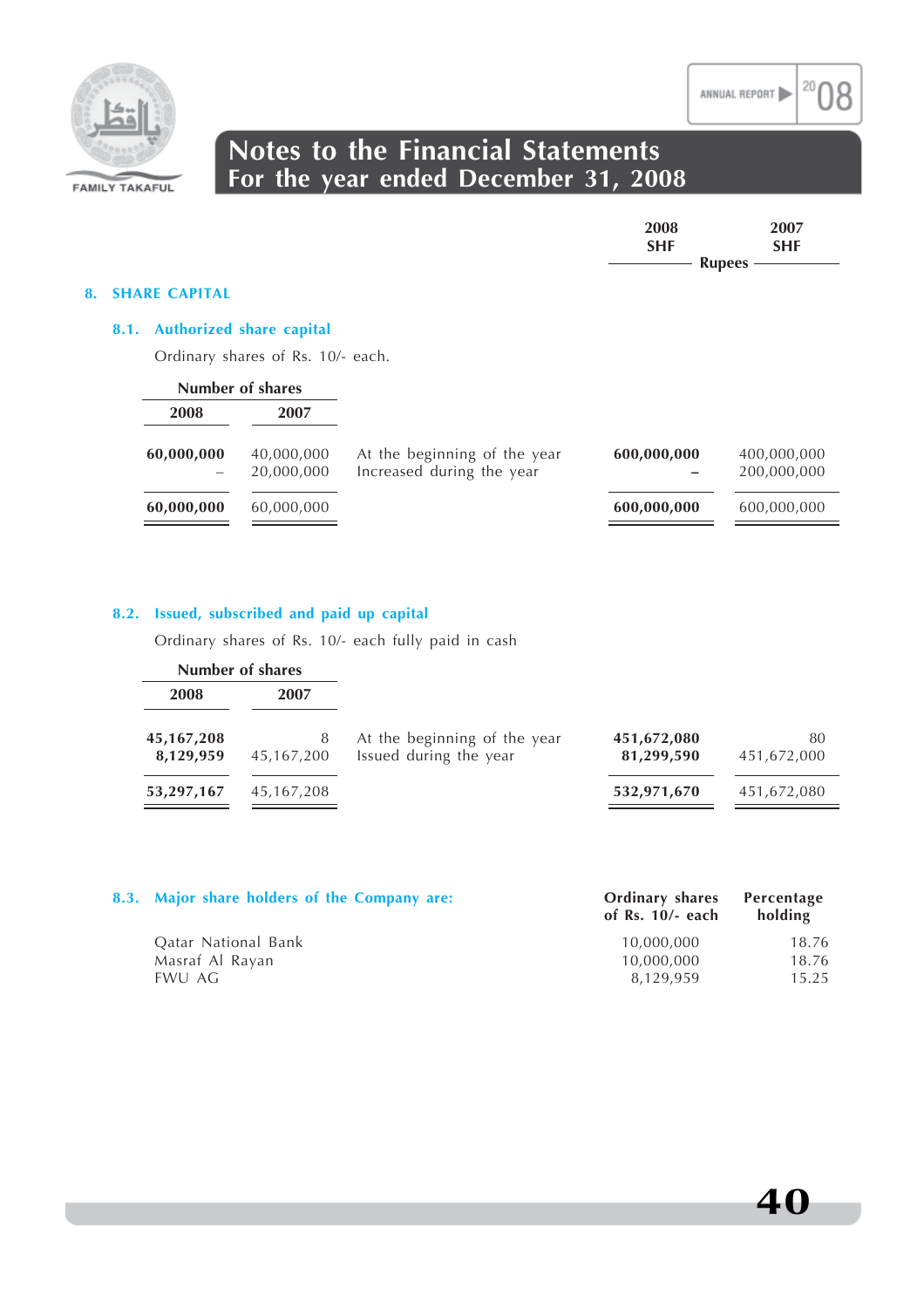

20

18

### **Notes to the Financial Statements For the year ended December 31, 2008**

### **9. MOVEMENT IN EQUITY OF STATUTORY FUNDS**

|                                                                                                                                                                   | <b>Statutory Funds</b>       |                              |                                  | Aggregate                      |                              |  |
|-------------------------------------------------------------------------------------------------------------------------------------------------------------------|------------------------------|------------------------------|----------------------------------|--------------------------------|------------------------------|--|
|                                                                                                                                                                   | Individual<br>Family         | Group<br>Family              | Group<br>Health<br><b>Rupees</b> | 2008                           | 2007                         |  |
| <b>Participant Investment Fund (PIF)</b>                                                                                                                          |                              |                              |                                  |                                |                              |  |
| <b>Technical reserves</b><br>Balance at the beginning of the year<br>Increase during the year                                                                     | 27,252,791                   |                              |                                  | 27,252,791                     |                              |  |
| Balance at the end of the year                                                                                                                                    | 27,252,791                   |                              |                                  | 27,252,791                     |                              |  |
| <b>Accumulated surplus - PIF</b><br>Balance at the beginning of the year<br>Surplus allocated in respect of the year<br>Surplus appropriated to participants      |                              |                              |                                  |                                |                              |  |
| Balance at the end of the year                                                                                                                                    |                              |                              |                                  |                                |                              |  |
| <b>Participants' Takaful Fund (PTF)</b>                                                                                                                           |                              |                              |                                  |                                |                              |  |
| <b>Statutory fund's technical reserves</b><br>Balance at the beginning of the year<br>Increase during the year                                                    | 676,191                      | 1,091,534<br>10,916,837      | 3,382,995                        | 1,091,534<br>14,976,023        | 1,091,534                    |  |
| Balance at the end of the year                                                                                                                                    | 676,191                      | 12,008,371                   | 3,382,995                        | 16,067,557                     | 1,091,534                    |  |
| <b>Accumulated surplus of statutory fund</b><br>Balance at the beginning of the year<br>Increase during the year<br>Surplus appropriated to participants          | 134,249                      | 3,893<br>(1, 722, 375)       | (381, 516)                       | 3,893<br>(1,969,642)           | 3,893                        |  |
| Balance at the end of the year                                                                                                                                    | 134,249                      | (1,718,482)                  | (381, 516)                       | (1, 965, 749)                  | 3,893                        |  |
| Qard-e-Hasna contributed by operator<br>Balance at the beginning of the year<br>Qard-e-Hasna contributed during the year<br>Qard-e-Hasna returned during the year |                              | 1,718,482                    | 381,516                          | 2,099,998                      |                              |  |
| Balance at the end of the year                                                                                                                                    | $\overline{\phantom{0}}$     | 1,718,482                    | 381,516                          | 2,099,998                      |                              |  |
| <b>Shareholders' Sub-Fund</b>                                                                                                                                     |                              |                              |                                  |                                |                              |  |
| <b>Statutory fund technical reserves</b><br>Balance at the beginning of the year<br>Increase during the year                                                      | 106,426                      | 4,148,078                    | 900,837                          | 5,155,341                      |                              |  |
| Balance at the end of the year                                                                                                                                    | 106,426                      | 4,148,078                    | 900,837                          | 5,155,341                      |                              |  |
| Accumulated deficit of statutory fund<br>Balance at the beginning of the year<br>Deficit during the year<br>Contribution towards the deficit from<br>shareholder  | (56, 674, 799)<br>56,674,799 | (22, 595, 632)<br>22,595,632 | (33,892,227)<br>33,892,227       | (113, 162, 658)<br>113,162,658 | (34, 713, 303)<br>34,713,303 |  |
| Balance at the end of the year                                                                                                                                    |                              |                              |                                  |                                |                              |  |
|                                                                                                                                                                   |                              |                              |                                  |                                |                              |  |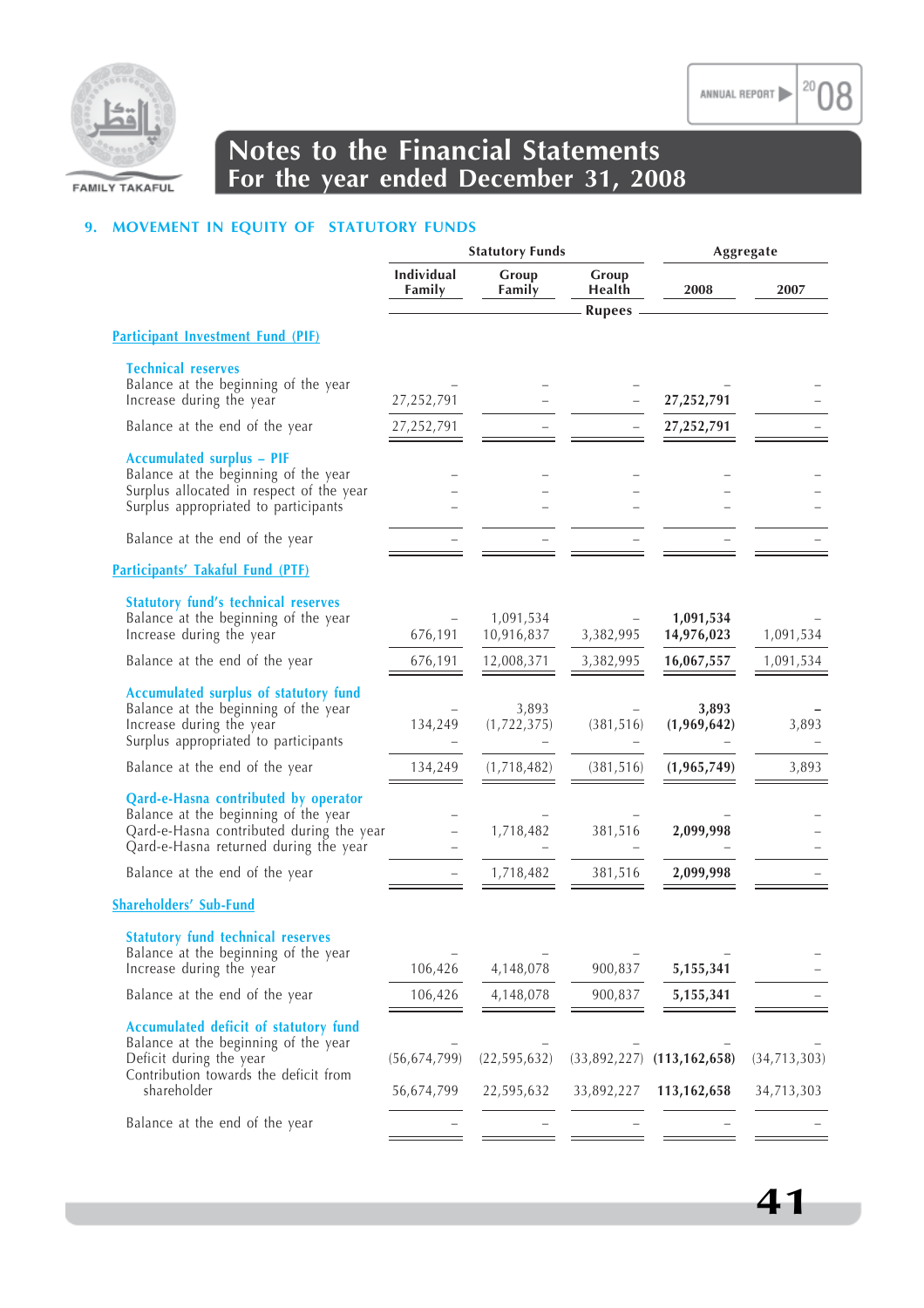



### **10. CREDITORS, ACCRUALS AND OTHER LIABILITIES**

|                                  | 2008<br><b>SHF</b> | 2007<br><b>SHF</b> |  |
|----------------------------------|--------------------|--------------------|--|
|                                  | <b>Rupees</b>      |                    |  |
| Payable to contractors           | 7,525,510          | 7,773,212          |  |
| <b>Salaries</b>                  |                    | 11,791             |  |
| Accrued expenses                 | 3,414,834          | 1,390,921          |  |
| Auditors' remuneration           | 300,000            | 220,000            |  |
| SECP supervision fee             | 100,000            |                    |  |
| Due to an associated undertaking | 689,254            |                    |  |
| Others                           | 250,929            | 120,023            |  |
|                                  | 12,280,527         | 9,515,947          |  |

### **11. COMMITMENTS**

Commitment for the development of software amounts to Rs. 10,763,578 /- (2007: Rs. 10,351,171).

### **12. CASH AND BANK DEPOSITS**

|                                       |             |                                          | <b>Statutory Funds</b>      |                 |                 |            | Aggregate                  |
|---------------------------------------|-------------|------------------------------------------|-----------------------------|-----------------|-----------------|------------|----------------------------|
|                                       | <b>Note</b> | <b>Share</b><br>holder's<br><b>Funds</b> | <b>Individual</b><br>Family | Group<br>Family | Group<br>Health | 2008       | 2007                       |
|                                       |             |                                          |                             |                 | <b>Rupees</b>   |            |                            |
| Cash and others                       |             |                                          |                             |                 |                 |            |                            |
| Cash in hand                          |             | 355,177                                  |                             |                 |                 | 355,177    | 219,172                    |
| Stamps in hand                        |             | 497,659                                  |                             |                 |                 | 497,659    | 2,060                      |
|                                       |             | 852,836                                  |                             |                 |                 | 852,836    | 221,232                    |
| <b>Current and other accounts</b>     |             |                                          |                             |                 |                 |            |                            |
| Current accounts                      |             | 1,377,807                                |                             | 79,252          |                 | 1,457,059  | 21,847,942                 |
| Saving accounts                       | 12.1        | 16,358,637                               | 17,215,186                  | 2,723,609       | 719,983         | 37,017,415 | 11,572,303                 |
|                                       |             | 17,736,444                               | 17,215,186                  | 2,802,861       | 719,983         | 38,474,474 | 33,420,245                 |
| Deposits maturing<br>within 12 months | 12.2.       | 45,000,000                               |                             |                 |                 |            | 45,000,000 175,000,000     |
|                                       |             | 63,589,280                               | 17,215,186                  | 2,802,861       | 719,983         |            | 84, 327, 310 208, 641, 477 |

- **12.1** Saving accounts carry expected profit rates ranging from 2.5 to 9.5 percent (2007: 4.6 to 5.5 percent) per annum.
- **12.2** This represents short-term deposits of fixed maturities maintained with Islamic commercial banks under profit and loss sharing basis. The estimated profit rate on such deposits ranges from 7.5 to 16 percent (2007: 5.5 to 8.55 percent) and having maturity upto December 31, 2009.

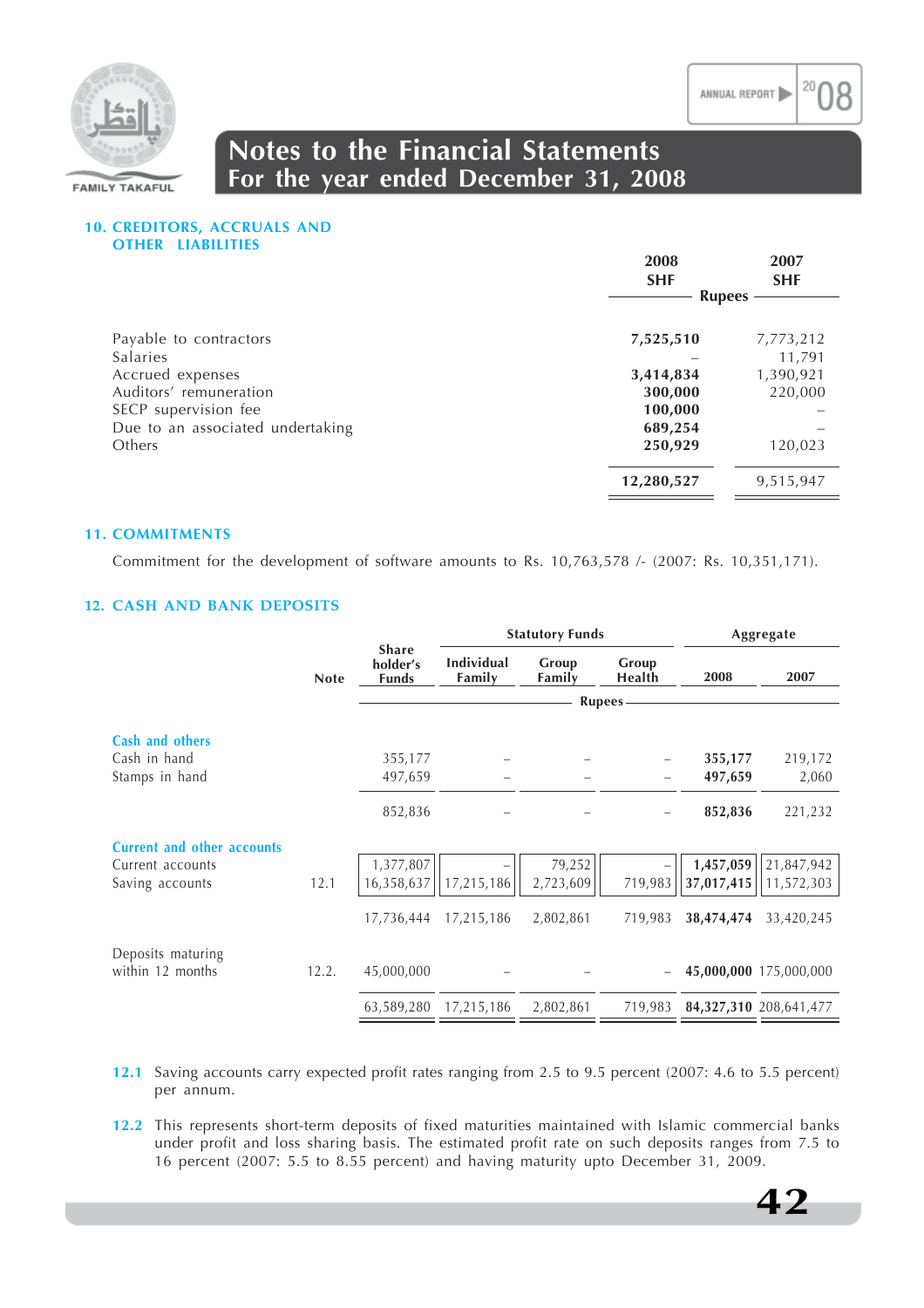

|     |                                                                                                                                                                                                                                        |             |                                                                  | <b>Statutory Funds</b>                                       |                 |                                                                                                                        | Aggregate                                                          |                                    |
|-----|----------------------------------------------------------------------------------------------------------------------------------------------------------------------------------------------------------------------------------------|-------------|------------------------------------------------------------------|--------------------------------------------------------------|-----------------|------------------------------------------------------------------------------------------------------------------------|--------------------------------------------------------------------|------------------------------------|
|     |                                                                                                                                                                                                                                        | <b>Note</b> | <b>Share</b><br>holder's<br><b>Fund</b>                          | <b>Individual</b><br>Family                                  | Group<br>Family | Group<br>Health                                                                                                        | 2008                                                               | 2007                               |
| 13. | <b>INVESTMENTS</b>                                                                                                                                                                                                                     |             |                                                                  |                                                              | <b>Rupees</b>   |                                                                                                                        |                                                                    |                                    |
|     |                                                                                                                                                                                                                                        |             |                                                                  |                                                              |                 |                                                                                                                        |                                                                    |                                    |
|     | Held-to-maturity                                                                                                                                                                                                                       | 13.1 & 13.2 |                                                                  |                                                              |                 |                                                                                                                        |                                                                    |                                    |
|     | <b>Government securities</b><br>WAPDA 1st sukuk certificates<br>WAPDA 2nd sukuk certificates<br>Karachi Shipyard & Engineering                                                                                                         |             | 46,745,409<br>15,041,687                                         | $\overline{a}$                                               |                 | $\overline{\phantom{0}}$<br>$\equiv$                                                                                   | 46,745,409<br>15,041,687                                           | 48,227,232<br>15,044,502           |
|     | Works Limited - sukuk - I<br>Karachi Shipyard & Engineering                                                                                                                                                                            |             | 1,000,000                                                        |                                                              |                 | $\qquad \qquad -$                                                                                                      | 1,000,000                                                          | 1,000,000                          |
|     | Works Limited - sukuk - II<br>Govt. of Pakistan Ijara - sukuk<br>Sui Southern Gas Company                                                                                                                                              |             | 3,000,000<br>9,000,000                                           | 11,000,000                                                   |                 | $\overline{\phantom{0}}$<br>$\overline{\phantom{0}}$                                                                   | 3,000,000<br>20,000,000                                            |                                    |
|     | Limited - sukuk<br>LESCO - sukuk                                                                                                                                                                                                       |             | 36,500,000<br>7,000,000                                          | 13,500,000<br>3,000,000                                      | 5,000,000       | 5,000,000                                                                                                              | 50,000,000<br>20,000,000                                           |                                    |
|     |                                                                                                                                                                                                                                        |             | 118,287,096                                                      | 27,500,000                                                   | 5,000,000       | 5,000,000                                                                                                              | 155,787,096                                                        | 64,271,734                         |
|     | <b>Other income securities</b><br>Engro Chemical Pakistan<br>Limited - sukuk                                                                                                                                                           |             | 24,778,291                                                       |                                                              |                 | $\overline{\phantom{0}}$                                                                                               | 24,778,291                                                         |                                    |
|     | Century Papers and Board                                                                                                                                                                                                               |             |                                                                  |                                                              |                 |                                                                                                                        |                                                                    |                                    |
|     | Mills Limited sukuks<br>Maple Leaf Cement Factory                                                                                                                                                                                      |             | 8,934,712                                                        |                                                              |                 | $\overline{\phantom{0}}$                                                                                               | 8,934,712                                                          |                                    |
|     | Limited sukuk                                                                                                                                                                                                                          |             | 16,470,269                                                       |                                                              |                 | $\overline{\phantom{0}}$                                                                                               | 16,470,269                                                         |                                    |
|     |                                                                                                                                                                                                                                        |             | 50,183,272                                                       |                                                              |                 | $\overline{\phantom{0}}$                                                                                               | 50,183,272                                                         |                                    |
|     | Available-for-sale                                                                                                                                                                                                                     |             |                                                                  |                                                              |                 |                                                                                                                        |                                                                    |                                    |
|     | <b>Listed Securities - units</b><br>United Islamic Income Fund<br>United Composite Islamic Fund<br>Meezan Islamic Income Fund<br>Meezan Islamic Fund Growth Units                                                                      |             | 4,828,253<br>369,622                                             | $\overline{\phantom{0}}$<br>$\overline{a}$<br>$\overline{a}$ | 884,962         | $\overline{\phantom{0}}$<br>$\overline{\phantom{0}}$<br>$\overline{\phantom{0}}$<br>$\overline{\phantom{0}}$           | 4,828,253<br>1,254,584                                             | 55,934,371<br>99,240<br>38,972,839 |
|     | Meezan Capital Protected Fund - 1                                                                                                                                                                                                      |             | 13,383,498                                                       | $\overline{\phantom{0}}$                                     |                 | $\qquad \qquad -$                                                                                                      | 13,383,498                                                         |                                    |
|     | KASB Islamic Fund<br>Atlas Islamic Income Fund                                                                                                                                                                                         |             | 54,631<br>9,878,940                                              | $\qquad \qquad -$<br>$\qquad \qquad -$                       |                 | $\overline{\phantom{0}}$<br>$\overline{\phantom{0}}$                                                                   | 54,631<br>9,878,940                                                | 20,000,000                         |
|     |                                                                                                                                                                                                                                        |             | 28,514,944                                                       |                                                              | 884.962         |                                                                                                                        |                                                                    | 115,006,450                        |
|     |                                                                                                                                                                                                                                        |             |                                                                  |                                                              |                 | $\qquad \qquad -$                                                                                                      | 29,399,906                                                         |                                    |
|     | <b>Listed Securities - shares</b><br>Pakistan Petroleum Limited<br>Lucky Cement Limited<br>DG Khan Cement Company Limited<br>Oil & Gas Development Company Limited<br>Indus Motors Company Limited<br>Engro Chemicals Pakistan Limited |             | 885,456<br>156,350<br>1,063,500<br>449,910<br>983,040<br>675,220 | 553,410<br>299,940                                           | ÷               | $\overline{\phantom{0}}$<br>$\overline{\phantom{0}}$<br>-<br>-<br>$\overline{\phantom{0}}$<br>$\overline{\phantom{0}}$ | 1,438,866<br>156,350<br>1,063,500<br>749,850<br>983,040<br>675,220 |                                    |
|     |                                                                                                                                                                                                                                        | 13.3        | 4,213,476                                                        | 853,350                                                      |                 | $\qquad \qquad -$                                                                                                      | 5,066,826                                                          |                                    |
|     |                                                                                                                                                                                                                                        |             | 201,198,788                                                      | 28,353,350                                                   | 5,884,962       | 5,000,000                                                                                                              | 240,437,100                                                        | 179,278,184                        |

**13.1** WAPDA Sukuk certificates amounting to Rs. 55,000,000/- are held under lien with the State Bank of Pakistan in compliance with the requirements of Section 29 of the Insurance Ordinance, 2000.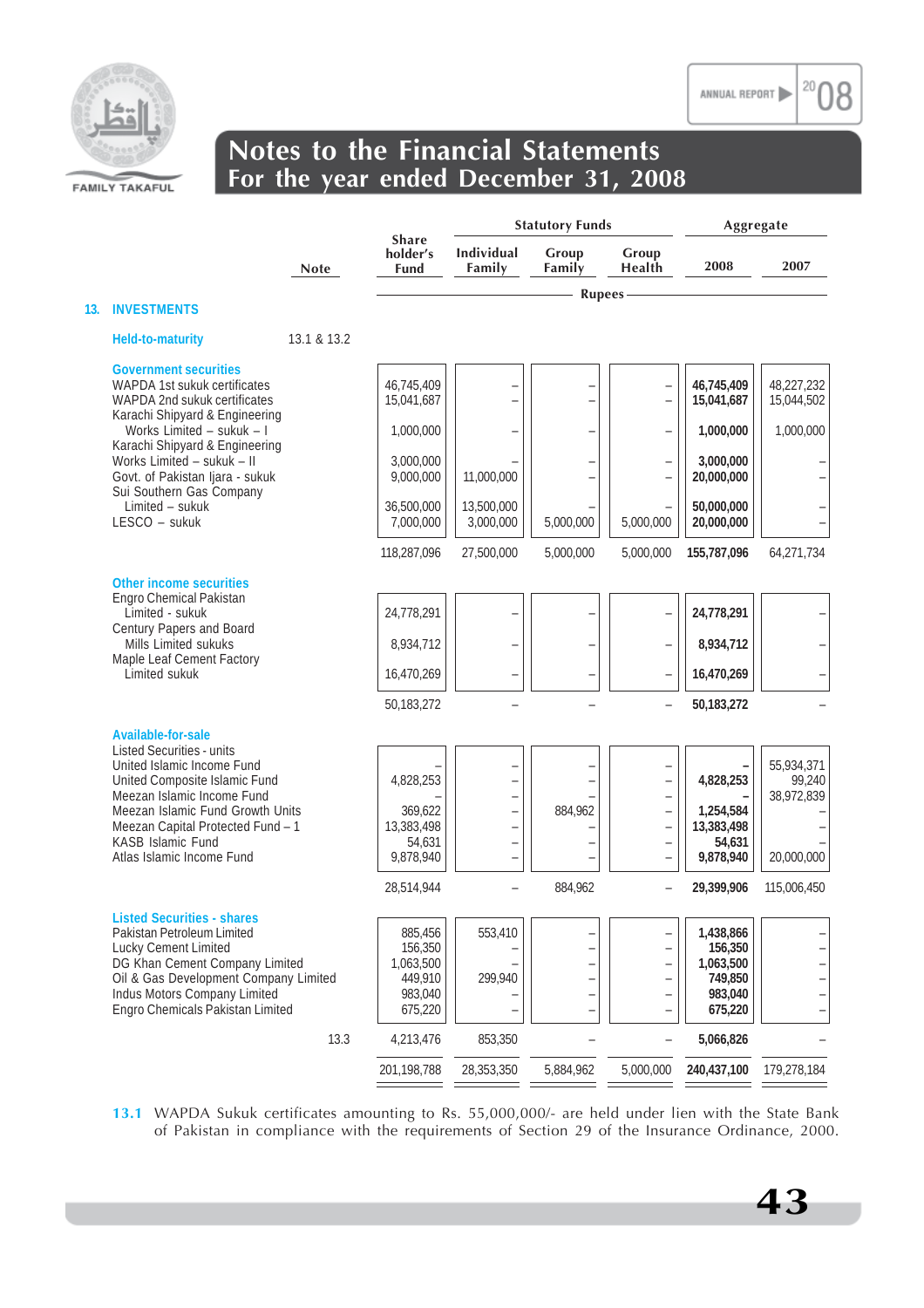

### **13.2 Held-to-maturity\***

| Name of the investee                                  | <b>Note</b> | 2008                     | 2007                     | 2008                           | 2007  | 2008             | 2007             |
|-------------------------------------------------------|-------------|--------------------------|--------------------------|--------------------------------|-------|------------------|------------------|
| companies / organizations                             |             | Number of<br>Certificate |                          | Face<br>Face<br>Value<br>Value |       | Cost<br>(Rupees) | Cost<br>(Rupees) |
| <b>Sukuk Certificates</b>                             |             |                          |                          |                                |       |                  |                  |
| WAPDA 1st sukuk certificates                          | 13.2.1      | 8,000                    | 8,000                    | 5,000                          | 5,000 | 46,745,409       | 48,227,232       |
| WAPDA 2nd sukuk certificates<br>Karachi Shipyard and  | 13.2.2      | 3,000                    | 3,000                    | 5,000                          | 5,000 | 15,041,687       | 15,044,502       |
| Engineering Works - sukuk - I<br>Karachi Shipyard and | 13.2.3      | 200                      | 200                      | 5,000                          | 5,000 | 1,000,000        | 1,000,000        |
| Engineering Works - sukuk - II                        | 13.2.4      | 600                      |                          | 5,000                          |       | 3,000,000        |                  |
| Government of Pakistan                                |             |                          |                          |                                |       |                  |                  |
| ljara - sukuk                                         | 13.2.5      | 200                      | $\overline{\phantom{0}}$ | 100,000                        |       | 20,000,000       |                  |
| Sui Southern Gas                                      |             |                          |                          |                                |       |                  |                  |
| Company Limited - sukuk                               | 13.2.6      | 10,000                   |                          | 5,000                          |       | 50,000,000       |                  |
| $LESCO - sukuk$                                       | 13.2.7      | 4,000                    |                          | 5,000                          |       | 20,000,000       |                  |
| Engro Chemical Pakistan                               |             |                          |                          |                                |       |                  |                  |
| Limited - sukuk                                       | 13.2.8      | 5,000                    |                          | 5,000                          |       | 24,778,291       |                  |
| Century Papers and Board Mills                        |             |                          |                          |                                |       |                  |                  |
| $Limited - sukuk$                                     | 13.2.9      | 2,000                    | $\overline{\phantom{0}}$ | 5,000                          |       | 8,934,712        |                  |
| Maple Leaf Cement Factory                             |             |                          |                          |                                |       |                  |                  |
| Limited - sukuk                                       | 13.2.10     | 4,000                    |                          | 5,000                          |       | 16,470,269       |                  |
|                                                       |             |                          |                          |                                |       | 205,970,368      | 64,271,734       |
|                                                       |             |                          |                          |                                |       |                  |                  |

\* As at December 31, 2008 the market value of investment classified as Held to Maturity was Rs. 204,654,500.

- **13.2.1** These carry profit at the rate of six months KIBOR plus 35 basis points (2007: six months KIBOR plus 35 basis points) receivable semi-annually with maturity in October 2012. These are backed by the Government of Pakistan's Sovereign Guarantee.
- **13.2.2** These carry profit at the rate of six months KIBOR minus 25 basis points (2007: six months KIBOR minus 25 basis points) receivable semi-annually with maturity in July 2017. These are backed by the Government of Pakistan's Sovereign Guarantee.
- **13.2.3** These carry profit at the rate of six months KIBOR plus 40 basis points (2007: six months KIBOR plus 40 basis points) receivable semi-annually with maturity in November 2015. These are backed by the Government of Pakistan's Sovereign Guarantee.
- **13.2.4** These carry profit at the rate of six months KIBOR plus 40 basis points (2007: Nil) receivable semi-annually with maturity in February 2016. These are backed by the Government of Pakistan's Sovereign Guarantee.
- **13.2.5** These carry profit paid semi-annually on the basis of rentals rate announced by the State Bank of Pakistan with maturity in September 2011. These are backed by the Government of Pakistan's Sovereign Guarantee
- **13.2.6** These carry profit at the rate of three months KIBOR plus 20 basis points (2007: Nil) receivable quarterly with maturity in January 2013. These are backed by first pari passu hypothecation charge over fixed assets of the company.

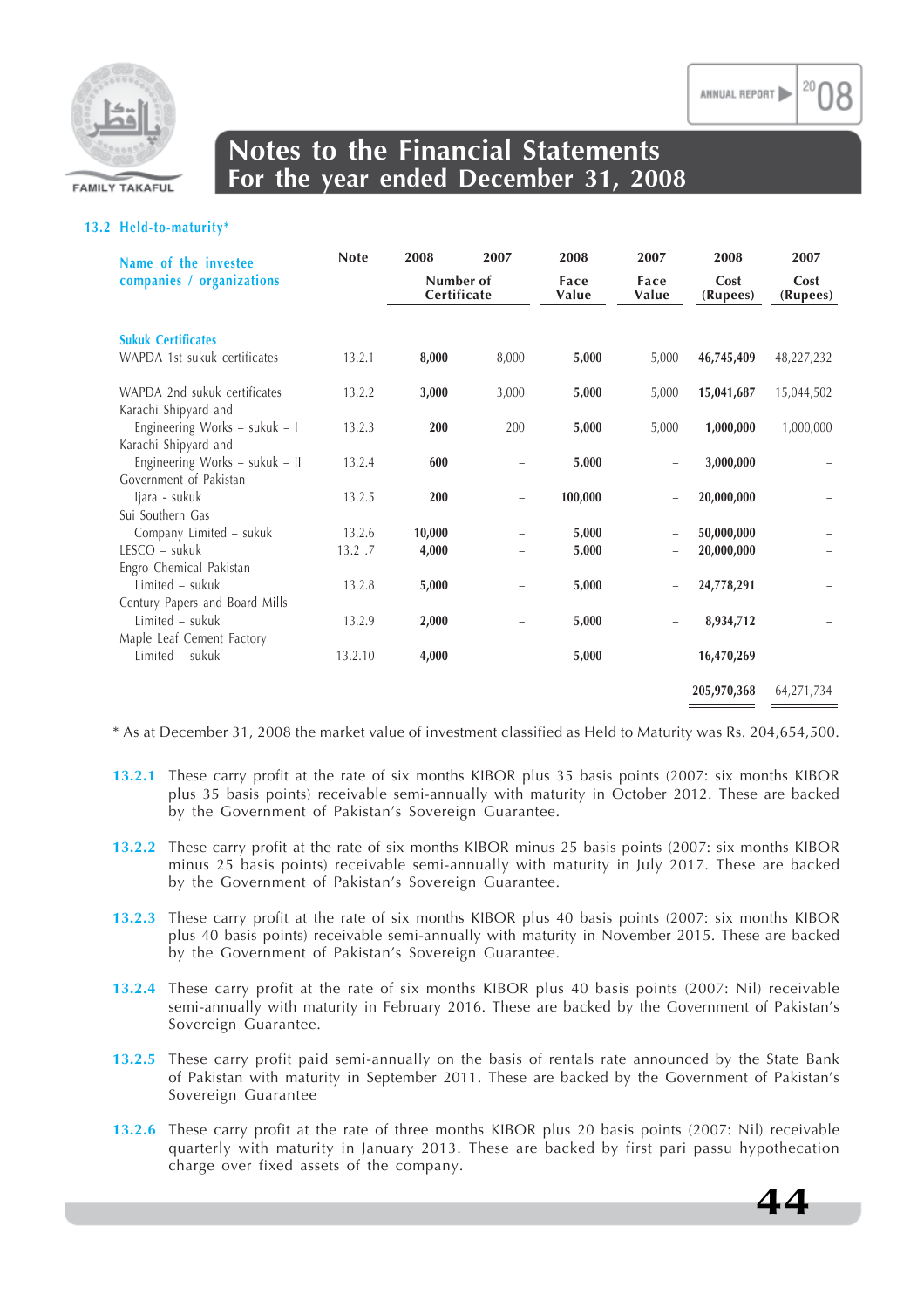

- **13.2.7** These carry profit at the rate of six months KIBOR plus 10 basis points (2007: Nil) receivable semi-annually basis provisional basis with maturity in April 2009. These are backed by the Government of Pakistan's Sovereign Guarantee.
- **13.2.8** These carry profit at the rate of six months KIBOR plus 150 basis points (2007: Nil) receivable semi-annually with maturity in September 2015. These are backed by ranking charge over all present and future asset of the company.
- **13.2.9** These carry profit at the rate of six months KIBOR plus 135 basis point (2007: Nil) receivable semi-annually with maturity in September 2014. These are secured by way of mortgage of immovable property of the company and ranking of the hypothecation charge over the assets.
- **13.2.10** These carry profit at the rate of six months KIBOR plus 170 basis points (2007: Nil) receivable semi-annually with maturity in December 2013. These are backed by first pari passu charge over all present and future fixed assets.

### **13.3 Details of investments in Mutual Funds and listed companies**

| Name of the investee               | 2008                                       | 2007    |                               | 2008                          | 2007                     | 2008             | 2007        |
|------------------------------------|--------------------------------------------|---------|-------------------------------|-------------------------------|--------------------------|------------------|-------------|
| <b>Funds / Companies</b>           | Number of<br>Units/Shares/<br>Certificates |         | <b>Face Value</b><br>(Rupees) | <b>Face Value</b><br>(Rupees) |                          | Cost<br>(Rupees) |             |
| <b>Units</b>                       |                                            |         |                               |                               |                          |                  |             |
| United Islamic Income Fund         |                                            | 553,655 | 100                           |                               | 56,273,507               |                  | 55,934,371  |
| United Composite Islamic Fund      | 76,590                                     | 921     | 100                           | 4,828,253                     | 99,044                   | 8,535,035        | 99,240      |
| Meezan Islamic Income Fund         |                                            | 754,254 | 100                           |                               | 39,379,607               |                  | 38,972,839  |
| Meezan Islamic Fund Growth Units   | 56,284                                     |         | 100                           | 1,254,584                     |                          | 2,883,852        |             |
| Meezan Capital Protected Fund – 1  | 291,262                                    |         | 100                           | 13,383,498                    | -                        | 15,000,000       |             |
| KASB Islamic Fund                  | 597                                        |         | 100                           | 54,631                        |                          | 57,666           |             |
| Atlas Islamic income Fund          | 39,836                                     | 39,132  | 100                           | 9,878,940                     | 20,164,749               | 20,063,035       | 20,000,000  |
| <b>Shares</b>                      |                                            |         |                               |                               |                          |                  |             |
| Pakistan Petroleum Limited         | 14,300                                     |         | 10                            | 1,438,866                     | -                        | 3,381,701        |             |
| Lucky Cement Limited               | 5,000                                      |         | 10                            | 156,350                       |                          | 537,500          |             |
| D.G. Khan Cement Company Ltd.      | 50,000                                     |         | 10 <sup>10</sup>              | 1,063,500                     | -                        | 3,885,791        |             |
| Oil & Gas Development Company Ltd. | 15,000                                     |         | 10                            | 749,850                       | $\qquad \qquad -$        | 1,916,223        |             |
| Indus Motors Company Limited       | 8,000                                      |         | 10                            | 983,040                       | $\qquad \qquad -$        | 1,890,618        |             |
| Engro Chemical Pakistan Limited    | 7,000                                      |         | 10                            | 675,220                       | $\overline{\phantom{0}}$ | 2,167,620        |             |
|                                    |                                            |         |                               | 34,466,732                    | 115,916,907              | 60,319,041       | 115,006,450 |

**13.4** The Company uses net assets value issued by the fund manager at the balance sheet date to determine the fair value of its investment in Mutual funds and quoted prices of shares to determine the fair value of its investment in Listed companies. Provision for diminution in the value of securities is made after considering impairment, if any, in their value and charged to profit and loss account. However, subsequent to the year end, the SECP has issued circular No. 3/2009 dated February 16, 2009 whereby if the market value of any available for sale investment as at December 31, 2008 is less than cost, the fall in value may be treated as temporary and the investment valued at cost. The circular further states that insurance company which wishes to treat the fall in value as other than temporary, in whole or in part, may do so. Accordingly, the company has opted that the fall in value of its investments as at December 31, 2008 amounting to Rs.25,852,309/- as other than temporary and has charged the same to the profit and loss account.

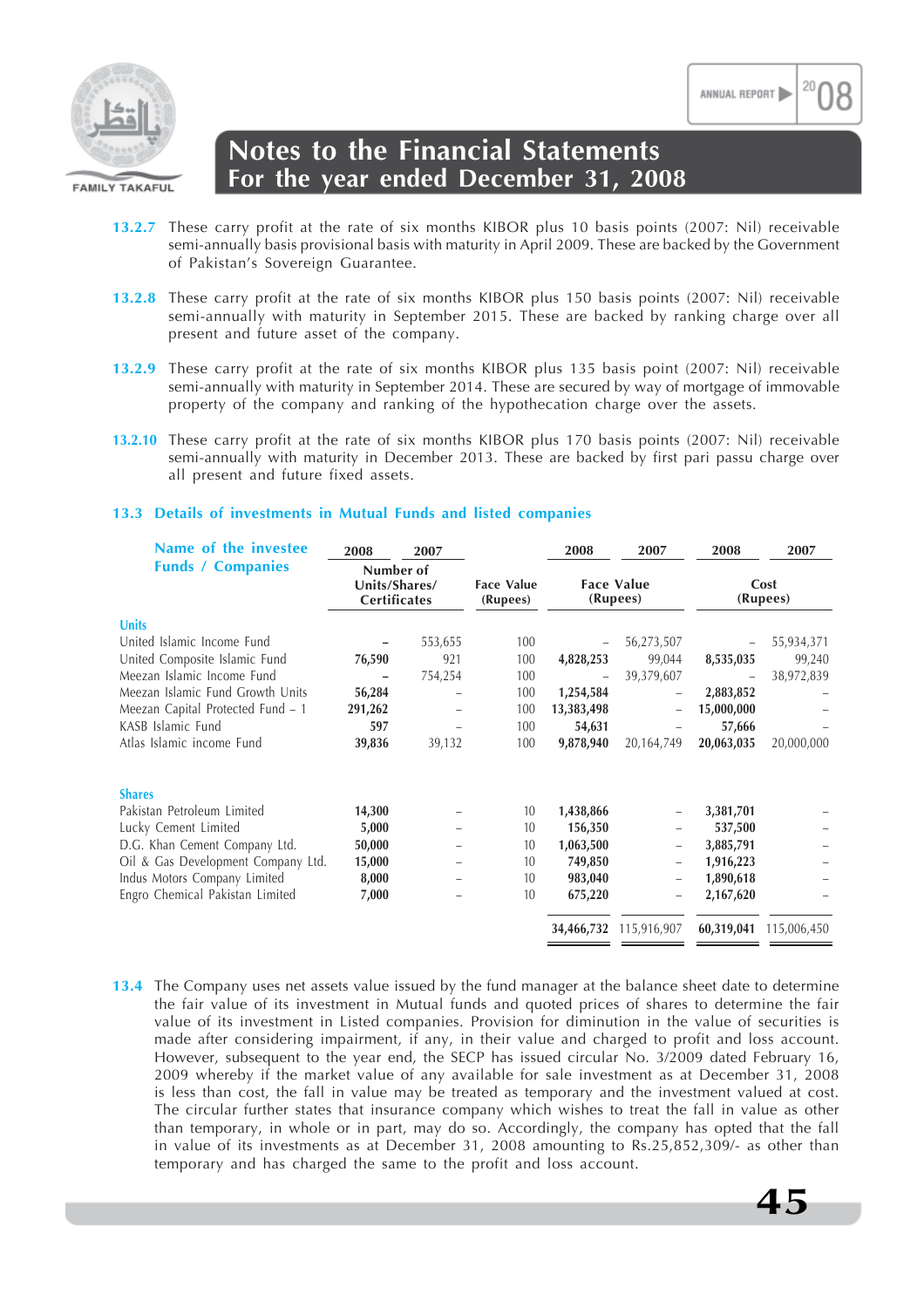

#### **14. DEFERRED TAX ASSET**

|                                                                            | 2008<br><b>SHF</b><br><b>Rupees</b> | 2007<br><b>SHF</b> |
|----------------------------------------------------------------------------|-------------------------------------|--------------------|
| Deferred Tax debits arising in respect of:<br>Available tax losses         | 54,088,218                          |                    |
| Deferred Tax credit arising due to :<br>Accelerated depreciation allowance | (10, 935, 198)                      |                    |
|                                                                            | 43,153,020                          |                    |

The management, based on financial projections prepared during the year, estimates that sufficient taxable profits would be available in future against which this deferred tax assets could be utilized.

### **15. CONTRIBUTION DUE BUT UNPAID**

|                              |                                         |                             | <b>Statutory Funds</b> |                        | Aggregate                      |         |
|------------------------------|-----------------------------------------|-----------------------------|------------------------|------------------------|--------------------------------|---------|
|                              | <b>Share</b><br>Holders'<br><b>Fund</b> | <b>Individual</b><br>Family | Group<br>Family        | Group<br><b>Health</b> | 2008                           | 2007    |
| - unsecured, considered good |                                         |                             |                        |                        |                                |         |
| Related party                |                                         |                             | 176,405                |                        | 176,405                        | 208,434 |
| Others                       |                                         |                             |                        |                        | 9,538,496 2,770,721 12,309,217 | 144,408 |
|                              |                                         |                             |                        |                        | 9,714,901 2,770,721 12,485,622 | 352,842 |

|                                            | <b>Note</b> | 2008<br><b>SHF</b> | 2007<br><b>SHF</b><br><b>Rupees</b> |
|--------------------------------------------|-------------|--------------------|-------------------------------------|
|                                            |             |                    |                                     |
| 16. FIXED ASSETS - Tangible and Intangible |             |                    |                                     |
| Furniture and fixtures                     | 16.1        | 5,681,213          | 4,316,962                           |
| <b>Building Improvements</b>               | 16.1        | 40,534,781         |                                     |
| Office equipment                           | 16.1        | 9,382,775          | 2,752,916                           |
| Motor vehicles                             | 16.1        | 21,870,687         | 9,552,436                           |
| Computer equipment                         | 16.1        | 5,121,224          | 3,474,796                           |
| Capital work-in-progress                   | 16.2        | 4,267,448          | 19,995,952                          |
| Computer software - Intangible             | 16.3        | 27,287,688         | 410,900                             |
|                                            |             | 114,145,816        | 40,503,962                          |
|                                            |             |                    |                                     |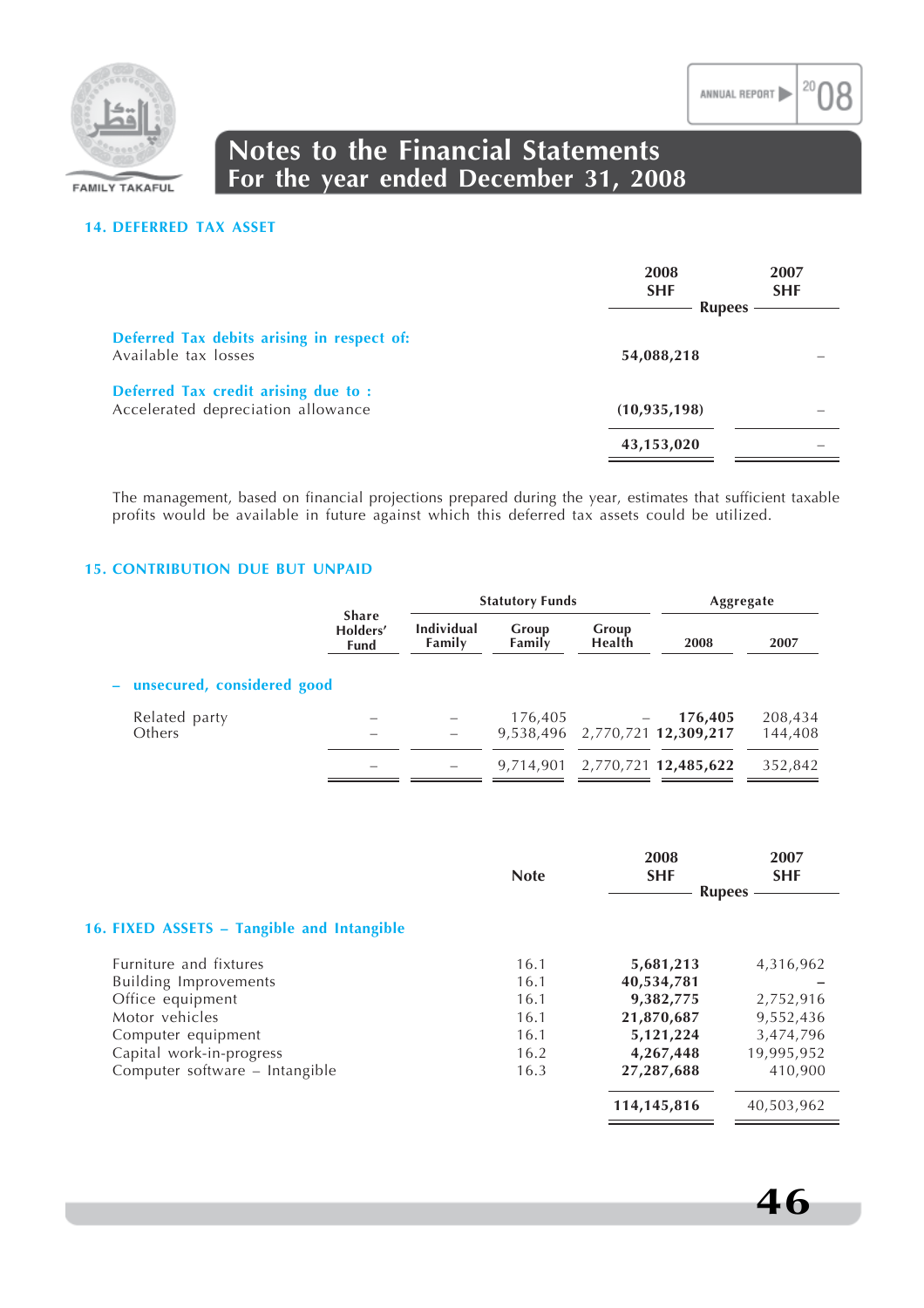

### **16.1. Tangible owned assets**

|                             |                             | Cost                    |                                     | <b>Accumulated depreciation</b> |                    |                                     |                      |              |  |
|-----------------------------|-----------------------------|-------------------------|-------------------------------------|---------------------------------|--------------------|-------------------------------------|----------------------|--------------|--|
| <b>Particulars</b>          | As at<br>January<br>01,2008 | Addition/<br>(deletion) | As at<br><b>December</b><br>31,2008 | As at<br>January<br>01,2008     | For<br>the<br>year | As at<br><b>December</b><br>31,2008 | <b>Book</b><br>Value | Rate<br>$\%$ |  |
|                             |                             |                         |                                     | <b>SHF</b>                      |                    |                                     |                      |              |  |
|                             |                             |                         |                                     | <b>Rupees</b>                   |                    |                                     |                      |              |  |
| Furniture and fixture       | 4,489,972                   | 3,125,123               | 7,615,095                           | 173,010                         | 1,760,872          | 1,933,882                           | 5,681,213            | 15           |  |
| <b>Building improvement</b> |                             | 42.651.287              | 42,651,287                          |                                 | 2,116,506          | 2,116,506                           | 40,534,781           | 15           |  |
| Office equipment            | 2,855,058                   | 7,671,521               | 10,526,579                          | 102.142                         | 1,041,662          | 1,143,804                           | 9,382,775            | 15           |  |
| Motor vehicles              | 10.783.315                  | 15,382,965              | 26.166.280                          | 1,230,879                       | 3,064,714          | 4.295.593                           | 21.870.687           | 20           |  |
| Computer equipment          | 3,960,929                   | 3,169,762               | 7,130,691                           | 486.133                         | 1,523,334          | 2,009,467                           | 5.121.224            | 30           |  |
| 2008                        | 22,089,274                  | 72.000.658              | 94.089.932                          | 1.992.164                       | 9.507.088          | 11.499.252                          | 82,590,680           |              |  |
| 2007                        |                             | 22.089.274              | 22.089.274                          |                                 | 1.992.164          | 1.992.164                           | 20.097.110           |              |  |

### **16.2 Capital work in progress**

Capital work in progress includes advance for generator and software pending delivery.

### **16.3 Intangible - Computer Software**

|                    |                             | Cost                    |                                     | Accumulated amortisation    |                    |                                     |                      |              |
|--------------------|-----------------------------|-------------------------|-------------------------------------|-----------------------------|--------------------|-------------------------------------|----------------------|--------------|
| <b>Particulars</b> | As at<br>January<br>01,2008 | Addition/<br>(deletion) | As at<br><b>December</b><br>31,2008 | As at<br>January<br>01,2008 | For<br>the<br>year | As at<br><b>December</b><br>31,2008 | <b>Book</b><br>Value | Rate<br>$\%$ |
|                    |                             |                         |                                     | <b>SHF</b><br><b>Rupees</b> |                    |                                     |                      |              |
| Computer software  |                             |                         |                                     |                             |                    |                                     |                      |              |
| 2008               | 468.389                     | 31,607,327              | 32,075,716                          | 57.489                      | 4,730,539          | 4.788.028                           | 27,287,688           | 20           |
| 2007               |                             | 468,389                 | 468,389                             |                             | 57,489             | 57,489                              | 410,900              | 20           |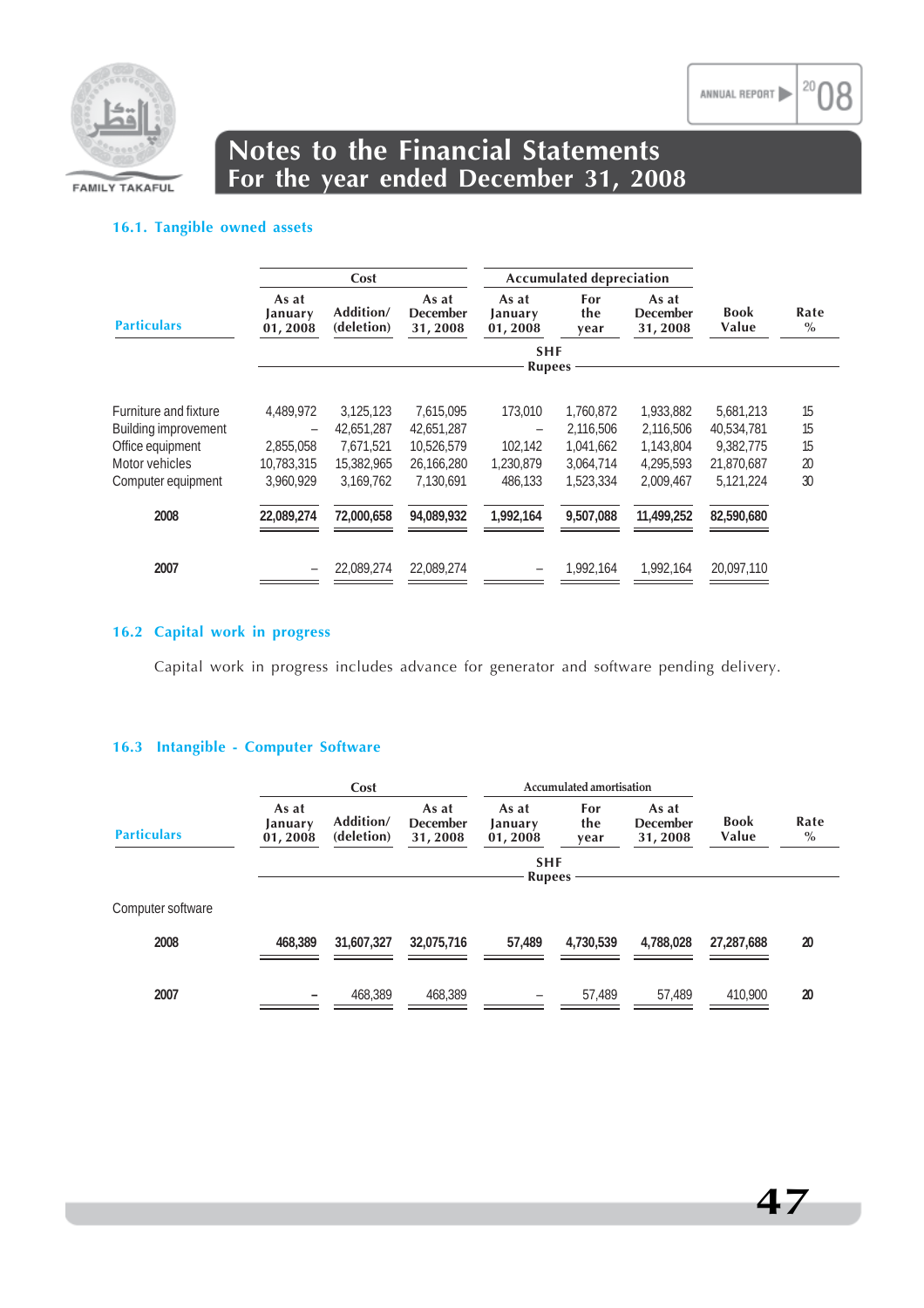

### **17. EXPENSES OF SHAREHOLDERS' FUND**

|                                           |             | 2008          | 2007       |
|-------------------------------------------|-------------|---------------|------------|
|                                           | <b>Note</b> | <b>SHF</b>    | <b>SHF</b> |
|                                           |             | <b>Rupees</b> |            |
|                                           |             |               |            |
| Salaries                                  |             | 2,286,336     | 1,104,503  |
| Consultancy                               |             | 937,115       | 524,063    |
| Cede money                                |             |               | 500,000    |
| Rental                                    |             | 500,469       | 442,096    |
| Employer's contribution to provident fund |             | 134,891       | 68,301     |
| Training                                  |             | 198,206       | 18,717     |
| Motor vehicle running                     |             | 220,990       | 153,613    |
| Medical fee                               |             | 99,266        | 59,978     |
| Traveling and accommodation               |             | 464,987       | 186,292    |
| Utilities                                 |             | 195,000       | 50,077     |
| Communication                             |             | 482,644       | 97,970     |
| Repairs and maintenance                   |             | 164,296       | 29,793     |
| Printing and stationary                   |             | 368,024       | 41,526     |
| Computer                                  |             | 389,342       | 15,957     |
| Advertisement                             |             | 788,145       | 113,192    |
| Depreciation                              |             | 1,045,779     | 219,138    |
| Amortization                              |             | 520,359       | 6,324      |
| Shariah advisors' fee                     |             | 152,625       | 153,376    |
| Auditors' remuneration                    | 17.1        | 704,080       | 340,900    |
| Appointed actuary                         |             | 235,950       | 214,500    |
| Legal and professional                    |             | 65,880        | 33,265     |
| Subscription fee                          |             | 146,763       | 91,707     |
| General takaful                           |             | 255,283       | 23,517     |
| Staff welfare                             |             | 96,454        | 3,875      |
| Bank and brokerage                        |             | 6,823         | 1,110      |
| Entertainment                             |             | 78,522        | 7,274      |
| Supervision fee                           |             | 11,000        |            |
| Miscellaneous                             |             | 44,523        | 11,567     |
|                                           |             | 10,593,752    | 4,512,631  |

The above expenses represent allocation in accordance with the advice of appointed actuary as approved by the Board.

|                                             | <b>Note</b> | 2008          | 2007    |
|---------------------------------------------|-------------|---------------|---------|
|                                             |             | <b>Rupees</b> |         |
| 17.1 Auditors' remuneration                 |             |               |         |
| Audit fee                                   |             | 300,000       | 180,000 |
| Half yearly review                          |             | 125,000       | 50,000  |
| Review of Compliance with Code of Corporate |             |               |         |
| Governance and other certifications         |             | 192,000       | 100,000 |
| Out of pocket                               |             | 87,080        | 10,900  |
|                                             |             | 704,080       | 340,900 |
|                                             |             |               |         |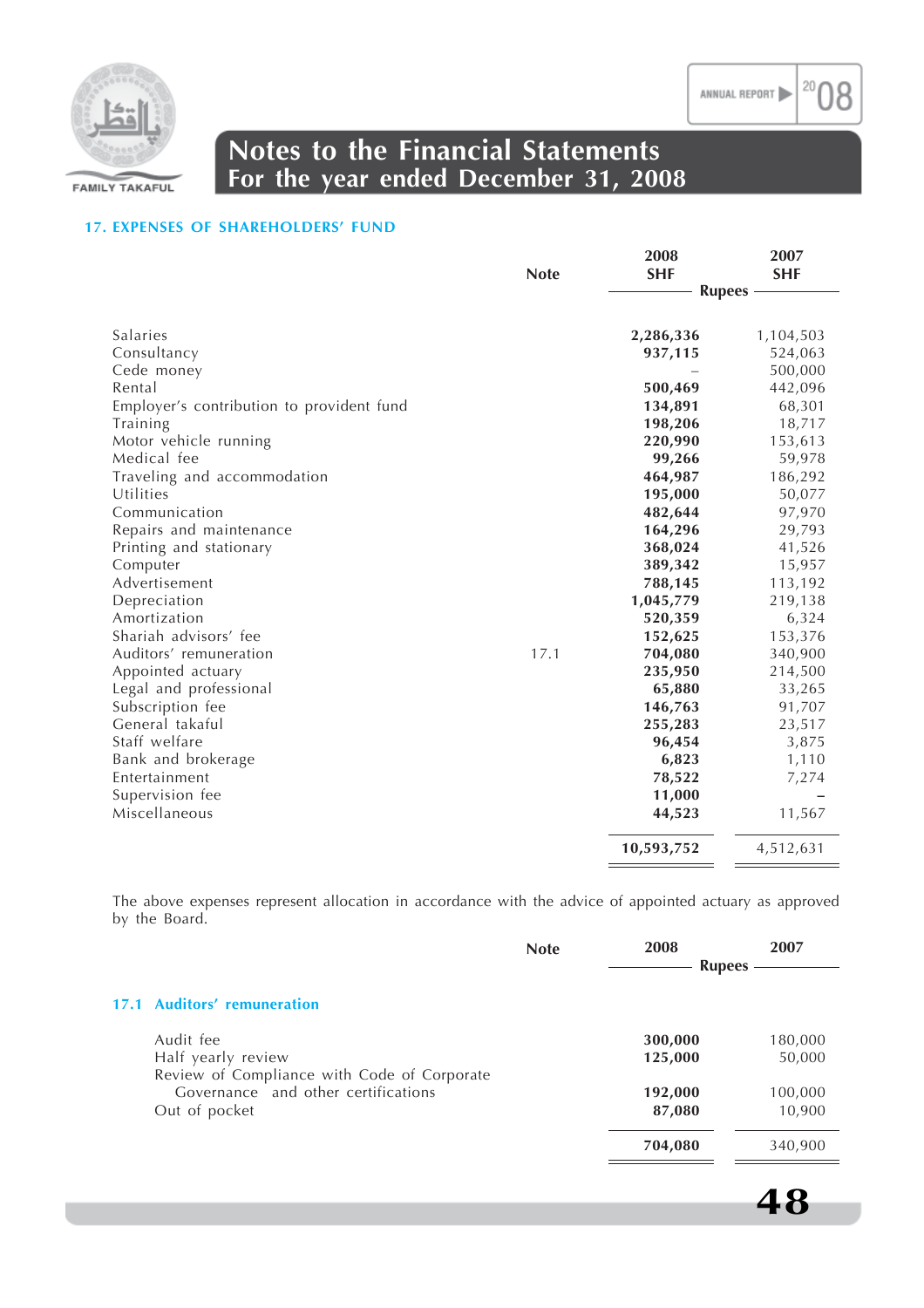

#### **18. TAXATION**

- **18.1** The assessment of the Company for the Tax Year 2008 is considered to be deemed assessed.
- **18.2** The Current Tax charged for the year is only for the Dividend income, therefore, tax reconciliation between accounting profit and tax expense is not presented.

### **19. REMUNERATION OF CHIEF EXECUTIVE, DIRECTORS AND EXECUTIVES**

Aggregate amounts charged in the financial statements for remuneration, including all benefits to Chief Executive, Directors and Executives of the Company are as follows:

|                         |            | 2008                     |               |            | 2007             |           |
|-------------------------|------------|--------------------------|---------------|------------|------------------|-----------|
|                         | <b>CEO</b> | <b>Directors</b>         | Executive     | <b>CEO</b> | <b>Directors</b> | Executive |
|                         |            | <b>Rupees</b>            |               |            | <b>Rupees</b>    |           |
| Managerial remuneration | 3,575,000  |                          | $-15,919,267$ | 1,950,000  |                  | 4,564,448 |
| House rent              | 1,608,750  |                          | 7,163,673     | 877,500    |                  | 2,054,002 |
| Utilities               | 316,250    |                          | 1,408,240     | 172,500    |                  | 403,778   |
| Medical expenses        | 39,007     |                          | 178,812       | 431,760    |                  | 90,766    |
| Others                  | 687,063    | $\overline{\phantom{0}}$ | 3,724,321     | 702,802    |                  | 561,140   |
|                         | 6,226,070  |                          | $-28,394,313$ | 4,134,562  |                  | 7,674,134 |
| Number of persons       | 1          |                          | 18            |            |                  | 5         |

- **19.1** The Company has not paid any remuneration to the Directors for the services rendered to the Company.
- **19.2** The Company also provides the CEO and certain executives with company maintained cars.
- **19.3** Certain directors have been reimbursed with the boarding and lodging costs in relation to attending Board meetings of the Company as per the Company's policy.

#### **20. RISK MANAGEMENT**

#### **20.1 Liquidity risk**

Liquidity risk is the risk that the Company will encounter difficulty in meeting obligations associated with its financial liabilities. To guard against the risk, the Company maintains balance of cash and cash equivalent and readily marketable securities. The maturity profile of assets and liabilities are also monitored to ensure adequate liquidity is maintained.

#### **20.2 Profit / mark-up / yield rate risk**

Profit / mark-up / yield rate risk is the risk of changes in profit / mark-up / yield rates reducing the overall return on mark-up bearing assets. The Company is exposed to profit / mark-up / yield rate risk in respect of bank balances and deposits and held to maturity investments. Effective profit / mark-up / yield rates on such accounts are disclosed in notes 12 & 13 of the financial statements.

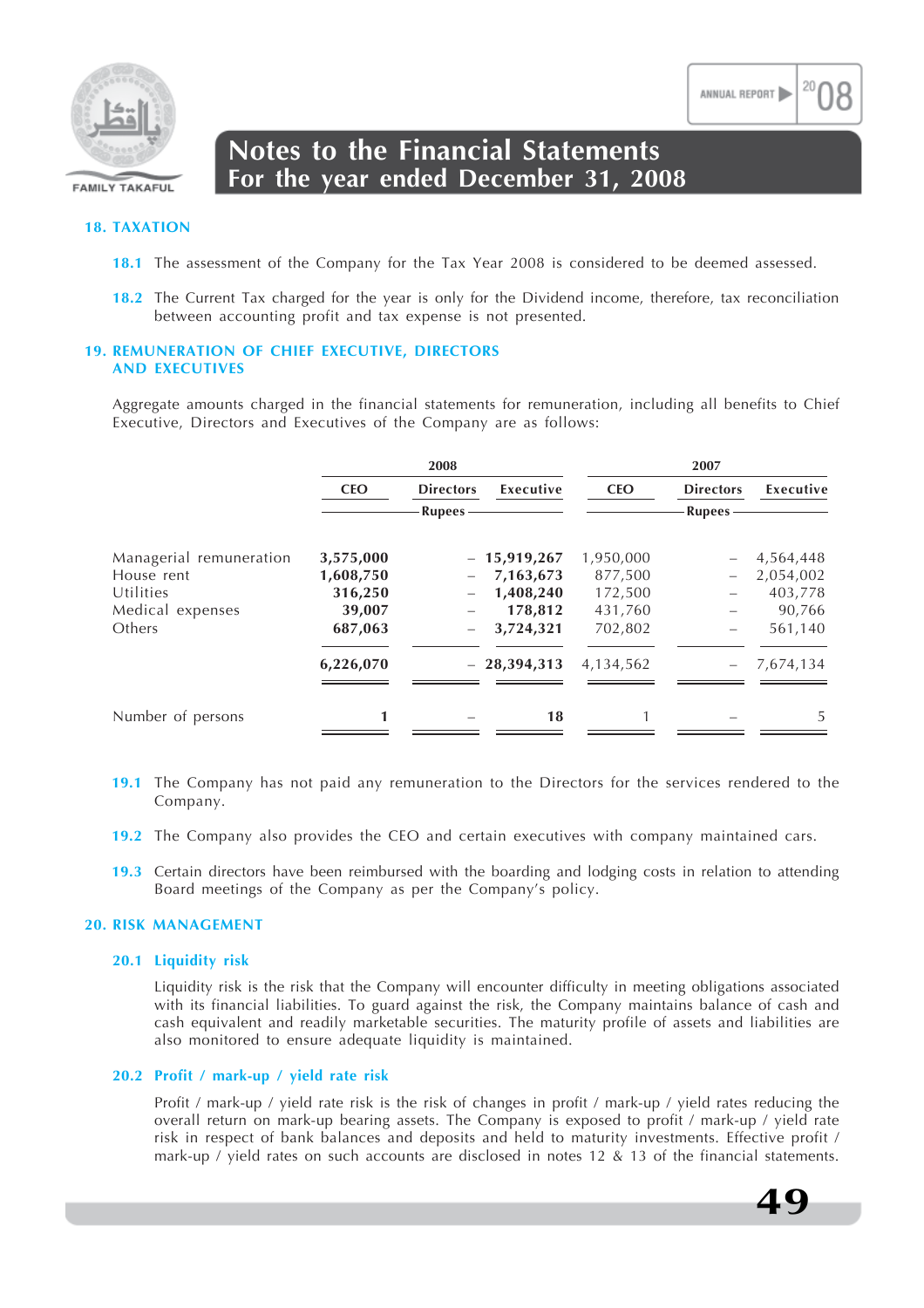

#### **20.3 Market risk**

Market risk is the risk that the value of a financial instrument will fluctuate as a result of changes in market prices, whether those changes are caused by factors specific to the individual security, or its issuer, or factors affecting all securities traded in the market. The Company manages its exposure to such risks by maintaining a diversified portfolio comprising of Islamic mutual funds.

#### **20.4 Credit risk and concentration of credit risk**

Credit risk is the risk, which arises with the possibility that one party to a financial instrument will fail to discharge its obligation and cause the other party to incur a financial loss. The Company attempts to control credit risk by monitoring credit exposures, by undertaking transactions with a large number of counterparties in various industries and by continually assessing the credit worthiness of counterparties.

#### **20.5 Foreign Exchange risk**

Currency risk is the risk that the value of a financial asset or liability will fluctuate due to changes in foreign currency rates. Foreign exchange risk arises mainly where receivables and payables exist due to transactions in foreign currencies. As the Company had no material assets or liabilities in foreign currencies at the year end, the Company is not materially exposed to foreign exchange risk.

#### **20.6 Capital Management**

Capital requirements applicable to the Company are set and regulated by the SECP. These requirements have been put in place to ensure sufficient solvency margins. The Company manages its capital requirement by assessing its capital structure against the required capital level on a regular basis. Currently the Company has a paid up capital of Rs. 532,971,670/- against the minimum required paid-up capital of Rs. 500,000,000/- set by the SCEP for insurance companies / Takaful operators for the year ended December 31, 2008.

### **20.7 Fair value of financial instruments**

Fair value is an amount for which an asset could be exchanged, or a liability settled, between knowledgeable, willing parties in an arm's length transaction. Consequently, differences may arise between the carrying values and the fair value estimates.

The fair values of all the financial instruments are estimated to be not significantly different from their carrying values except held-to-maturity and available-for-sale investments whose fair values have been disclosed in note 14 to the financial statements.

#### **20.8 Retakaful risk**

In common with other takaful companies, in order to minimize the financial exposure arising from large claims, the management (on behalf of PTF), in the normal course of business, enters into agreement with other parties for retakaful purposes. Retakaful ceded does not relieve the PTF from its obligation to participants and as a result the PTF remains liable for the portion of outstanding claim to the extent that retakaful operator fails to meet the obligation under the retakaful agreements. To minimize its exposure to significant losses from retakaful operator solvencies, the management evaluates the financial condition of its retakaful operators and monitors concentration of credit risk arising from similar geographic regions, activities or economic characteristics of retakaful operators.



ANNUAL REPORT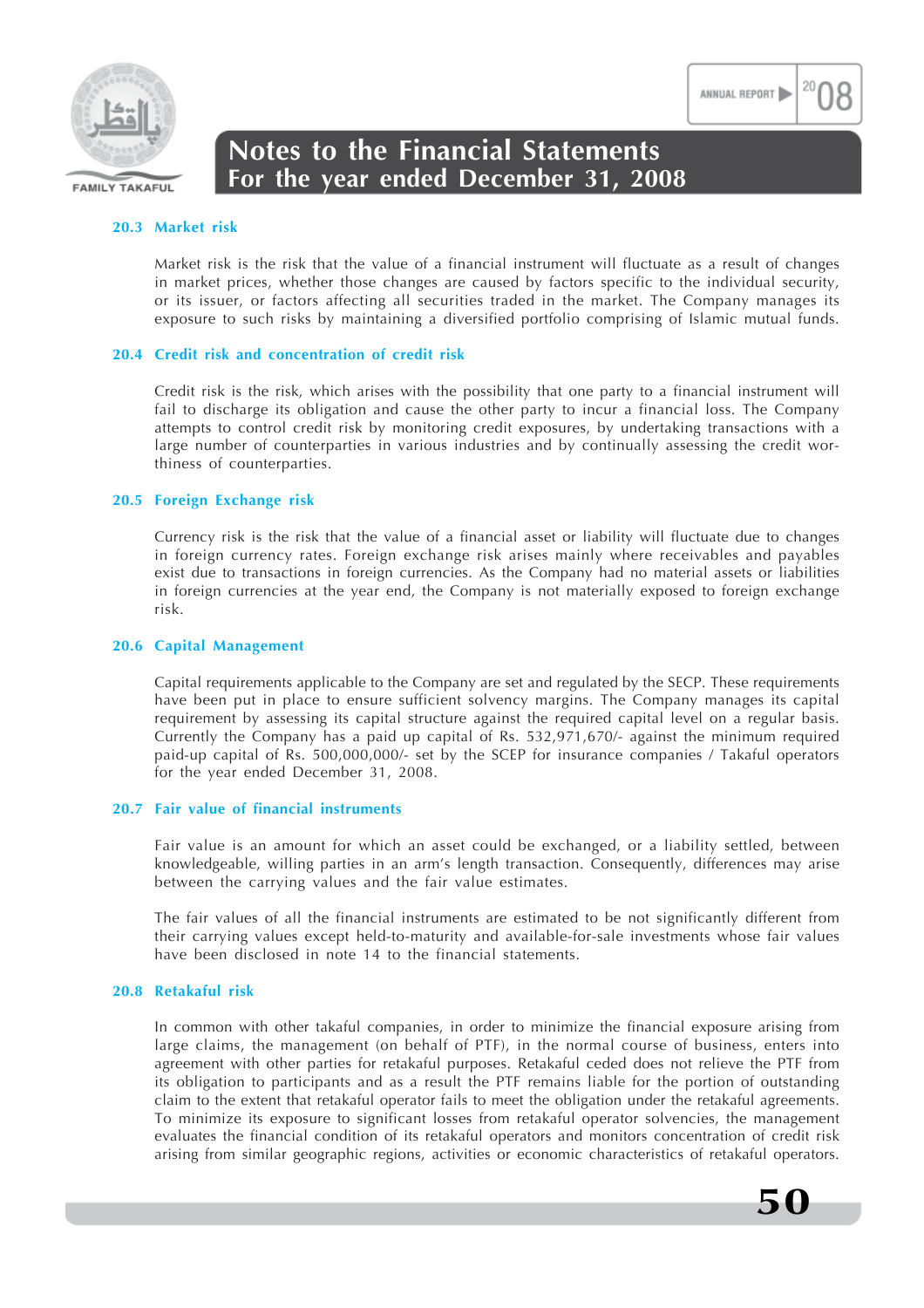

### **21. RELATED PARTIES DISCLOSURES**

Related parties comprise of related group companies, associates, directors, staff retirement funds and key management personnel. The Company in the normal course of business carries out transactions with various related parties. Material transactions with related parties, other than remuneration and benefits to directors and key management personnel under the terms of their employment, are given below:

|                                      |                                                           | 2008<br><b>SHF</b> | 2007<br><b>SHF</b><br><b>Rupees</b> |
|--------------------------------------|-----------------------------------------------------------|--------------------|-------------------------------------|
| <b>Relationship</b>                  | <b>Nature of transactions</b>                             |                    |                                     |
| Entities with common<br>directorship | Payment made by the Company on<br>behalf of related party |                    | 1,304,556                           |
|                                      | Purchase of fixed assets                                  | 747,875            |                                     |
|                                      | Expense incurred                                          | 713,975            |                                     |
|                                      | Claims received against general takaful                   | 154,383            |                                     |
|                                      | Claims paid against family and<br>health takaful          | 21,512             |                                     |
|                                      | General takaful contribution                              | 1,339,558          |                                     |
|                                      | Family and health takaful<br>contribution received        | 451,409            |                                     |
| Major shareholders                   | Issue of share capital                                    | 81,299,510         | 252,020,000                         |
|                                      | Advance against future issue of<br>share capital          | 81,299,599         | 252,946,694                         |
|                                      | Commission paid                                           | 24,200             |                                     |

#### **22. DATE OF AUTHORIZATION FOR ISSUE**

These financial statements were authorized for issue on April 12, 2009 by the Board of Directors of the Company.

### **23. GENERAL**

- **23.1** Corresponding figures have been rearranged and reclassified, wherever necessary, for the purpose of comparison. There is no material reclassification to report.
- **23.2** Figures in these financial statements have been rounded off to the nearest Rupee, unless otherwise stated.

Udbary

Chairman Chief Executive Director Director

ANNUAL REPORT

**51**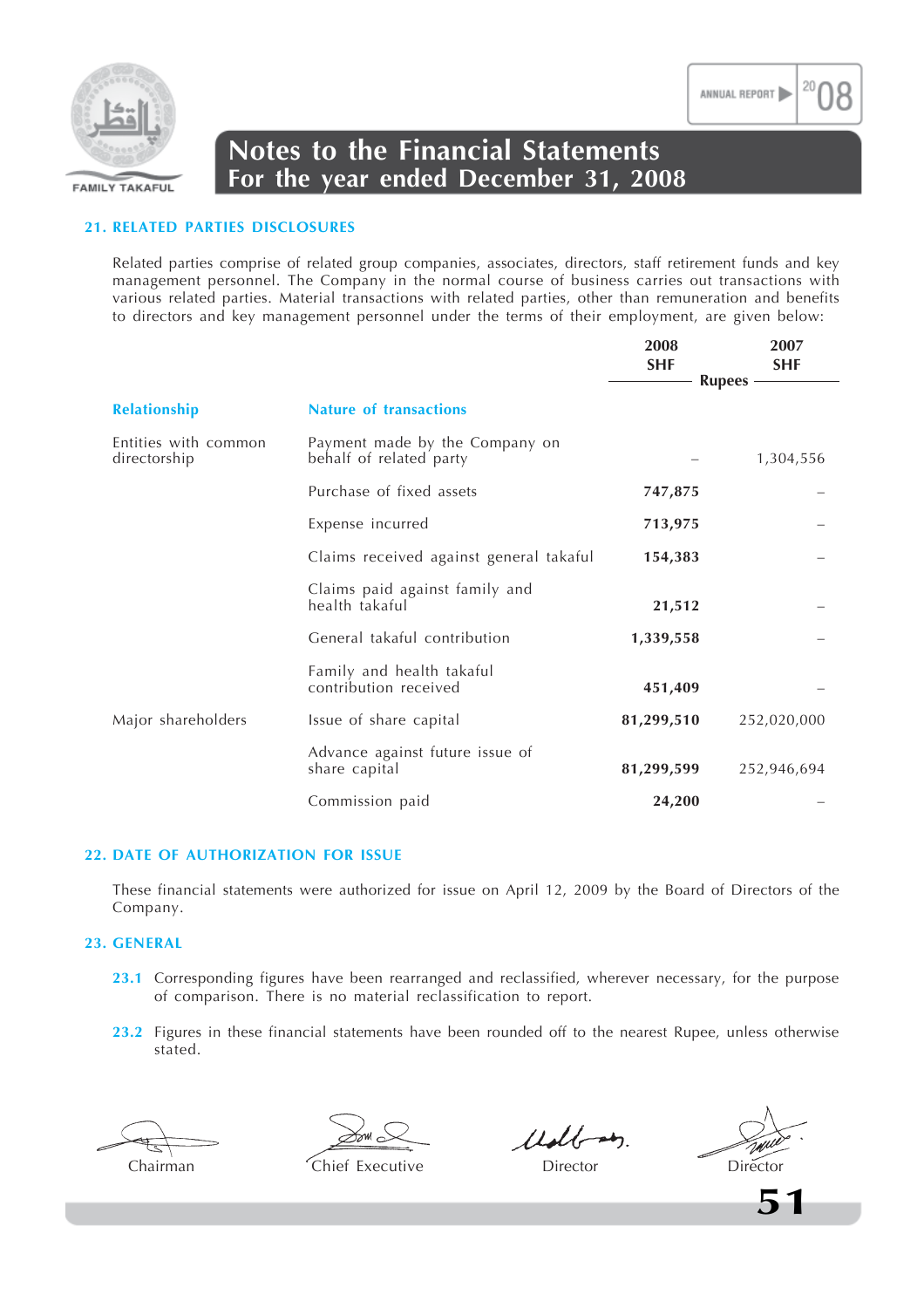

### **Statement under Section 52 (2) of Insurance Ordinance 2000**

### **Statement by Appointed Actuary**

I have reviewed the Balance Sheet and Revenue Account and related notes prepared by the Company for year ended 31 December 2008, in my opinion.

- (a) the policyholder liability included in the balance sheet has been determined in accordance with the previsions of the Insurance Ordinance, 2000 ("the ordinance") and
- (b) each statutory fund set up by the Company, after accounting for the capital contribution, complies with the solvency requirements of the Ordinance.

Azlul Jahr-

ANNUAL REPORT

**Abdul Rahim Abdul Wahab** Appointed Actuary

### **Statement of Directors**

(As per the requirement of section  $46(6)$  and section  $52(2)(c)$  of the Insurance Ordinance, 2000)

### **Section 46(6)**

- (a) In our opinion the annual statutory accounts of the Pak-Qatar Family Takaful Limited set out in the forms attached to the statement have been drawn up in accordance with the Insurance Ordinance, 2000, the Takaful Rules, 2005 and any rules made there under;
- (b) Pak-Qatar Family Takaful Limited has at all times in the year complied with the provisions of the Insurance Ordinance, 2000, the Takaful Rules, 2005 and the rules made there under relating to paidup capital, solvency and re-takaful arrangement; and
- (c) As at December 31, 2008 Pak-Qatar Family Takaful Limited continues to be in compliance with the provisions of the Insurance Ordinance, 2000, the Takaful Rules, 2005 and the rules made there under relating to paid-up capital, solvency and re-takaful arrangements.

### **Section 52(2)(c)**

(d) In our opinion each statutory fund of Pak-Qatar Family Takaful Limited complies with the solvency requirements of the Insurance Ordinance, 2000, Insurance Rules, 2002 and the Takaful Rules, 2005.

Chairman Chief Executive Director Director

 $11$ dbon

**52**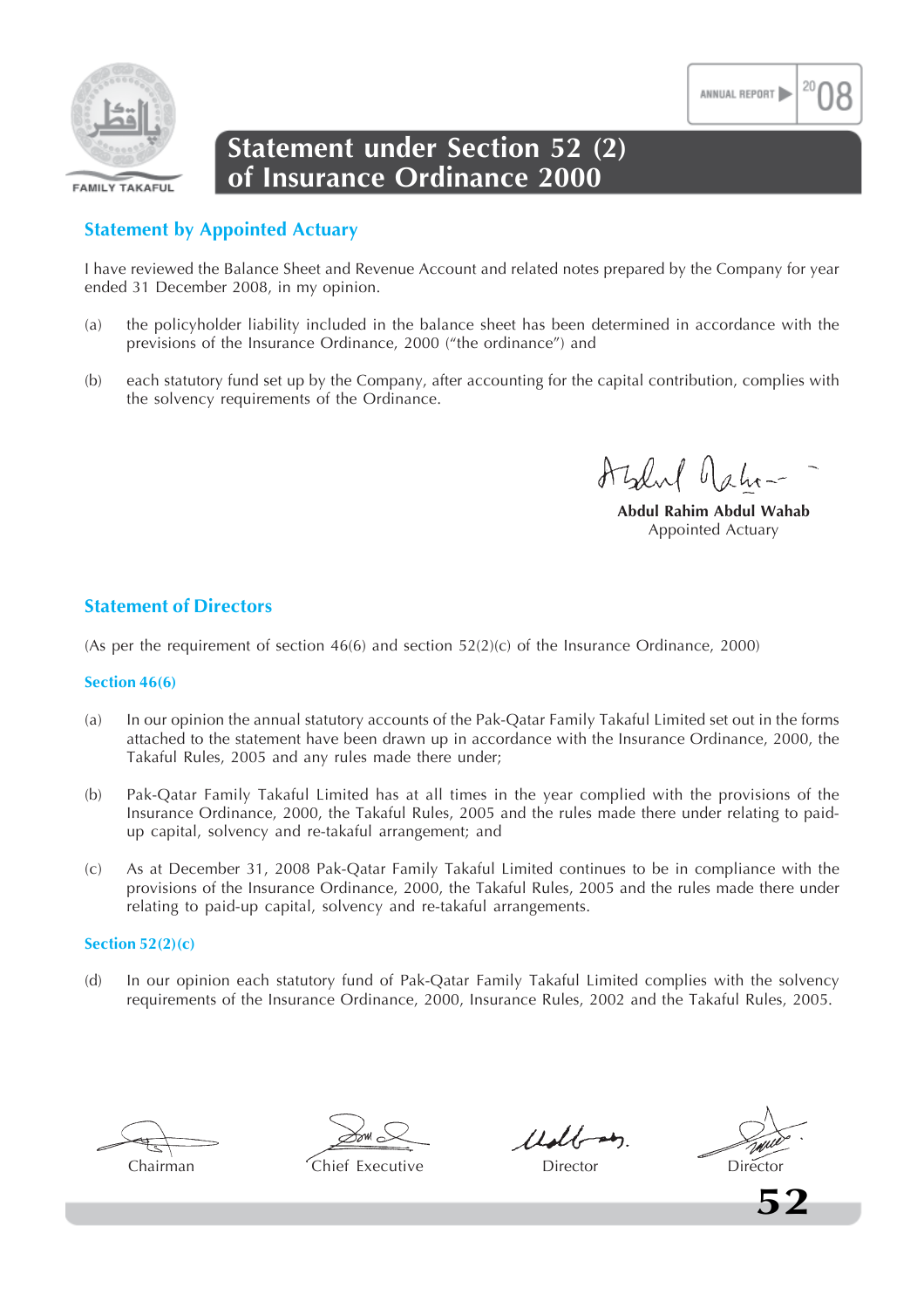



## **Pattern of shareholding**

### **1.** Incorporation Number **12243/20060307 / 0054338**

**2.** Name of the Company **PAK-QATAR FAMILY TAKAFUL LIMITED**

**3.** Pattern of holding of the shares held by the shareholders as at 31 December 2008.

### **4. Number of shareholders Shareholdings Total shares held**

| $\overline{3}$<br>$\overline{2}$<br>$\overline{13}$<br>$\overline{6}$<br>$\overline{2}$<br>$\frac{2}{\sqrt{2}}$<br>$\overline{3}$ |
|-----------------------------------------------------------------------------------------------------------------------------------|
|                                                                                                                                   |
|                                                                                                                                   |
|                                                                                                                                   |
|                                                                                                                                   |
|                                                                                                                                   |
|                                                                                                                                   |
|                                                                                                                                   |
| $\overline{4}$                                                                                                                    |
| $\mathbf{1}$                                                                                                                      |
| $\mathbf{1}$                                                                                                                      |
| 3                                                                                                                                 |
| $\mathbf{1}$                                                                                                                      |
| $\overline{2}$                                                                                                                    |
| $\mathbf{1}$                                                                                                                      |
| $\mathbf{1}$                                                                                                                      |
| $\mathbf{1}$                                                                                                                      |
| $\overline{4}$                                                                                                                    |
| $\mathbf{1}$                                                                                                                      |
| $\mathbf{1}$                                                                                                                      |
| $\mathbf{1}$                                                                                                                      |
| $\overline{a}$                                                                                                                    |
| $\mathbf{1}$                                                                                                                      |
| $\mathbf{1}$                                                                                                                      |
| $\overline{c}$                                                                                                                    |
| 59                                                                                                                                |

| 59             | <b>Total</b>                          | 53,297,167     |
|----------------|---------------------------------------|----------------|
| $\overline{2}$ | shareholding from 9995001 to 10000000 | 20,000,000     |
| $\overline{1}$ | shareholding from 8125001 to 8130000  | 8,129,959      |
| $\overline{1}$ | shareholding from 5197001 to 5202000  | 5,202,000      |
| $\overline{2}$ | shareholding from 3995001 to 4000000  | 8,000,000      |
| $\overline{1}$ | shareholding from 3695001 to 3700000  | 3,700,000      |
| $\overline{1}$ | shareholding from 1255001 to 1260000  | 1,255,953      |
| $\overline{1}$ | shareholding from 955001 to 1000000   | 956,250        |
| $\overline{4}$ | shareholding from 635001 to 640000    | 2,550,000      |
| $\overline{1}$ | shareholding from 415001 to 420000    | 420,000        |
| $\overline{1}$ | shareholding from 365001 to 370000    | 367,200        |
| $\overline{1}$ | shareholding from 360001 to 365000    | 365,000        |
| $\sqrt{2}$     | shareholding from 315001 to 320000    | 637,500        |
| $\overline{1}$ | shareholding from 300001 to 305000    | 302,400        |
| $\mathfrak{Z}$ | shareholding from 185001 to 190000    | 567,000        |
| $\overline{1}$ | shareholding from 180001 to 185000    | 181,000        |
| $\overline{1}$ | shareholding from 100001 to 105000    | 105,000        |
| $\overline{4}$ | shareholding from 60001 to 65000      | 244,802        |
| $\mathfrak{Z}$ | shareholding from 30001 to 35000      | 91,800         |
| $\sqrt{2}$     | shareholding from 20001 to 25000      | 44,880         |
| $\sqrt{2}$     | shareholding from 15001 to 20000      | 30,600         |
| 6              | shareholding from 10001 to 15000      | 69,360         |
| 13             | shareholding from 5001 to 10000       | 74,460         |
| $\overline{2}$ | shareholding from 501 to 1000 shares  | 2,000          |
| $\overline{3}$ | shareholding from 1 to 100 shares     | $\overline{3}$ |

| 3          |
|------------|
| 2,000      |
| 74,460     |
| 69,360     |
| 30,600     |
| 44,880     |
| 91,800     |
| 244,802    |
| 105,000    |
| 181,000    |
| 567,000    |
| 302,400    |
| 637,500    |
| 365,000    |
| 367,200    |
| 420,000    |
| 2,550,000  |
| 956,250    |
| 1,255,953  |
| 3,700,000  |
| 8,000,000  |
| 5,202,000  |
| 8,129,959  |
| 20,000,000 |
| 53,297,167 |
|            |

### **5. Categories of shareholders Shares held Percentage**

**53**

### **5.1 Directors, Chief Executive Officer, and their spouse and minor children.**

| 1,255,953 | 2.36%    |
|-----------|----------|
| 1,593,750 | 2.99%    |
| 61,201    | $0.11\%$ |
| 1,000     | $0.00\%$ |
| 1         | $0.00\%$ |
|           | $0.00\%$ |
|           | $0.00\%$ |
|           |          |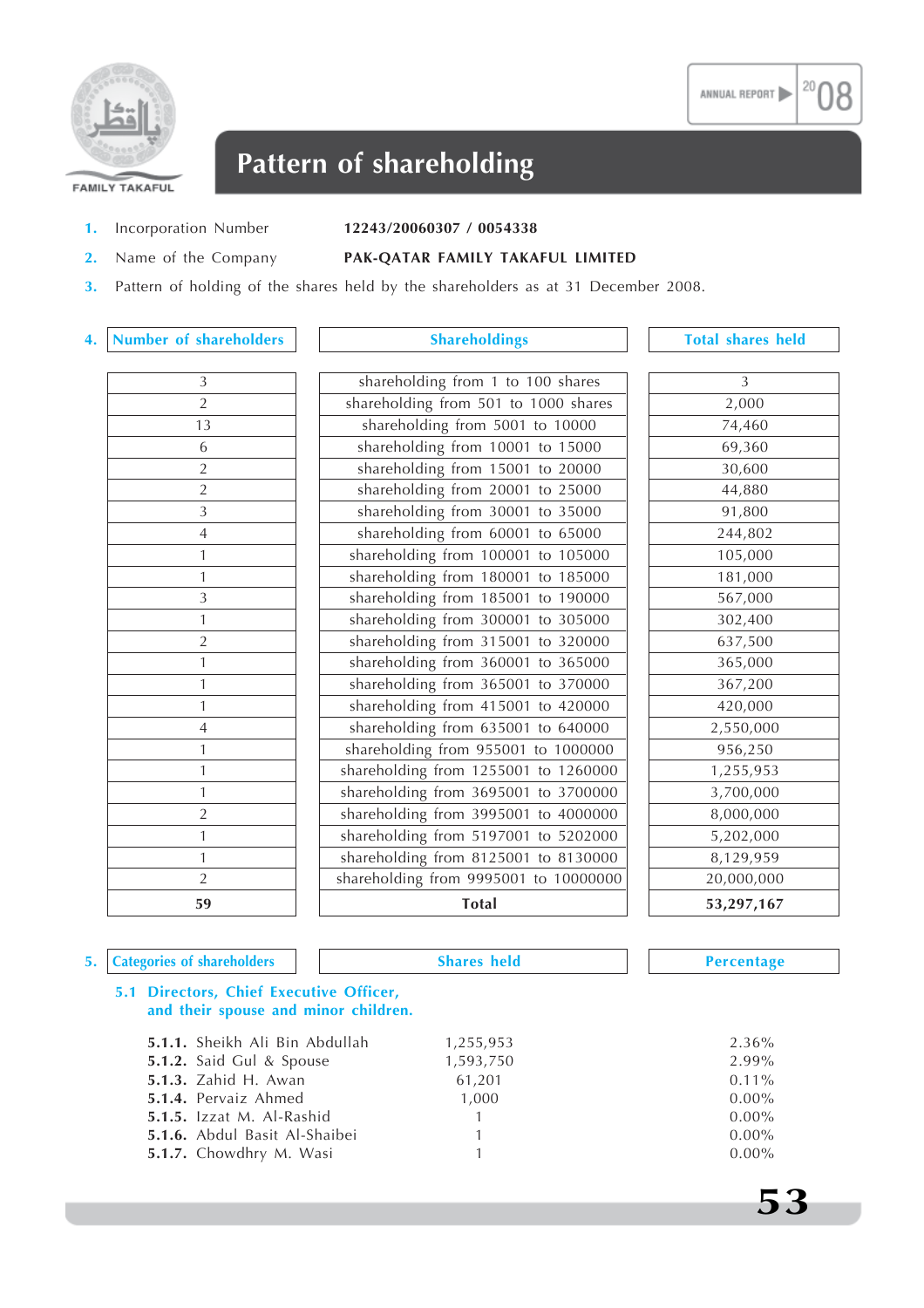

20 08



## **Pattern of shareholding**

| <b>Categories of shareholders</b>                                                                      | <b>Shares held</b> | <b>Percentage</b> |
|--------------------------------------------------------------------------------------------------------|--------------------|-------------------|
| 5.2 Associated Companies, undertakings<br>and related parties.                                         |                    |                   |
| Qatar National Bank<br>a)                                                                              | 10,000,000         | 18.76%            |
| b)<br>Masraf Al-Rayan                                                                                  | 10,000,000         | 18.76%            |
| 5.3 NIT and ICP                                                                                        |                    | $0.00\%$          |
| 5.4 Banks, Development Financial<br><b>Institutions, Non Banking</b><br><b>Financial Institutions.</b> |                    |                   |
| 5.4.1. Qatar National Bank                                                                             | 10,000,000         | 18.76%            |
| 5.4.2. Masraf Al-Rayan                                                                                 | 10,000,000         | 18.76%            |
| 5.4.3. Qatar Islamic Bank                                                                              | 4,000,000          | 7.51%             |
| 5.4.4. Qatar International Islamic Bank                                                                | 4,000,000          | 7.51%             |
| 5.4.5. Amwal QSC                                                                                       | 3,700,000          | 6.94%             |
| 5.4.6. Doha Bank                                                                                       | 302,400            | 0.57%             |
| <b>5.5 Insurance Companies</b>                                                                         |                    |                   |
| 5.5.1. Qatar Islamic Insurance Co.                                                                     | 5,202,000          | 9.76%             |
| 5.6 Modarabas and Mutual Funds                                                                         |                    | $0.00\%$          |
| 5.7 Share holders holding 10%                                                                          |                    |                   |
| 5.7.1. Qatar Islamic Insurance Co.                                                                     | 5,202,000          | 9.76%             |
| 5.7.2. FWU AG                                                                                          | 8,129,959          | 15.25%            |
| 5.7.3. Qatar National Bank                                                                             | 10,000,000         | 18.76%            |
| 5.7.4. Masraf Al-Rayan                                                                                 | 10,000,000         | 18.76%            |
| <b>5.8 General Public</b>                                                                              |                    |                   |
| Local<br>a.                                                                                            | 1,000              | $0.00\%$          |
| Foreign<br>b.                                                                                          | 5,049,901          | 9.47%             |
|                                                                                                        |                    |                   |

**5.9 Others (to be specified)**